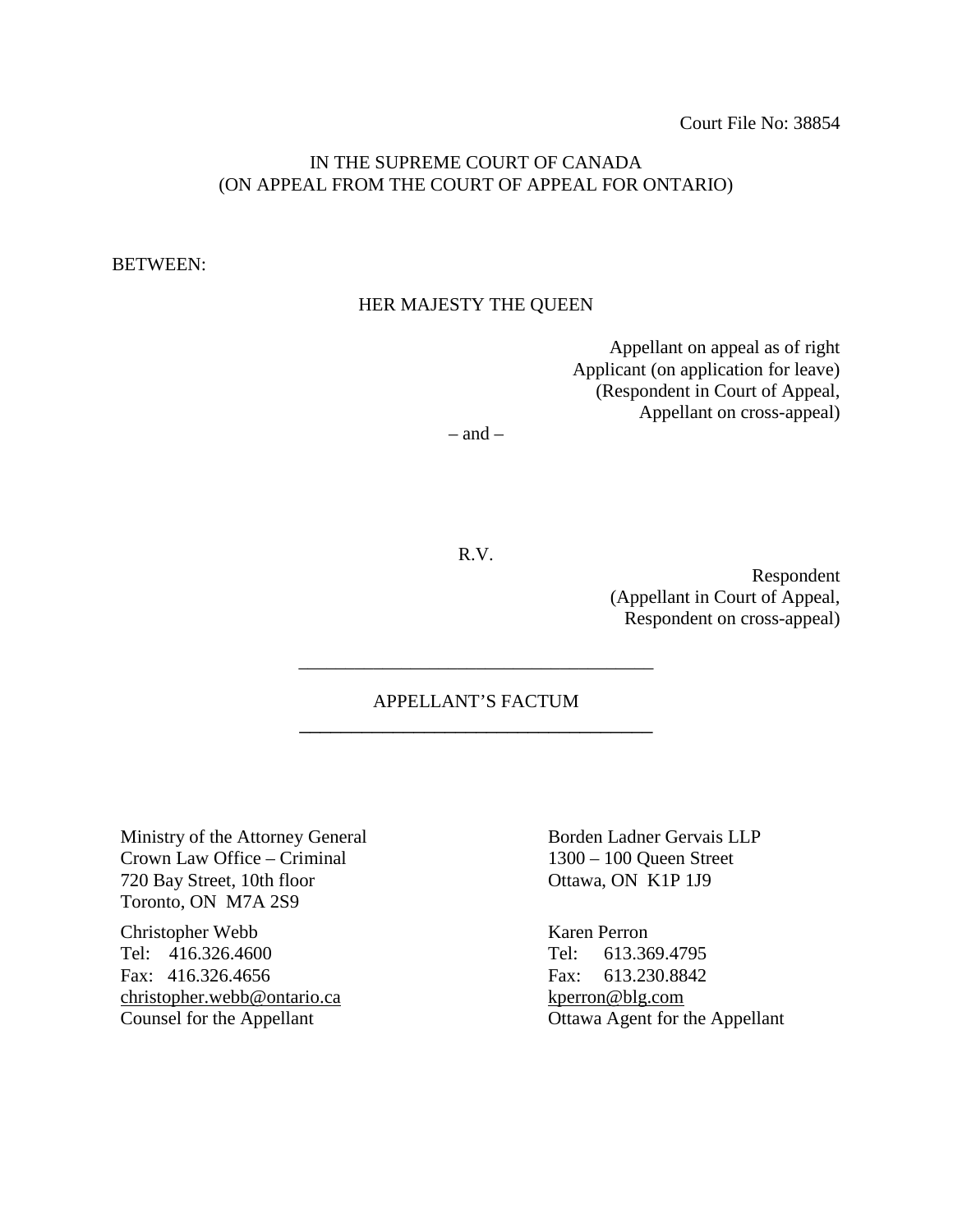ORIGINAL TO: Registrar Supreme Court of Canada 301 Wellington Street Ottawa, ON K1A 0J1

COPY TO: Philip Campbell LOCKYER CAMPBELL POSNER Barristers and Solicitors 30 St. Clair Avenue West, Suite 103 Toronto, Ontario, M4V 3A1 Tel: 416.847.2560 Fax: 416.847.2564 pcampbell@lcp-law.com Counsel for the Respondent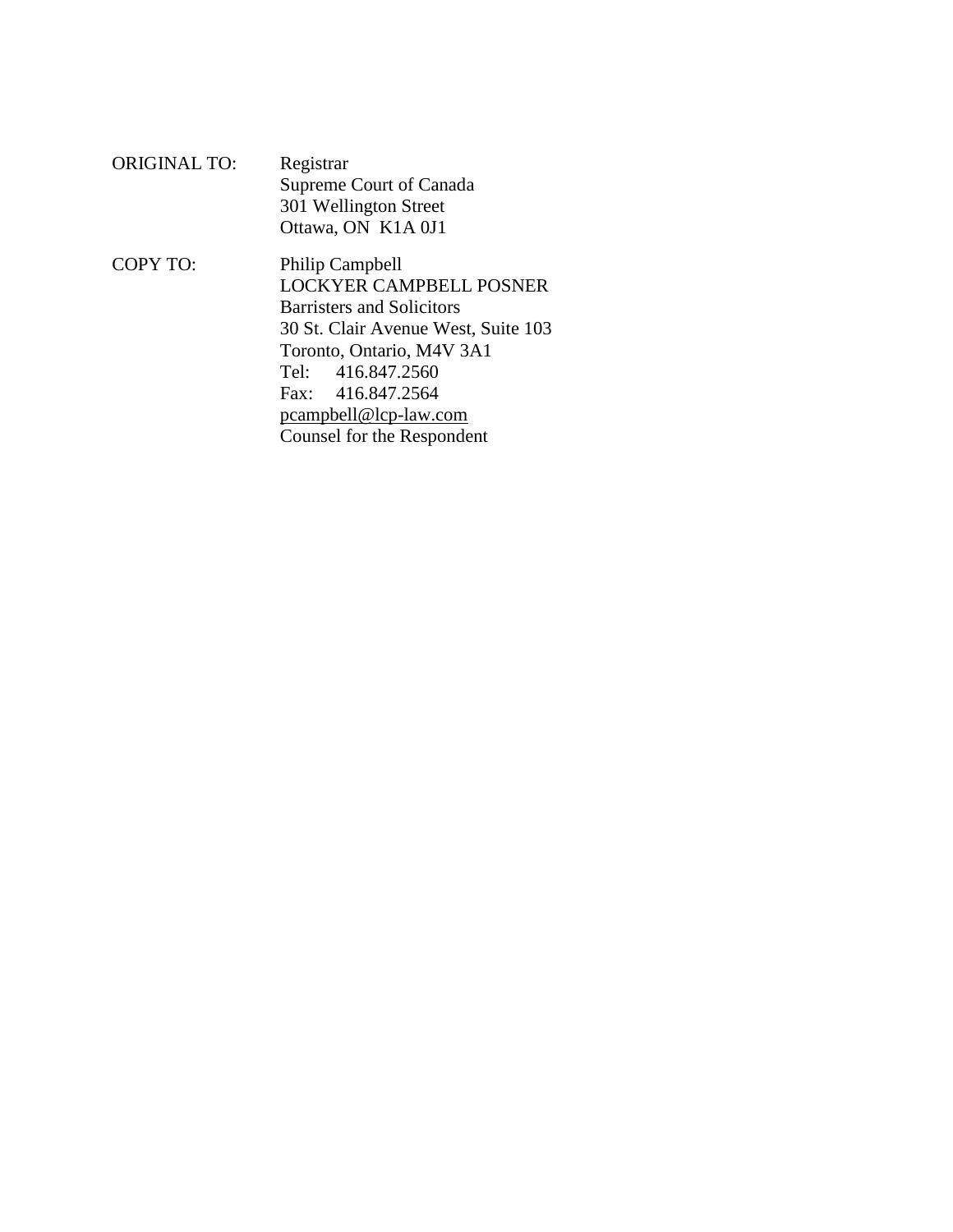# **TABLE OF CONTENTS**

|           |                | PART I - STATEMENT OF THE FACTS & OVERVIEW OF APPELLANT'S POSITION  1                       |
|-----------|----------------|---------------------------------------------------------------------------------------------|
| A.        |                |                                                                                             |
| <b>B.</b> |                |                                                                                             |
|           |                |                                                                                             |
|           |                |                                                                                             |
|           |                | iii. The Question from the Jury, the Trial Judge's Response and the Verdict                 |
| C.        |                |                                                                                             |
| D.        |                |                                                                                             |
|           |                |                                                                                             |
|           |                |                                                                                             |
| A.        |                |                                                                                             |
| <b>B.</b> |                | Summary of the Court of Appeal's Analysis of the Inconsistent Verdicts Test  14             |
| $C$ .     |                | The Court of Appeal Erred in Law in Allowing the Conviction Appeal, Dismissing the          |
|           | $\mathbf{i}$ . | The trial judge erred in law by failing to give the jury an "all or nothing" instruction 20 |
|           |                | ii. The erroneous and confusing jury instructions as to the meaning of "force" and          |
|           |                | iii. What effect does a successful Crown cross-appeal of the acquittal have on the          |
|           |                |                                                                                             |
|           |                |                                                                                             |
|           |                |                                                                                             |
|           |                |                                                                                             |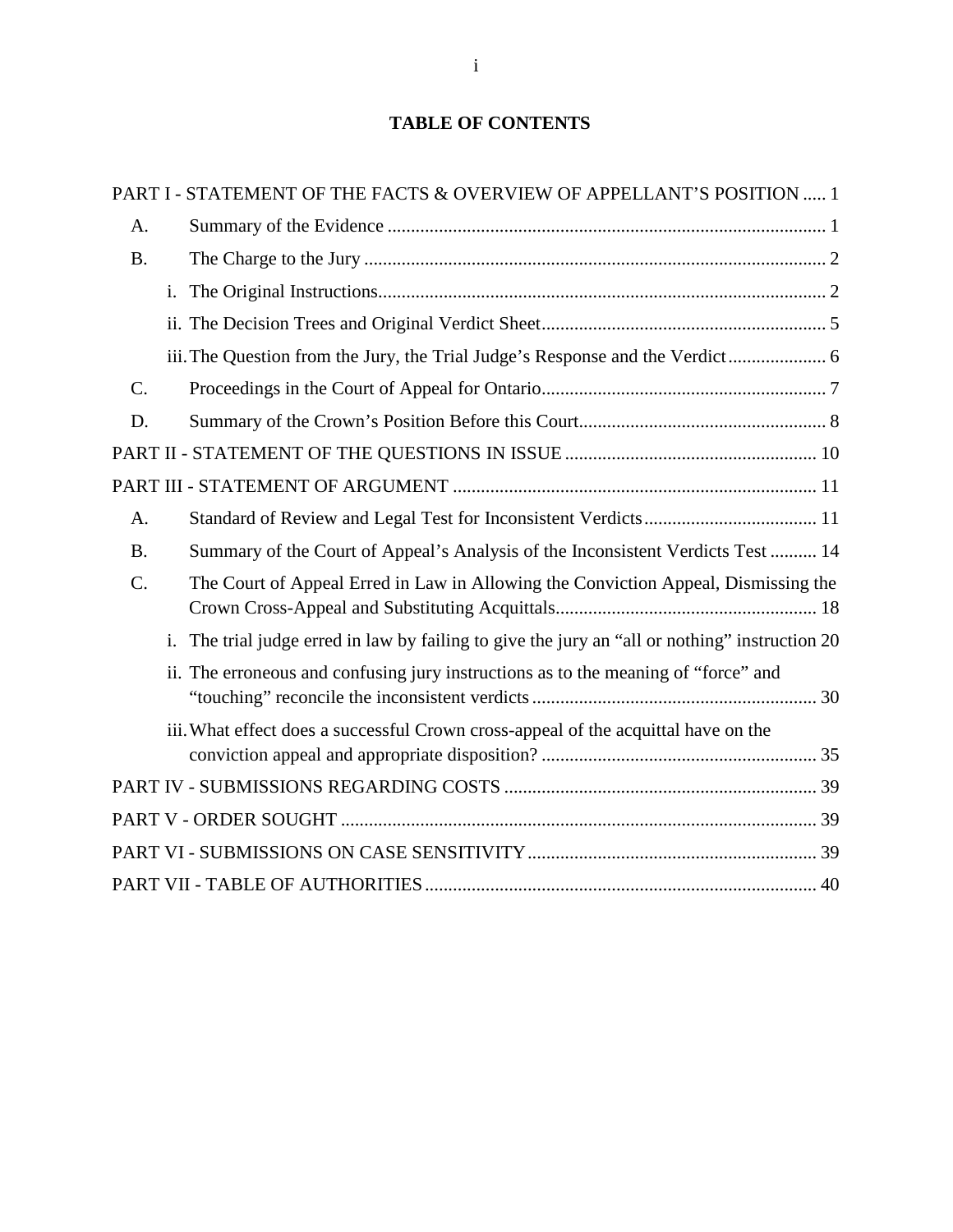Court File No: 38854

# IN THE SUPREME COURT OF CANADA (ON APPEAL FROM THE COURT OF APPEAL FOR ONTARIO)

BETWEEN:

#### HER MAJESTY THE QUEEN

Appellant on appeal as of right Applicant (on application for leave) (Respondent in Court of Appeal, Appellant on cross-appeal)

 $-$  and  $-$ 

R.V.

Respondent (Appellant in Court of Appeal, Respondent on cross-appeal)

APPELLANT'S FACTUM [On Appeal as of Right]

\_\_\_\_\_\_\_\_\_\_\_\_\_\_\_\_\_\_\_\_\_\_\_\_\_\_\_\_\_\_\_\_\_\_

\_\_\_\_\_\_\_\_\_\_\_\_\_\_\_\_\_\_\_\_\_\_\_\_\_\_\_\_\_\_\_\_\_\_\_\_\_\_

#### **PART I - STATEMENT OF THE FACTS & OVERVIEW OF APPELLANT'S POSITION**

<span id="page-3-0"></span>1. This appeal as of right raises issues of public importance regarding appellate review of allegedly inconsistent verdicts returned by a jury.

#### <span id="page-3-1"></span>**A. Summary of the Evidence**

2. The respondent was charged with sexual assault, sexual interference and invitation to sexual touching in relation to allegations that he sexually abused his step-daughter when she was between the ages of seven to 13 years old. He was tried by a court composed of a judge and jury. There was only one witness – the complainant. She described the respondent doing the following:<sup>[1](#page-3-2)</sup>

**F** grabbing her hand and moving it to touch his penis;

<span id="page-3-2"></span><sup>&</sup>lt;sup>1</sup> Appellant's Record – Tab 2: *R. v. R.V.*, 2019 ONCA 664 at p. 9, para. 6. See also Tab 4: Charge to the Jury, pp. 154-59.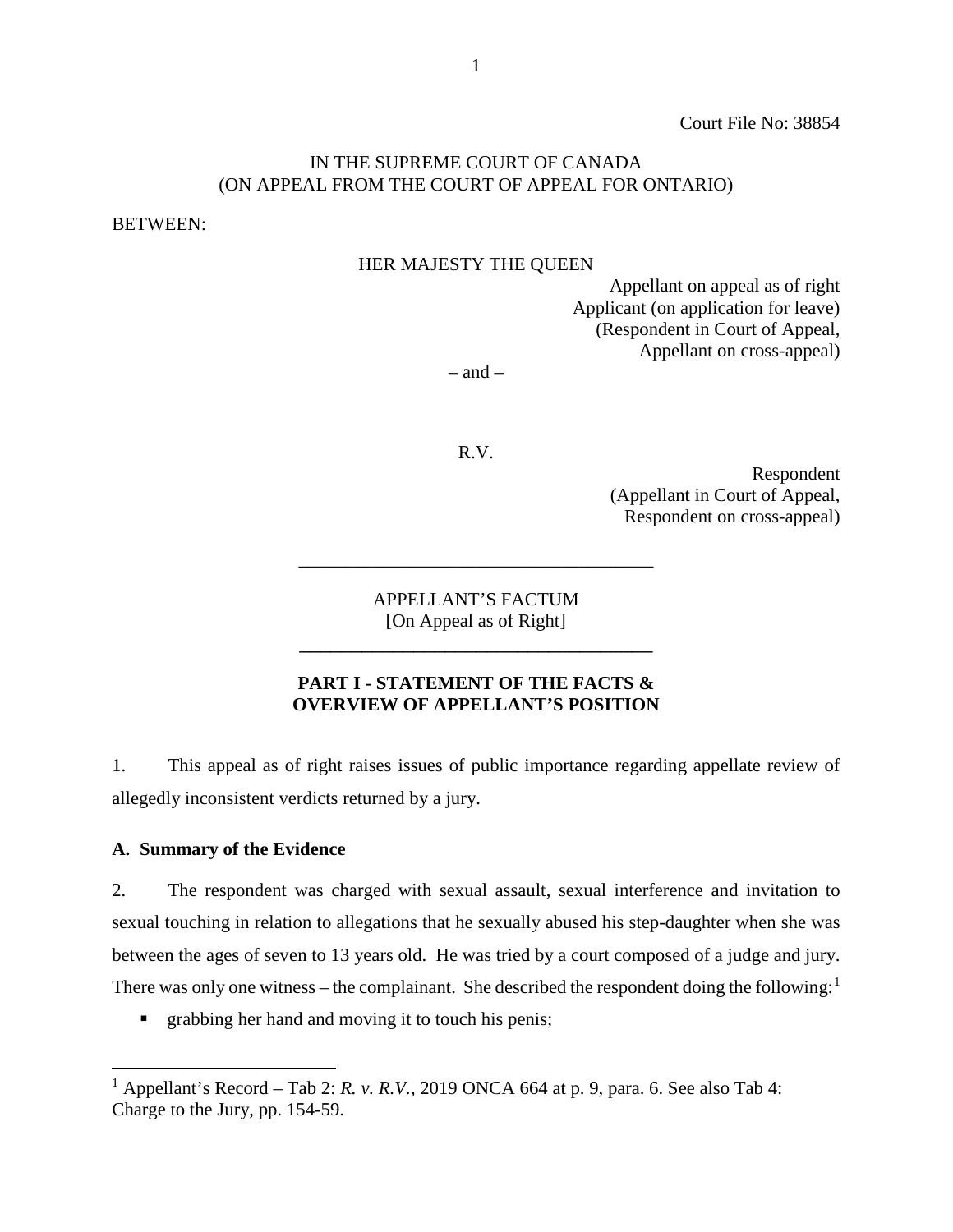- touching her breast over her clothing;
- touching her vagina over her clothing;
- holding her hand and using it to masturbate himself;
- I lying underneath her while he was unclothed and she was clothed, simulating intercourse and ejaculating on his stomach;
- I lying underneath her while he was clothed and she was unclothed, simulating intercourse; and
- touching her head and pushing it down towards his penis.

3. The same facts underlay each of the charges of sexual assault, sexual interference and invitation to sexual touching. As a matter of logic, a finding of guilt on one count ought to have inevitably resulted in a finding of guilt on the others. $<sup>2</sup>$  $<sup>2</sup>$  $<sup>2</sup>$ </sup>

# <span id="page-4-0"></span>**B. The Charge to the Jury**

# **i. The Original Instructions**

<span id="page-4-1"></span>4. Defence counsel at trial did not ask the trial judge to give the jury an "all or nothing" instruction, nor was one included in the jury charge. The jury was not told that as a matter of logic they had to decide all counts in the same way.[3](#page-4-3)

5. Regarding the burden of proof, the jury was told: $4$ 

To prove [R.V.]'s guilt of the offences charged, Crown counsel must prove each and every essential element of that offence (but only the essential elements), as I will explain them to you, beyond a reasonable doubt…

You must find [R.V.] not guilty of the offence unless Crown counsel proves all of the essential elements of the offence beyond a reasonable doubt.

6. Regarding the concept of reasonable doubt, the jury was then instructed:<sup>[5](#page-4-5)</sup>

If, at the end of the case, after considering all of the evidence, you are sure that [R.V.] committed an offence, you should find [R.V.] guilty of it, since you would have been satisfied of his guilt of that offence beyond a reasonable doubt.

<span id="page-4-2"></span><sup>2</sup> Appellant's Record – Tab 2: *R. v. R.V.,* 2019 ONCA 664 at p. 54, paras. 131-33; p. 62, para. 151.

<span id="page-4-3"></span> $3$  Appellant's Record – Tab 4: Charge to the Jury.

<span id="page-4-4"></span><sup>4</sup> Appellant's Record – Tab 4: Charge to the Jury at p. 142. See also D. Watt, *Watt's Manual of Criminal Jury Instructions*, 2nd ed. (Toronto: Carswell, 1995) at 259-60.

<span id="page-4-5"></span> $<sup>5</sup>$  Appellant's Record – Tab 4: Charge to the Jury at pp. 143-44. See also D. Watt, Watt's Manual</sup> of Criminal Jury Instructions, 2nd ed. (Toronto: Carswell, 1995) at 261-63.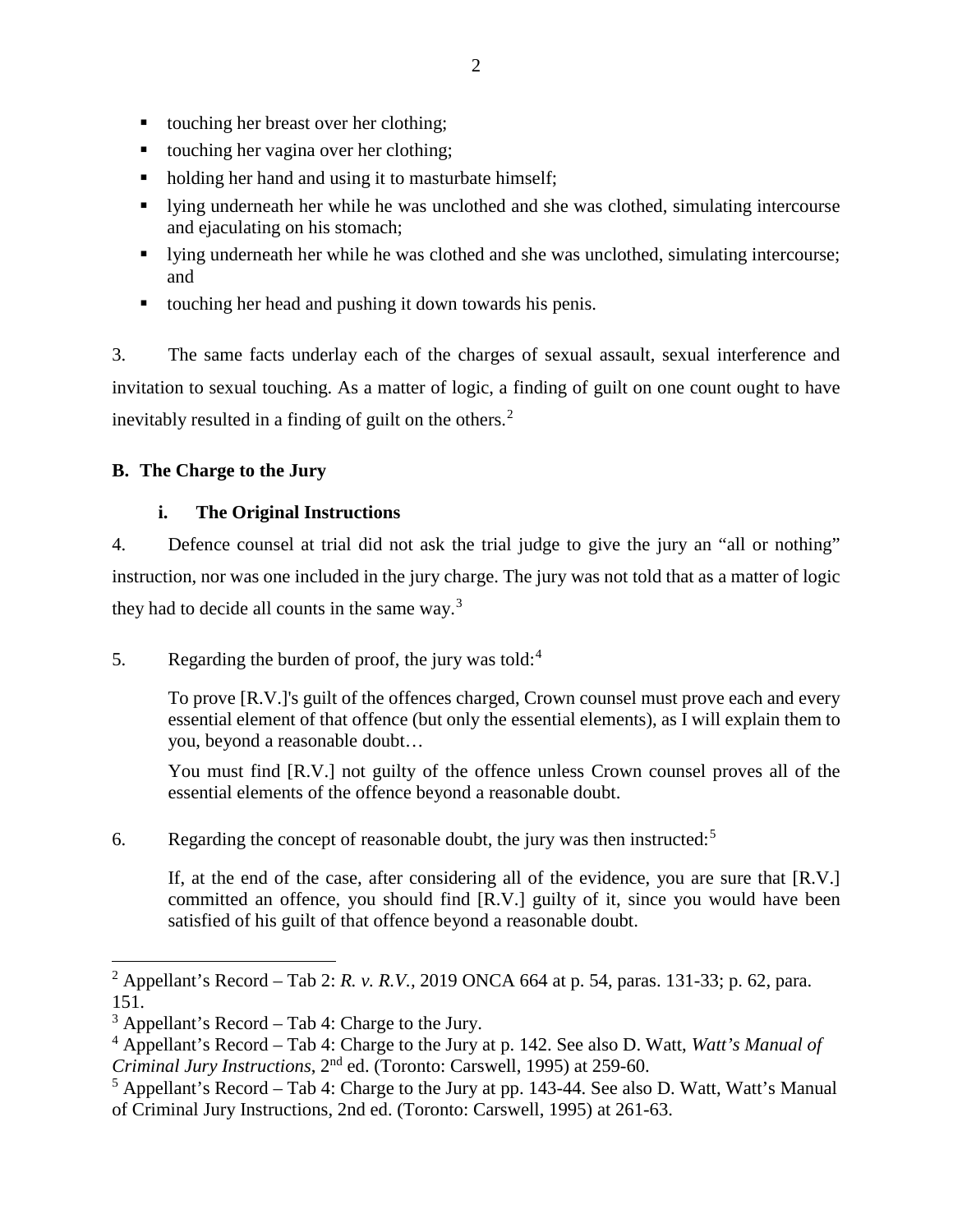If, at the end of the case, based on all of the evidence or the lack of evidence, or the credibility of the witness or the reliability of her evidence, you are not sure that [R.V.] committed the offence, you should find him not guilty of it.

7. With respect to the duties of the judge and jury, as in every case, the jury was told "your first duty is to decide what are the facts in this case… Deciding the facts is your job… You, not I, decide what happened in this case".<sup>[6](#page-5-0)</sup>

8. The jury was told their second duty "is to accept all the rules of law that I tell you [to] apply in this case… [I]t is very important that you accept the law from me and follow it without question". The jury was then told, "Finally, it is your duty to apply the law that I explain to you to the facts that you find to reach your verdict."[7](#page-5-1)

9. Regarding the charge of sexual assault, the trial judge instructed the jury that the Respondent may be found guilty if they conclude:

(i) The Respondent intentionally applied **force** to the complainant; and

(ii) The **force** the Respondent applied took place in circumstances of a sexual nature. The jury was told that whether the complainant consented to the activity "is not an essential element of the offence" as the complainant was between the ages of 7 to 13 years old at the time

of the alleged incidents<sup>[8](#page-5-2)</sup> [see s. 150.1(1) of the *Criminal Code<sup>[9](#page-5-3)</sup>*].

10. With respect to the element of "force", the jury was instructed:

The force applied may be violent, or even gentle. Force includes any physical contact with another person, even a gentle touch. To be an assault however, [R.V.] must apply the force intentionally. An accidental touching is not an intentional application of force.<sup>[10](#page-5-4)</sup>

11. The jury was then instructed that if they are satisfied the Appellant intentionally applied force to the complainant, they must go on to consider the second element of sexual assault –

<span id="page-5-0"></span> $6$  Appellant's Record – Tab 4: Charge to the Jury at pp. 134-35. See also D. Watt, Watt's Manual of Criminal Jury Instructions, 2nd ed. (Toronto: Carswell, 1995) at 231-32.

<span id="page-5-1"></span><sup>&</sup>lt;sup>7</sup> Appellant's Record – Tab 4: Charge to the Jury at pp. 134-35. See also D. Watt, Watt's Manual of Criminal Jury Instructions, 2nd ed. (Toronto: Carswell, 1995) at 231-32.

<span id="page-5-2"></span> $8$  Appellant's Record – Tab 4: Charge to the Jury at p. 153.

<span id="page-5-3"></span><sup>9</sup> All references to statutory provisions in this factum are to the *Criminal Code*, R.S.C. 1985, c. C-46, unless otherwise stated.

<span id="page-5-4"></span><sup>&</sup>lt;sup>10</sup> Appellant's Record – Tab 4: Charge to the Jury at p. 154.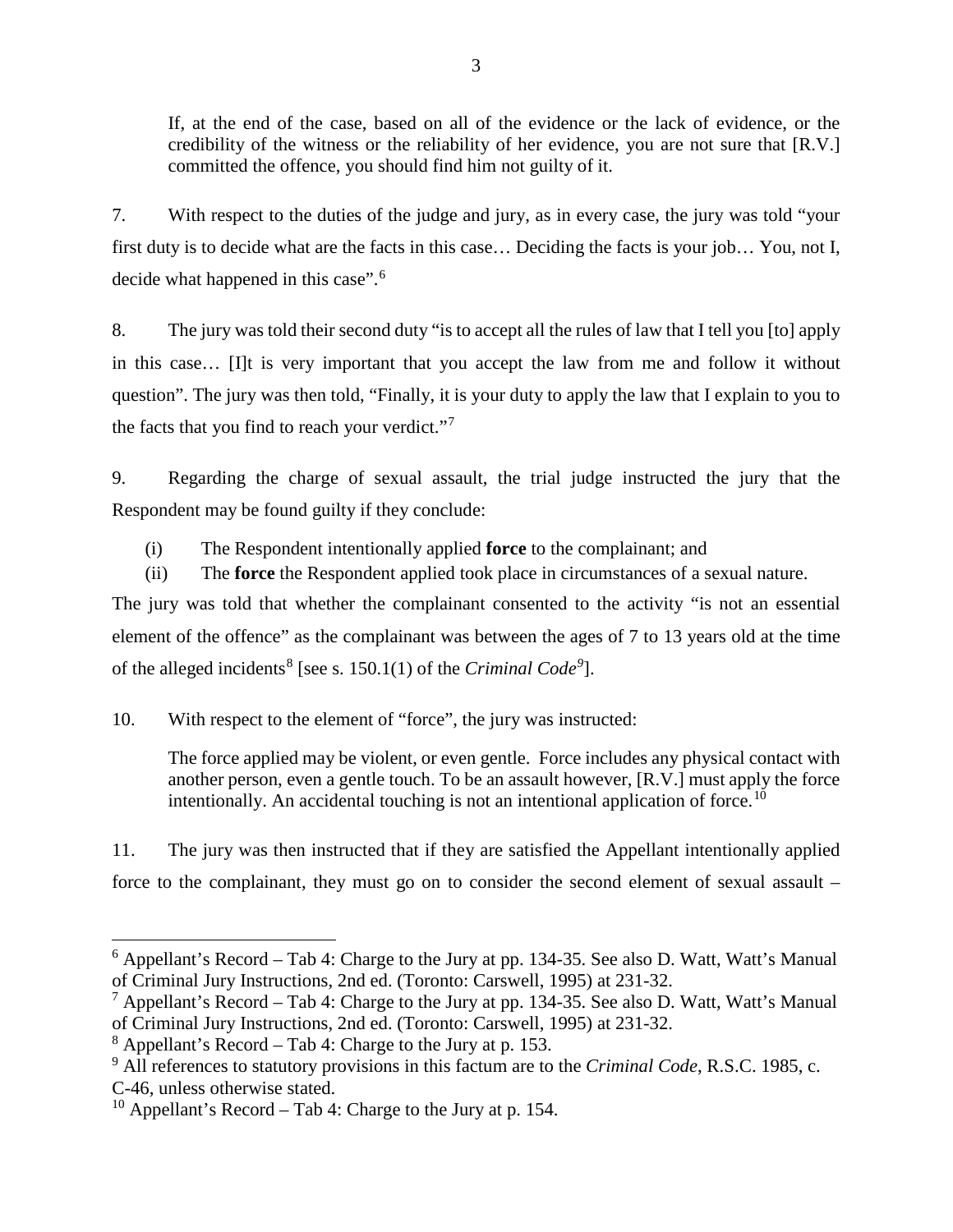whether the application of force occurred in circumstances of a sexual nature. The trial judge explained that a sexual assault is "any intentional application of force, any intentional physical contact with another person, even an intentional but gentle touching, which occurs in circumstances of a sexual nature so that the sexual integrity of  $[T.S.]$  is violated".<sup>[11](#page-6-0)</sup> The evidence on point was then summarized: $12$ 

[T.S.] testified that the incidents involved the following: her hand **touching** [R.V.]'s penis, his hand **touching** her breast area, his hand **touching** her vagina while she was wearing clothes, her pelvis **touching** his (once when she was clothed and he was not and once when he was clothed and she was not), and his hand **touching** her head and pushing it down to his penis. [emphasis added]

12. Immediately following the above passage, the jury was instructed:  $13$ 

If you are not satisfied beyond a reasonable doubt that [R.V.] intentionally applied **force** to [T.S.] in circumstances of a sexual nature, you must find [R.V.] **not guilty of sexual assault, but guilty of assault**.

If you are satisfied beyond a reasonable doubt that [R.V.] intentionally applied **force** to [T.S.] in circumstances of a sexual nature, you must find [R.V.] guilty of sexual assault.

Although the jury was told that guilty of simple assault was an available verdict, no instructions were given regarding how that verdict was available on the evidence before them. Further, no instructions were given on the element of non-consent regarding simple assault. Unlike the sexual assault charge, for which consent was not a defence due to the complainant's age [ss. 150.1 and 271], the Respondent could not be found guilty of simple assault unless they found the complainant did not consent to the Respondent's applications of force [ss. 265 and 266].

13. Instructions were then provided regarding the charges of sexual interference [s. 151] and invitation to sexual touching [s. 152]. On the charge of sexual interference, the jury was told that the Appellant may be found guilty if they found beyond a reasonable doubt: $14$ 

- (i) The complainant was under 16 years old at the time;
- (ii) That the Appellant **touched** the complainant; and
- (iii) The **touching** was for a sexual purpose.

<span id="page-6-0"></span><sup>&</sup>lt;sup>11</sup> Appellant's Record – Tab 4: Charge to the Jury at p. 160, 1.5 to p. 161, 1.5.

<span id="page-6-1"></span><sup>&</sup>lt;sup>12</sup> Appellant's Record – Tab 4: Charge to the Jury at p. 161, 11.5-15.

<span id="page-6-2"></span><sup>&</sup>lt;sup>13</sup> Appellant's Record – Tab 4: Charge to the Jury at p. 161, 11.15-27.

<span id="page-6-3"></span><sup>&</sup>lt;sup>14</sup> Appellant's Record – Tab 4: Charge to the Jury at p. 162, 1.20 to p. 163, 1.15.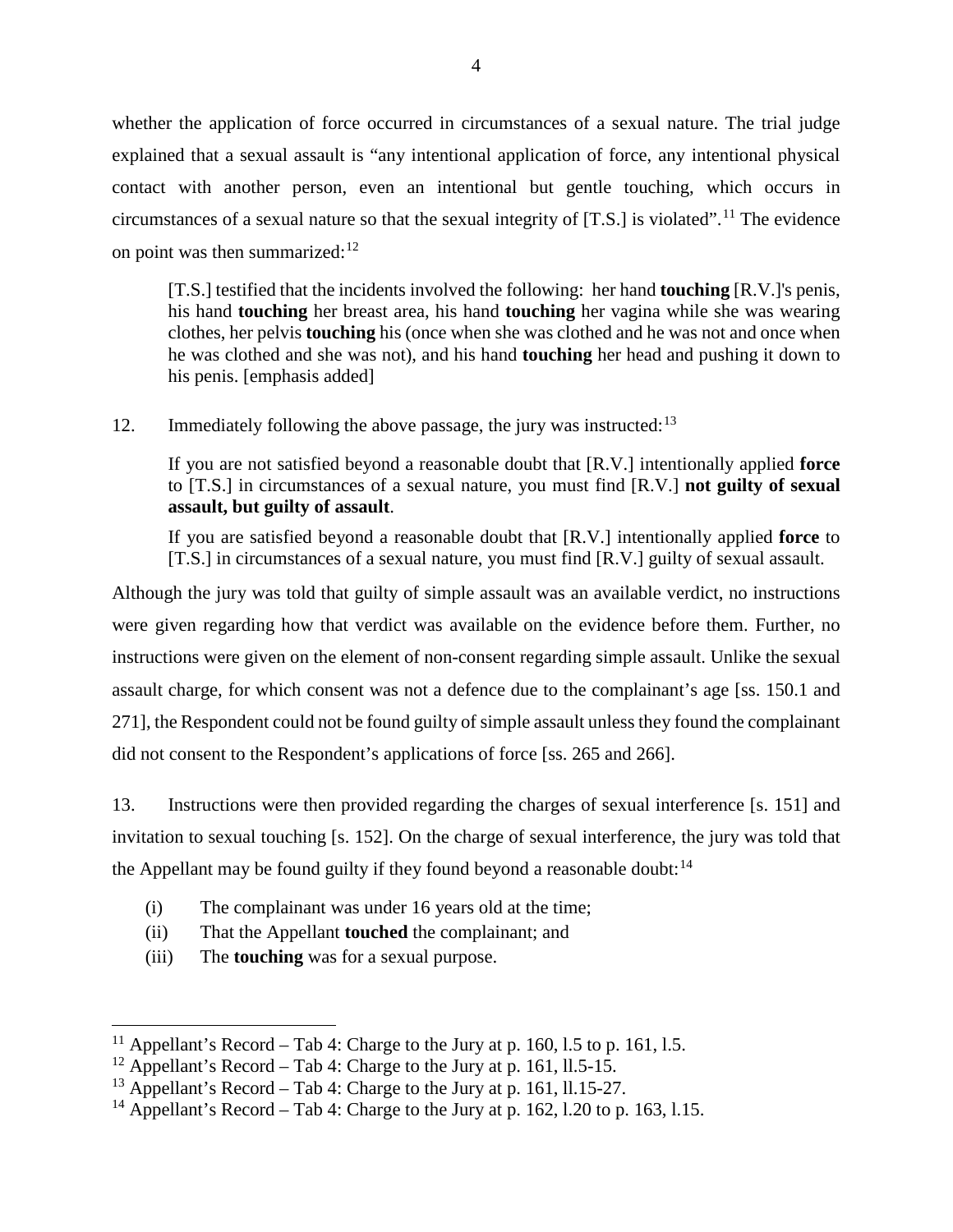14. Regarding the element of touching, the trial judge instructed the jury that:

Touching involves intentional physical contact with any part of [T.S.]'s. The contact may be direct, for example, touching with a hand or other body part, or indirect, for example, touching with an object. **Force is not required** but accidental touching is not enough. It does not matter whether [T.S.] agreed to the touching. [emphasis added]

Similarly, with respect to the charge of invitation to sexual touching, the jury was told:

The proposed touching must involve intentional physical contact with any part of a person's body. **Force is not required** but accidental touching is not enough. [emphasis added]

Above were the last two instructions provided to the jury on the meaning of touching regarding the charges of sexual interference and invitation to sexual touching – "Force is not required".<sup>[15](#page-7-1)</sup>

# **ii. The Decision Trees and Original Verdict Sheet**

<span id="page-7-0"></span>15. The trial judge provided the jury with decision trees for all three charges.<sup>[16](#page-7-2)</sup> The decision tree for sexual assault showed guilty of simple assault as an available verdict. It did not, however, instruct the jury that they had to find the application of force to the complainant was non-consensual before a verdict of guilty could be returned on that included offence.<sup>[17](#page-7-3)</sup> Further, the decision tree for sexual assault directed the jury to consider whether the Respondent applied "force" to the complainant, without noting that force includes "touching". In contrast, the decision trees for sexual interference and invitation to sexual touching directed the jury to consider whether the Respondent "touched" the complainant or invited the complainant to "touch" him.<sup>[18](#page-7-4)</sup>

16. The jury also received a verdict sheet which set out possible verdicts of not guilty or guilty for all three charges. In contrast with the charge to the jury and the decision tree, the verdict sheet did not identify guilty of the included offence of simple assault as an available verdict for the sexual assault count.<sup>[19](#page-7-5)</sup>

<span id="page-7-1"></span><sup>&</sup>lt;sup>15</sup> Appellant's Record – Tab 4: Charge to the Jury at p. 164, 11.2 to 22; p. 167, 1.25 to p. 168, 1.32.

<span id="page-7-2"></span> $16$  Appellant's Record – Tab 9: Ex. A1, Decision Tree and Original Verdict Sheet.

<span id="page-7-3"></span><sup>&</sup>lt;sup>17</sup> Appellant's Record – Tab 9: Ex. A1, Decision Tree and Original Verdict Sheet at p. 223.

<span id="page-7-4"></span> $18$  Appellant's Record – Tab 9: Ex. A1, Decision Tree and Original Verdict Sheet.

<span id="page-7-5"></span><sup>&</sup>lt;sup>19</sup> Appellant's Record – Tab 9: Ex. A1, Decision Tree and Original Verdict Sheet at p. 222.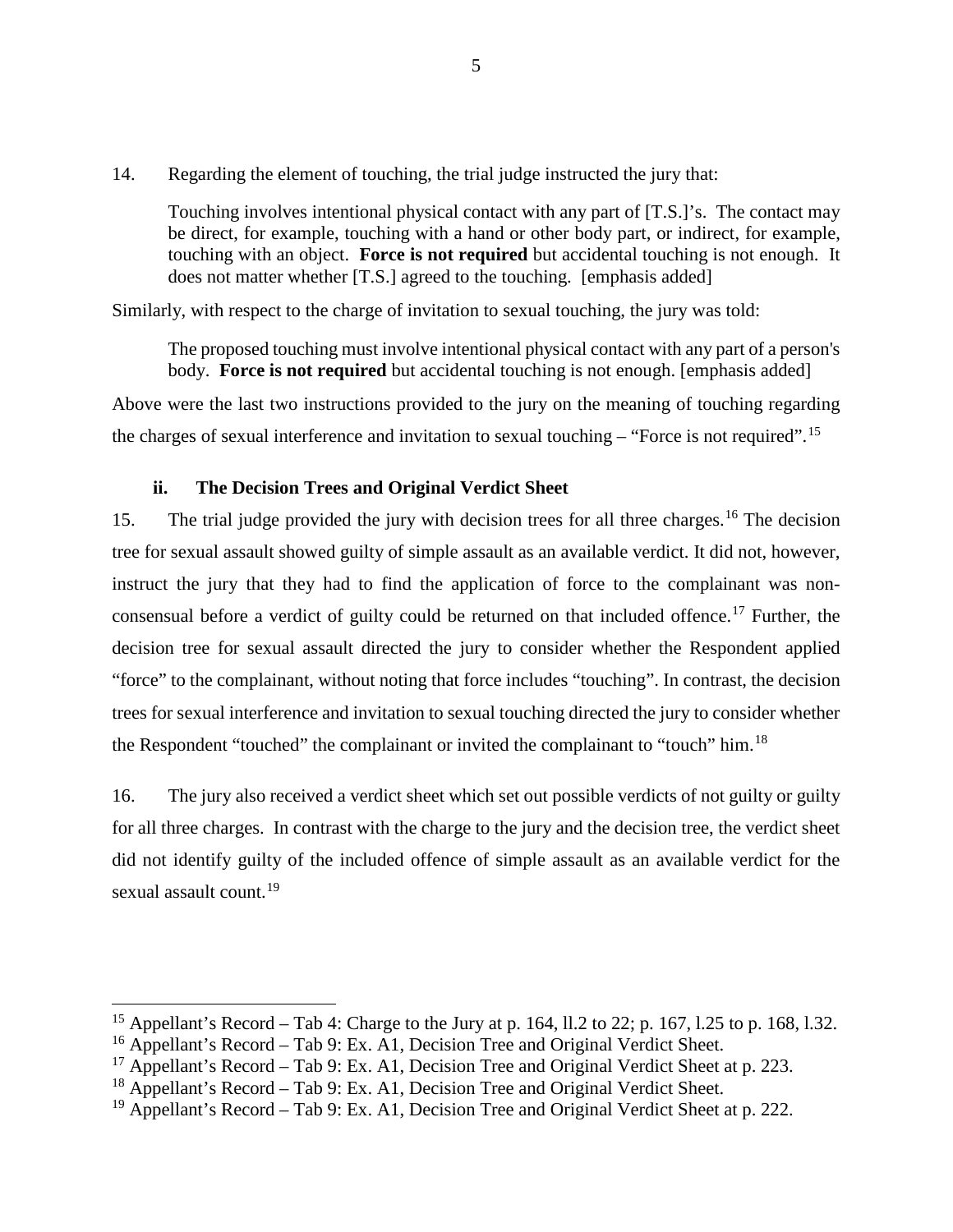# **iii. The Question from the Jury, the Trial Judge's Response and the Verdict**

<span id="page-8-0"></span>17. Shortly after the jury began their deliberations, the jury sent the following question to the trial judge:<sup>[20](#page-8-1)</sup>

THE COURT: Good afternoon. We have a question from the jury. I'm going to read it. "Question: On the decision tree for count one, sexual assault versus the verdict sheet. There are only two choices to make on the verdict sheet, whereas the decision tree provides for three verdicts. Number one, guilty of sexual assault. Number two, not guilty of sexual assault but guilty of assault. Number three, not guilty. What do we do? Juror Number Five"

# 18. Defence counsel immediately responded:<sup>[21](#page-8-2)</sup>

MS. MCLEOD: I agree, my friend's whispering, it's a very odd question. And it must, I can only think it's sort of, without trying to diminish the importance of an administrative kind of question in the sense that **I don't know how the jury could ever come to a decision of a lesser and included guilty of simple assault**. I mean....

THE COURT: It was in the instructions.

MS. MCLEOD: It was.

THE COURT: It was.

MS. MCLEOD: I just don't know how they could ever get there. I appreciate there wasn't anything that was, I can't think of anything that [T.S.] testified to that would be not in a sexual context but nonetheless....

THE COURT: There's an inconsistency. …. [emphasis added]

19. A "somewhat confused discussion" followed,  $^{22}$  $^{22}$  $^{22}$  during which the trial judge and counsel considered multiple possible amendments to the verdict sheet, some of which were rejected on the basis that they would leave the jury "confused". At one point, the trial judge exclaimed, "Now I'm getting confused." Ultimately, the solution originally suggested by defence counsel and settled on by all was to provide the jury with a new verdict sheet with three options regarding the sexual

<span id="page-8-1"></span><sup>&</sup>lt;sup>20</sup> Appellant's Record – Tab 4: Charge to the Jury at p. 184, 11.5-22; Tab 10: Ex. C, Question from the Jury, pp.227-28; Tab 9: Ex. A1, Decision Tree and Original Verdict Sheet at p. 222.

<span id="page-8-2"></span><sup>&</sup>lt;sup>21</sup> Appellant's Record – Tab 4: Charge to the Jury at p. 184, 1.24 to p. 185, 1.8.

<span id="page-8-3"></span><sup>&</sup>lt;sup>22</sup> Appellant's Record – Tab 2: *R. v. R.V.*, 2019 ONCA 664 at p. 15, para. 25.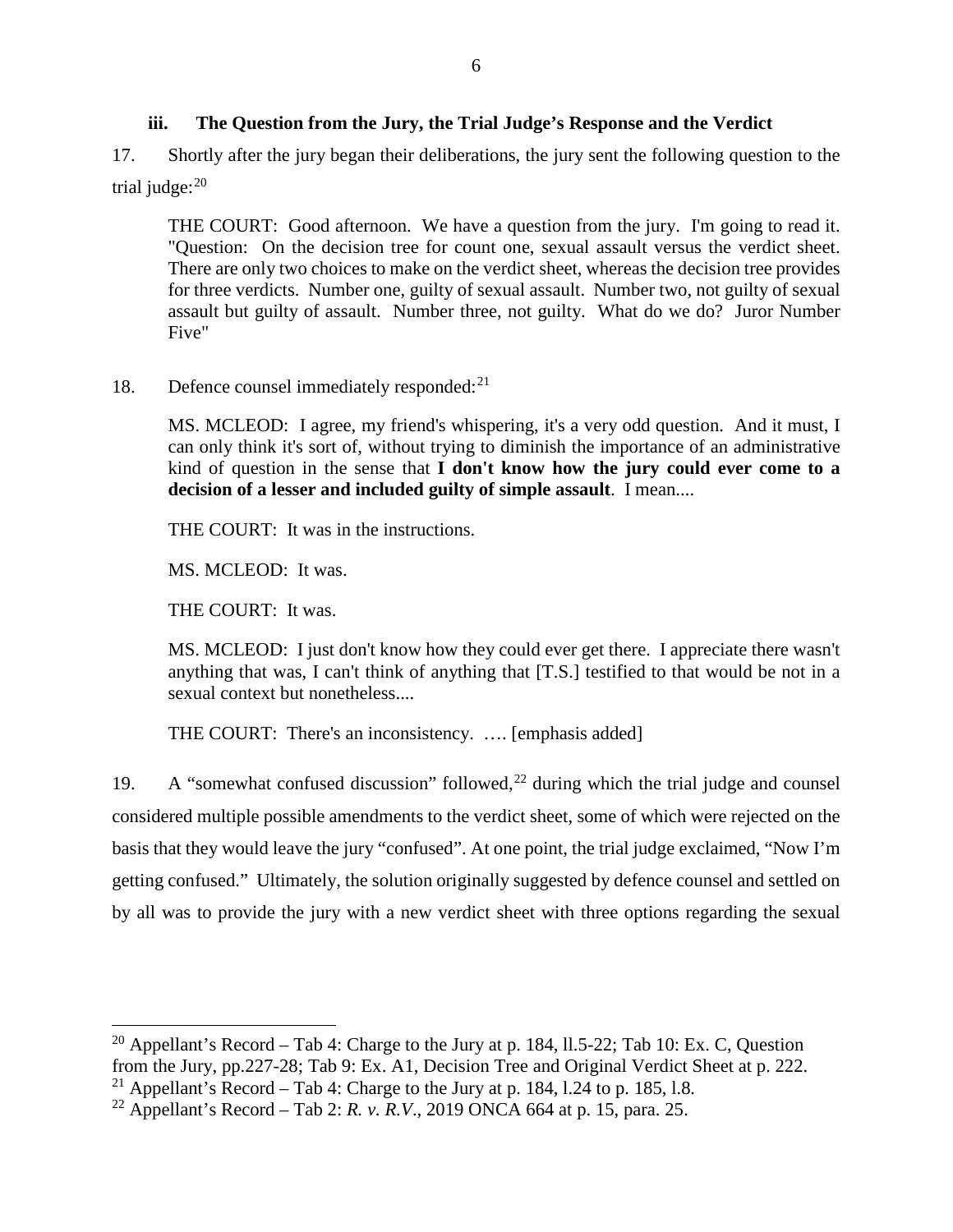assault charge: (i) guilty of sexual assault; (ii) not guilty of sexual assault but guilty of assault; and (iii) not guilty. $23$ 

20. The amended verdict sheet was provided to the jury. The trial judge told them "there are now three verdicts available to you" regarding the sexual assault charge. As had occurred during the jury charge, the trial judge provided no instructions regarding how the Respondent could be found guilty of simple assault based on the evidence they heard.<sup>[24](#page-9-2)</sup>

21. The jury returned verdicts of not guilty on the charge of sexual assault, but guilty on the charges of sexual interference and invitation to sexual touching.[25](#page-9-3)

#### <span id="page-9-0"></span>**C. Proceedings in the Court of Appeal for Ontario**

22. The Respondent launched an appeal against his convictions. He argued the convictions were inconsistent with the sexual assault acquittal based on the same evidence, and therefore unreasonable and that, in the absence of a successful Crown appeal of the acquittal, his convictions must be quashed and acquittals, not a new trial, should be ordered in their stead.<sup>[26](#page-9-4)</sup>

23. The Crown responded that the facial inconsistency in the verdicts is explained by confusing jury instructions, which led the jury to erroneously believe that the "force" required for proof of sexual assault was different than the "touching" required for sexual interference and invitation to sexual touching. The Crown also cross-appealed the sexual assault acquittal due to conflicting authority as to whether it is necessary before inconsistent verdicts can be rationalized due to jury misdirection underlying the acquittal. $27$ 

24. The Court of Appeal unanimously held that, based on this Court's authoritative obiter in *R. v. J.F.*,<sup>[28](#page-9-6)</sup> where inconsistent verdicts are alleged, the defence conviction appeal cannot be resisted on the basis that a facially inconsistent acquittal was the product of misdirection. Instead,

<span id="page-9-1"></span><sup>&</sup>lt;sup>23</sup> Appellant's Record – Tab 4: Charge to the Jury at p. 185, 1.8 to p. 191, 1.1; Tab 12: Ex. F, New Verdict Sheet, pp. 231-32.

<span id="page-9-2"></span><sup>&</sup>lt;sup>24</sup> Appellant's Record – Tab 4: Charge to the Jury at p. 192, 11.14-23.

<span id="page-9-3"></span><sup>&</sup>lt;sup>25</sup> Appellant's Record – Tab 4: Charge to the Jury at p. 193, 1.15 to p. 194, 1.30; Tab 14: Ex. I: Verdict Sheet Returned by the Jury.

<span id="page-9-4"></span><sup>26</sup> Appellant's Record – Tab 2: *R. v. R.V*., 2019 ONCA 664 at p. 7, para. 1.

<span id="page-9-5"></span><sup>&</sup>lt;sup>27</sup> Appellant's Record – Tab 2: *R. v. R.V.*, 2019 ONCA 664 at p. 8, paras. 2-3.

<span id="page-9-6"></span><sup>28</sup> *R. v. J.F.*, 2008 SCC 60 at paras. 21, 23, 39-41.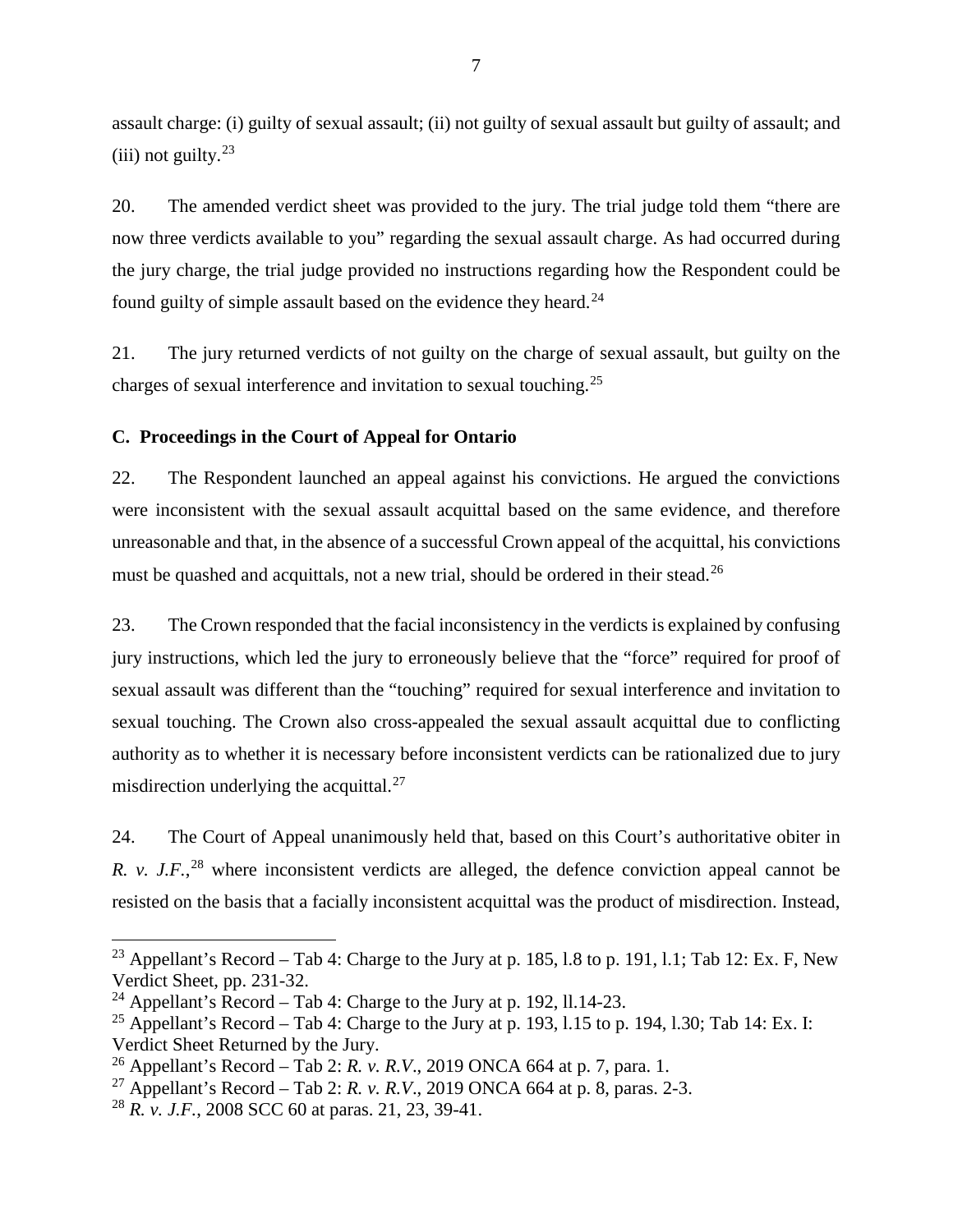the Crown must cross-appeal the acquittal before the impact of erroneous jury instructions may be considered. Further, any authority to the contrary, including the Court's prior decision in *R. v.*  S.L.,<sup>[29](#page-10-1)</sup> should not be followed in Ontario.<sup>[30](#page-10-2)</sup>

25. The majority of the Court of Appeal (*per* Strathy CJO, Pardu and Trotter JJA) allowed the conviction appeal, quashed the guilty verdicts and entered acquittals in their stead. The majority also dismissed the Crown's cross-appeal against the sexual assault acquittal.<sup>[31](#page-10-3)</sup>

26. The dissent (*per* Rouleau and Miller, JJA) agreed with the majority that the verdicts were inconsistent and on that basis the convictions could not stand. The dissent disagreed however, "on the appropriate disposition of the Crown cross-appeal of the acquittal on the charge of sexual assault and on the appropriate remedy of the appeal of the convictions".[32](#page-10-4) In the dissent's view, the jury charge, considered in the context of the decision trees, verdict sheet and answer to the jury's question, was so unnecessarily confusing as to amount to an error of law that had a material bearing on the acquittal, as the confusion in the charge was by far the most likely explanation for the inconsistent verdicts.<sup>[33](#page-10-5)</sup> The dissent would have allowed the conviction appeal and the Crown's cross-appeal and ordered a new trial on all charges.[34](#page-10-6)

# <span id="page-10-0"></span>**D. Summary of the Crown's Position Before this Court**

27. The Crown brought this appeal as of right based on the dissent pursuant to s.  $693(1)(a)$ *Criminal Code*. [35](#page-10-7)

28. The Crown also launched a separate application for leave to appeal on additional issues of public importance which may not arise in a narrowly defined appeal as of right, including: (a) whether a court of appeal should consider the actual instructions received by the jury in the context of a defence appeal before concluding verdicts are unreasonable due to inconsistency and granting

<span id="page-10-1"></span><sup>29</sup> *R. v. S.L.*, 2013 ONCA 176.

<span id="page-10-2"></span><sup>30</sup> Appellant's Record – Tab 2: *R. v. R.V*., 2019 ONCA 664 at p. 57, paras. 142-44.

<span id="page-10-3"></span> $31$  Appellant's Record – Tab 1: Formal Judgment of Court of Appeal for Ontario, C 61866; Tab

<sup>2:</sup> *R. v. R.V*., 2019 ONCA 664 at p. 61, para. 150.

<span id="page-10-4"></span><sup>32</sup> Appellant's Record – Tab 2: *R. v. R.V*., 2019 ONCA 664 at p. 62, paras. 151-52.

<span id="page-10-5"></span><sup>33</sup> Appellant's Record – Tab 2: *R. v. R.V*., 2019 ONCA 664 at p. 64, paras. 158.

<span id="page-10-6"></span> $34$  Appellant's Record – Tab 1: Formal Judgment of Court of Appeal for Ontario, C 61866 at p.

<sup>4;</sup> Tab 2: *R. v. R.V.*, 2019 ONCA 664 at p. 63, para. 154.

<span id="page-10-7"></span> $35$  Appellant's Record – Tab 6: Notice of Appeal to Supreme Court As of Right.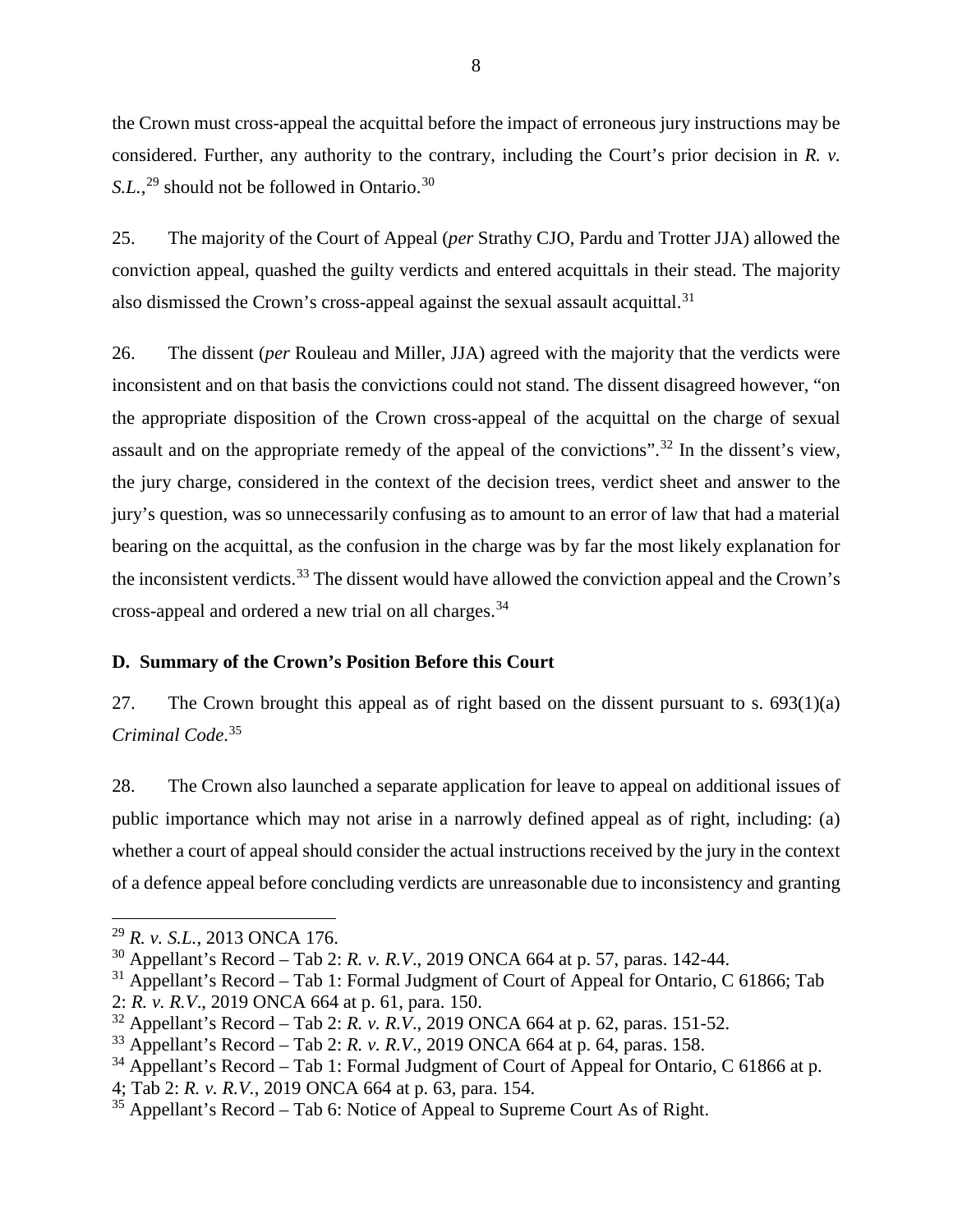relief, (b) whether a Crown appeal is necessary before the issue of misdirection may be considered by an appellate court and (c) what is the correct disposition of inconsistent verdict appeals where jury misdirection reconciles the verdicts.

29. The Court of Appeal was unanimous that an inconsistent verdict analysis proceeds on the hypothetical basis that the jury was properly instructed and the issue of misdirection can only be raised by the Crown by means of a cross-appeal – there was no dissent on this point. Consequently, the submissions in this factum proceed on the basis that a reviewing court cannot consider the actual jury instructions unless a cross-appeal is before the court.

30. The Crown's position before this Court is that, largely for reasons provided in the dissenting judgment, the majority of the Court of Appeal erred in law in allowing the conviction appeal, dismissing the Crown's cross-appeal and substituting acquittals for the convictions. The majority's errors flowed from their failure to recognize the following errors at trial:

- (i) The trial judge erred in law by failing to give the jury an "all or nothing" instruction the jury ought to have been told that based on the evidence they heard and as a matter of logic, all counts in the indictment had to be decided in the same way.
- (ii) The charge to the jury was so unnecessarily confusing as to amount to an error of law that had a material bearing on the acquittal. The confusion in the charge was by far the most likely explanation for the inconsistent verdicts. The confusion was exacerbated by discreet errors:
	- a. The trial judge erred in leaving the included offence of simple assault with the jury when it was not an available verdict based on the evidence they heard.
	- b. The trial judge erred in not providing the jury any legal instructions regarding how a verdict of simple assault was available on the evidence.
	- c. The trial judge erred in providing the jury with a decision tree regarding the sexual assault charge that provided incorrect instructions regarding the included offence of simple assault.
	- d. Once alerted to the inconsistency between the decision tree and original verdict sheet regarding the sexual assault charge, the trial judge erred in amending the verdict sheet by adding simple assault, rather than instructing that simple assault

9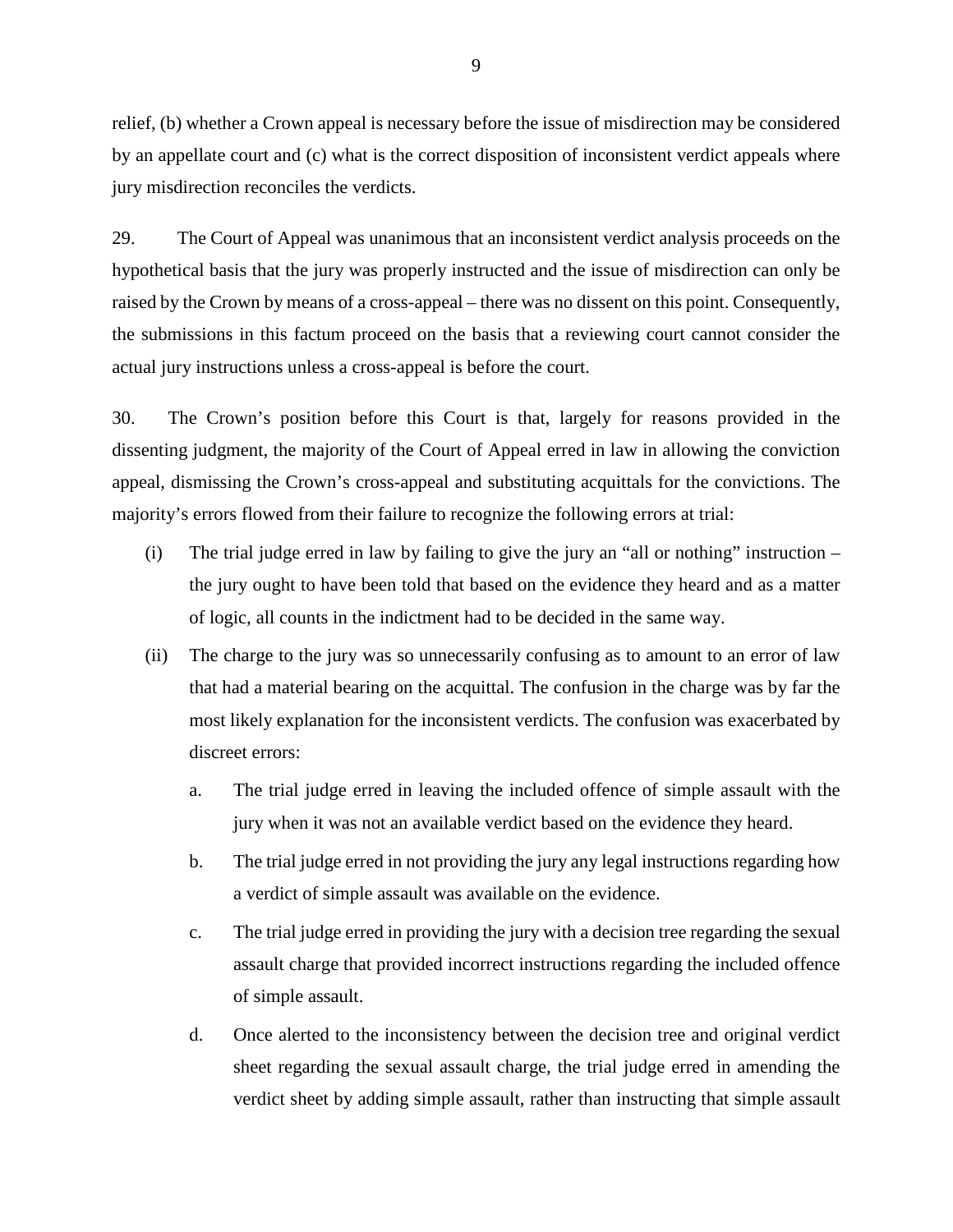was not an available verdict on the evidence, leaving the original verdict sheet with the jury and deleting simple assault from the decision tree.

The cumulative effect of the erroneous and confusing instructions was to leave the jury confused as to the meaning of force, and whether force required for proof of sexual assault was something other than touching required for sexual interference and invitation to sexual touching.

(iii) If a Crown cross-appeal against acquittal is allowed in inconsistent verdict cases, it is legal error to also allow the conviction appeal and order a new trial on all counts. The correct disposition is to simply dismiss the conviction appeal. The cross-appeal is brought solely to resist the substance of the conviction appeal – the two appeals are inextricably linked. If the cross-appeal is allowed, the basis for finding the conviction unreasonable – an inconsistent acquittal – no longer exists and the source of inconsistency has been removed.

#### **PART II - STATEMENT OF THE QUESTIONS IN ISSUE**

<span id="page-12-0"></span>31. The question in issue is the following:  $36$ 

Did the Majority of the Court of Appeal err in law (i) in finding there was no error of law in the jury instructions that had a material bearing on the acquittal on the charge of sexual assault, (ii) in dismissing the Crown's cross-appeal against the acquittal, and (iii) in quashing the convictions for sexual interference and invitation to sexual touching and directing verdicts of acquittal on both counts?

<span id="page-12-1"></span> $36$  Appellant's Record – Tab 6: Notice of Appeal to Supreme Court As of Right.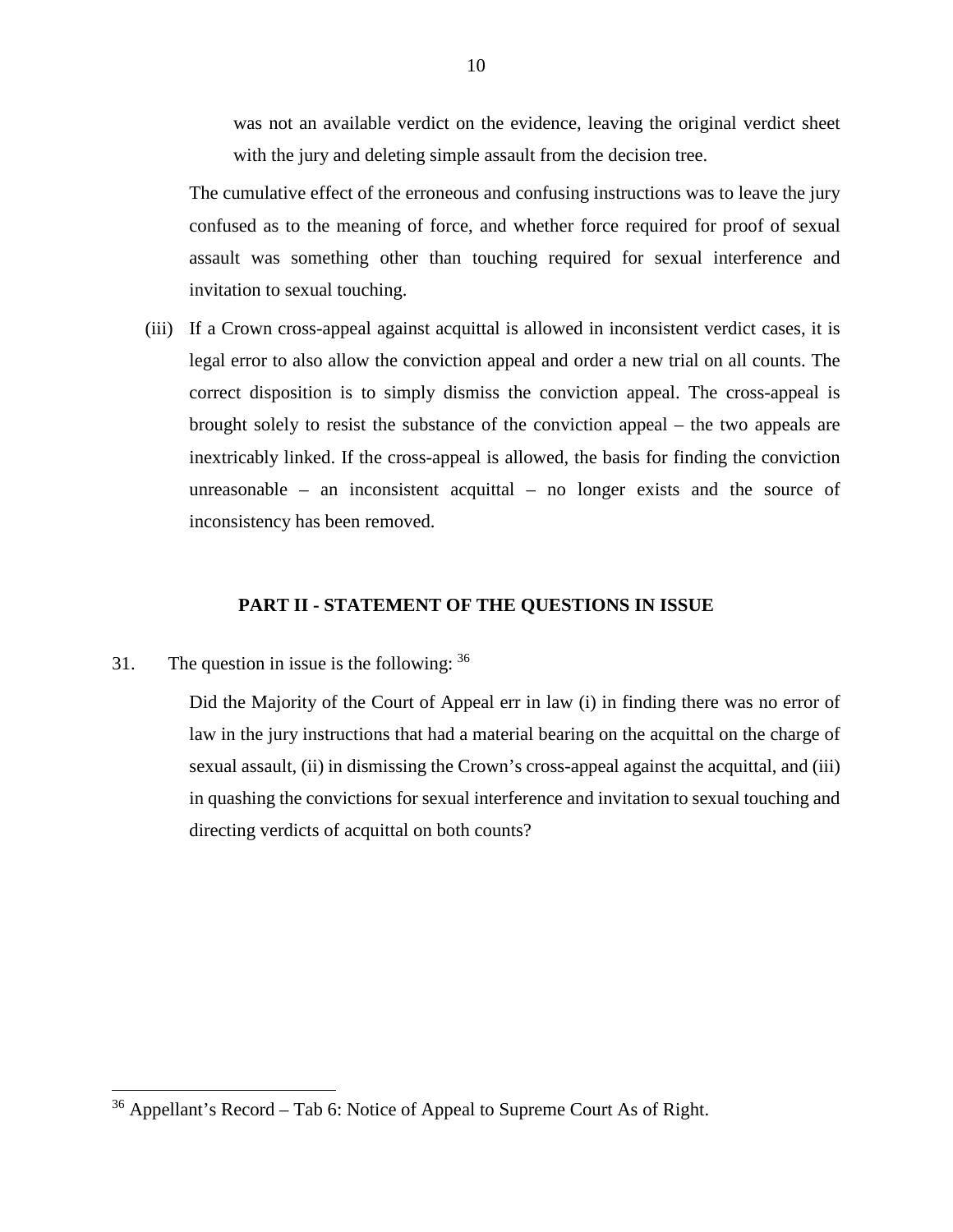## **PART III - STATEMENT OF ARGUMENT**

# <span id="page-13-1"></span><span id="page-13-0"></span>**A. Standard of Review and Legal Test for Inconsistent Verdicts**

33. Inconsistent verdicts are a "sub-species" of unreasonable verdicts.<sup>[37](#page-13-2)</sup>

34. The authority for a court of appeal to determine whether a jury reached an unreasonable verdict is found in s. 686(1)(a)(i) of the *Criminal Code*, R.S.C. 1985, c. C-46, which reads:

686. (1) On the hearing of an appeal against a conviction ... the court of appeal

- (a) may allow the appeal where it is of the opinion that
	- (i) the verdict should be set aside on the ground that it is unreasonable or cannot be supported by the evidence,...

35. Whether an appeal court erred in finding a conviction is unreasonable or cannot be supported by the evidence pursuant to s.  $686(1)(a)(i)$  raises a question of law and gives rise to a further appeal to this Court pursuant to s.  $693(1).$ <sup>[38](#page-13-3)</sup>

36. In *R. v. Biniaris*, this Court affirmed that when considering whether the verdict of a jury or the judgment of a trial judge is unreasonable or cannot be supported by the evidence pursuant to s. 686(1)(a)(i), the test to be applied is what was stated in *R. v. Yebes*: "whether the verdict is one that a properly instructed jury acting judicially, could reasonably have rendered".[39](#page-13-4)

37. An unreasonable verdict analysis presumes a properly instructed jury.<sup>[40](#page-13-5)</sup> This is clear from *Biniaris*: [41](#page-13-6)

38 The exercise of appellate review is considerably more difficult when the court of appeal is required to determine the alleged unreasonableness of a verdict reached by a jury. **If there are no errors in the charge, as must be assumed, there is no way of determining the basis upon which the jury reached its conclusion.** But this does not dispense the reviewing court from the need to articulate the basis upon which it finds that the conclusion

<span id="page-13-6"></span><sup>41</sup> *R. v. Biniaris*, 2000 SCC 15 at p. 407, paras. 38-9. Similarly, see *R. v. Monteleone*, [1987] 2

<span id="page-13-2"></span><sup>37</sup> *R. v. Pittiman*, 2006 SCC 9 at para. 6; *R. v. Catton*, 2015 ONCA 13 at paras. 21-2.

<span id="page-13-3"></span><sup>38</sup> *R. v. Biniaris*, 2000 SCC 15 at p. 396, para. 19; p. 397, para. 23; p. 403, para. 35.

<span id="page-13-4"></span><sup>39</sup> *R. v. Yebes*, [1987] 2 S.C.R. 168 at p. 185c; *R. v. Biniaris*, 2000 SCC 15 at p. 405, para. 36; *R. v. W.H.*, 2013 SCC 22 at para. 26.

<span id="page-13-5"></span><sup>40</sup> *R. v. R.J.M.*, 2019 ABCA 386 at p. 2, para. 15. See also *R. v. W.H.*, 2013 SCC 22 at para. 13; *R. v. J.S.R.*, 2012 ONCA 568 at paras. 71-73, 81-82; *R. v. Bromley*, 2004 NLCA 30 at para. 21.

S.C.R. 154 at pp. 161h-i and 167a-b regarding the phrase "properly charged jury".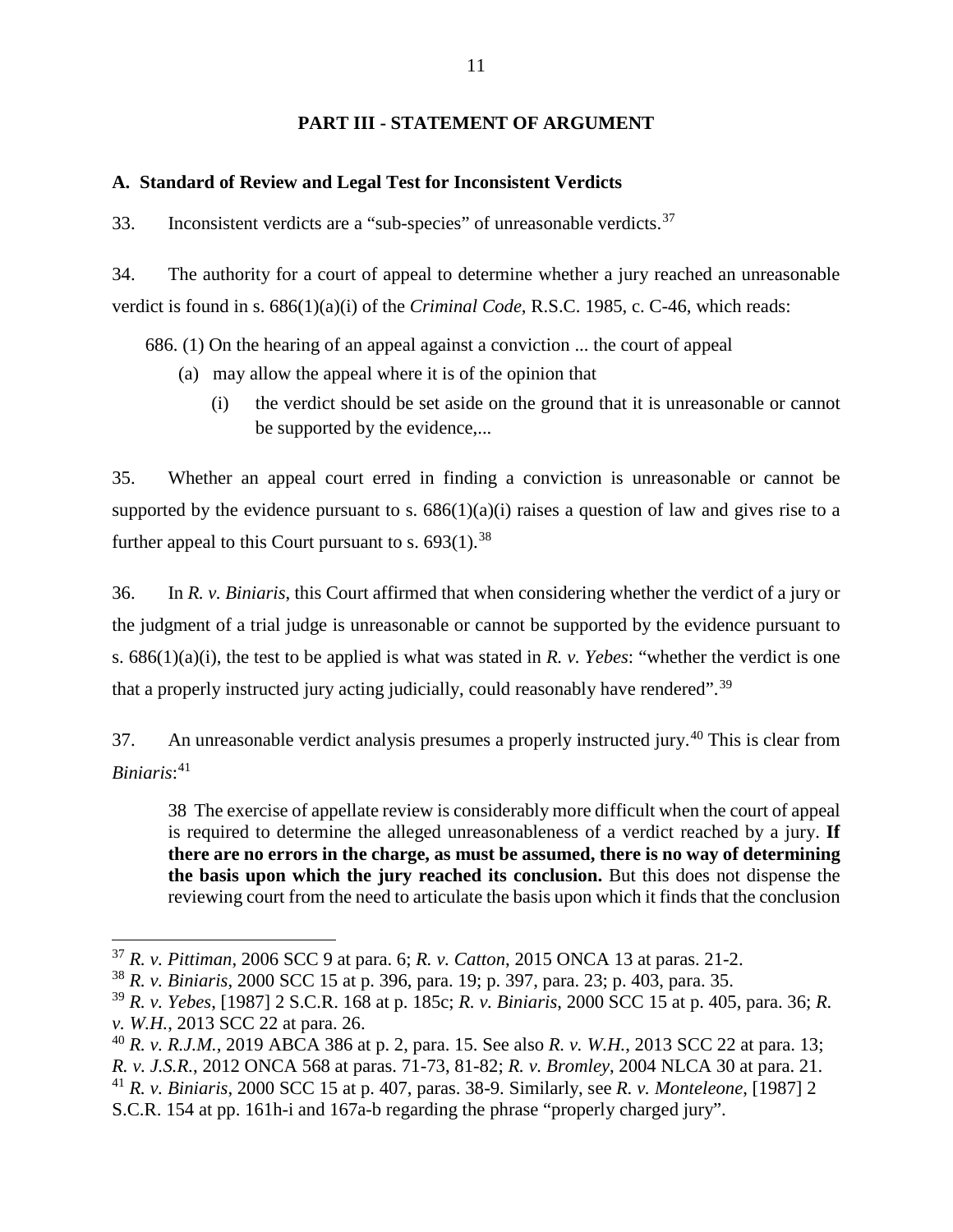reached by the jury was unreasonable. It is insufficient for the court of appeal to refer to a vague unease, or a lingering or lurking doubt based on its own review of the evidence. This "lurking doubt" may be a powerful trigger for thorough appellate scrutiny of the evidence, but it is not, without further articulation of the basis for such doubt, a proper basis upon which to interfere with the findings of a jury. In other words, **if, after reviewing the evidence at the end of an error-free trial which led to a conviction, the appeal court judge is left with a lurking doubt or feeling of unease, that doubt, which is not in itself sufficient to justify interfering with the conviction, may be a useful signal that the verdict was indeed reached in a non-judicial manner**. In that case, the court of appeal must proceed further with its analysis.

39 **When a jury which was admittedly properly instructed returns what the appeal court perceives to be an unreasonable conviction, the only rational inference, if the test in** *Yebes* **is followed, is that the jury, in arriving at that guilty verdict, was not acting judicially**… **[A]fter the jury has been adequately charged as to the applicable law**, and warned, if necessary, about drawing possibly unwarranted conclusions, it remains that in some cases, the totality of the evidence and the peculiar factual circumstances of a given case will lead an experienced jurist to conclude that the fact-finding exercise applied at trial was flawed in light of the unreasonable result that it produced. [emphasis added]

In other words, before a conviction may be found unreasonable, the jury must have been properly instructed in fact; otherwise, the unreasonable verdict test has no application to the case. An errorfree trial is a precondition to a finding of unreasonableness.

38. As stated, inconsistent verdicts are a "sub-species" of unreasonable verdicts.<sup>[42](#page-14-0)</sup> Where inconsistent verdicts are alleged, the issue is not whether the guilty verdict, viewed in isolation, is unreasonable based on the evidence at trial and applicable law. Nor is it contended that the guilty verdict is unsupported by the evidence – it invariably is. Rather, the issue in inconsistent verdict cases is whether the jury acted unreasonably during their deliberations and / or by also returning the inconsistent verdict of acquittal.

39. The inconsistent verdict test was described by this Court as follows in *R. v. Pittiman*: [43](#page-14-1)

6 … [B]efore an appellate court may interfere with a verdict on the ground that it is inconsistent, the court must find that the verdict is *unreasonable*. The appellant bears the onus to show that no reasonable jury whose members had applied their minds to the

<span id="page-14-0"></span><sup>42</sup> *R. v. Pittiman*, 2006 SCC 9 at para. 6; *R. v. Catton*, 2015 ONCA 13 at paras. 21-2.

<span id="page-14-1"></span><sup>43</sup> *R. v. Pittiman*, 2006 SCC 9. See also: *R. v. Koury*, [1964] S.C.R. 212 at pp. 217-18, 219-20; *R. v. Ertel*, 1987 CanLII 183 (ON CA); *R. v. Dhanda*, 2005 BCCA 295 at paras. 21-22; *R. v. Thomas*, 2003 CanLII 20606 (ON CA) at paras. 6, 7, 9, 12; *R. v. Catton*, 2015 ONCA 13 at paras. 21-22; *R. v. Plein*, 2018 ONCA 748 at paras. 32, 38-51; *R. v. Tyler*, 2015 ONCA 599 at paras. 8-13; *R. v. R.T.K*., 2014 ABCA 167 at paras. 8-15.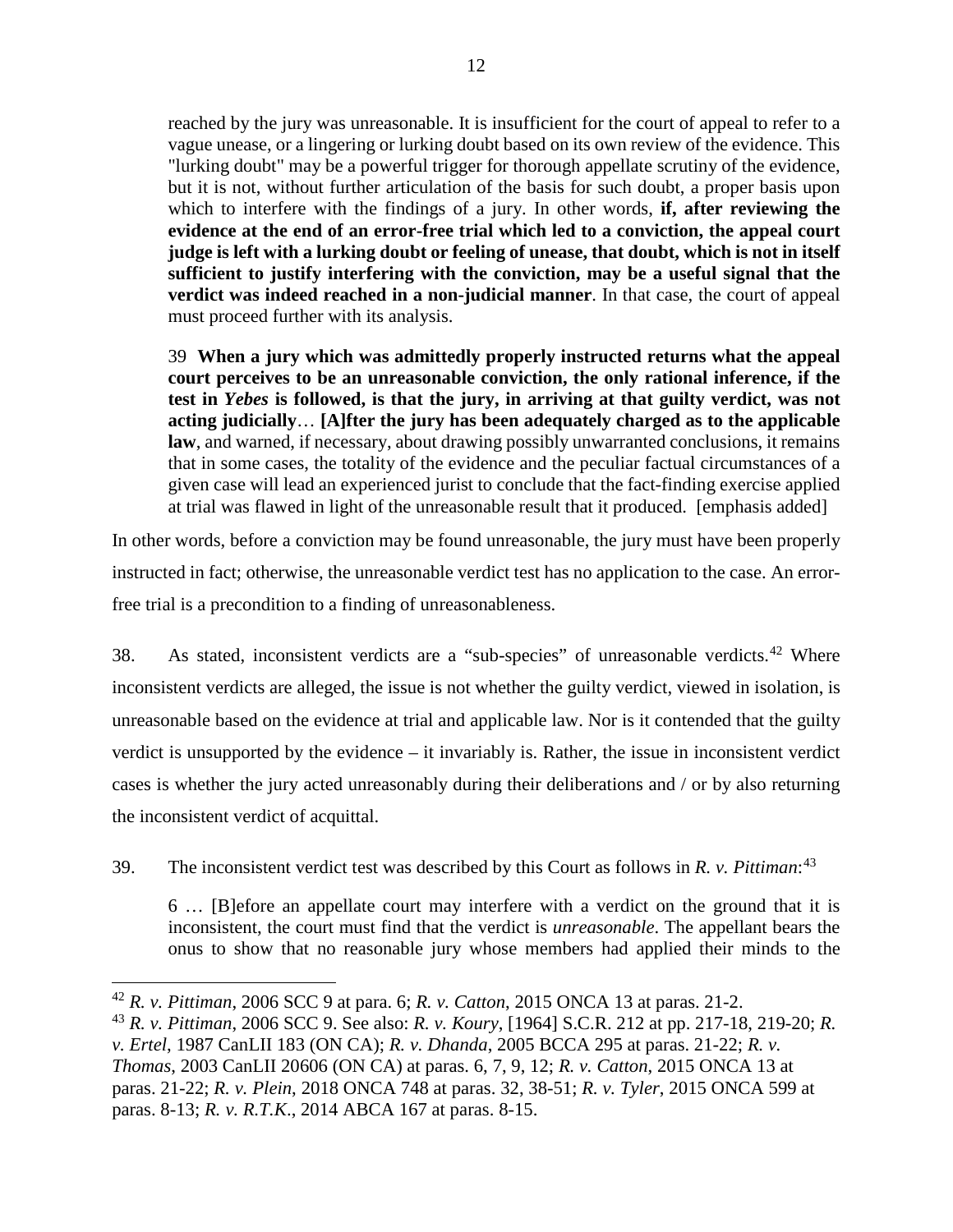evidence could have arrived at that conclusion: *R. v. McLaughlin* (1974), 15 C.C.C. (2d) 562 (Ont. C.A.).

7 The onus of establishing that a verdict is unreasonable on the basis of inconsistency with other verdicts is a difficult one to meet because the jury, as the sole judge of the facts, has a very wide latitude in its assessment of the evidence. The jury is entitled to accept or reject some, all or none of any witness's testimony. Indeed, individual members of the jury need not take the same view of the evidence so long as the ultimate verdict is unanimous. Similarly, the jury is not bound by the theories advanced by either the Crown or the defence. The question is whether the verdicts are supportable on any theory of the evidence **consistent with the legal instructions given by the trial judge**. Martin J.A. aptly described the nature of the inquiry in *R. v. McShannock* (1980), 55 C.C.C. (2d) 53 (Ont. C.A.), at p. 56, as follows:

Where on any realistic view of the evidence, the verdicts cannot be reconciled on any rational or logical basis the illogicality of the verdict tends to indicate that the jury must have been confused as to the evidence or must have reached some sort of unjustifiable compromise...

10 The test remains the same in each case: are the verdicts irreconcilable such that no reasonable jury, properly instructed, could possibly have rendered them on the evidence? …

13 While an appellate court inevitably compares the basis for acquittals as well as convictions in assessing inconsistent verdicts, the decisive question is not whether the acquittals are reasonable, but whether the conviction was not … [emphasis added]

40. The inconsistent verdict test stated in *Pittiman* is faithful to *Biniaris* in that the ultimate issue – whether the verdict of guilty was unreasonable – is assessed in the context of the actual legal instructions given by the trial judge.<sup>[44](#page-15-0)</sup>

41. This Court subsequently considered the inconsistent verdict test in *R. v. J.F.*, where the Crown argued before this Court that the inconsistent verdicts in issue could be reconciled on the

<span id="page-15-0"></span><sup>44</sup> See also *R. v. Turningrobe*, 2007 ABCA 236 *per* Fraser C.J.A. (dissenting) at para. 111, where it was observed: "Any jury verdict is driven by the content of the jury charge itself. Thus, it would not be unexpected that an erroneous charge might well lead to an unreasonable verdict". An appeal to this Court was allowed "[s]ubstantially for the reasons of Fraser C.J.A.": 2008 SCC 17.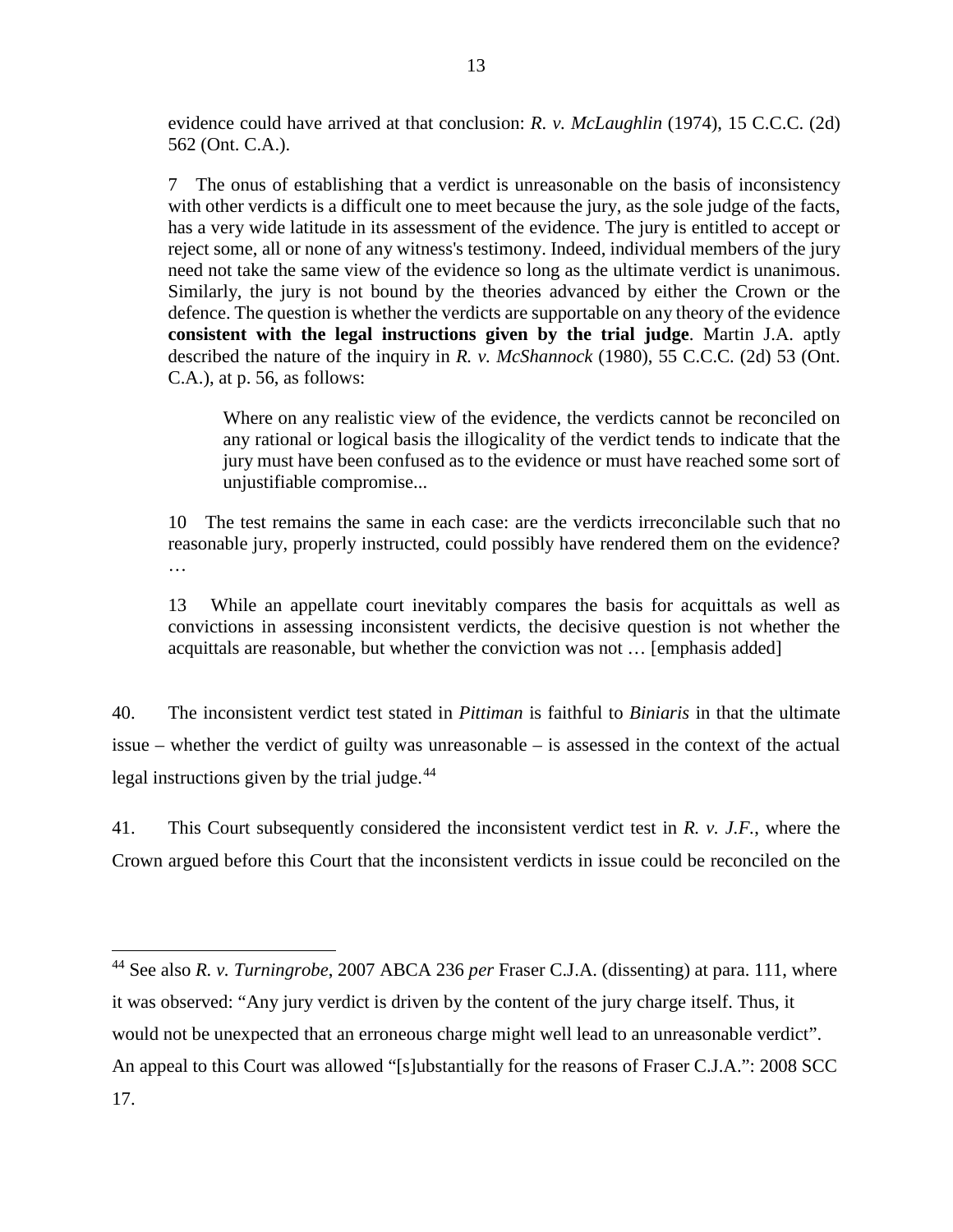basis of erroneous jury instructions underlying the acquittal. Fish J for the majority rejected this argument for the following reasons: [45](#page-16-1)

… reading the judge's charge as a whole, **I am not persuaded that he misdirected the jury with respect to the count on which the respondent was acquitted. In any event**, as a matter of legal process and the legitimacy of verdicts, **I would decline to uphold the respondent's conviction on the ground that it can be reconciled with his acquittal on another count of the same indictment** *on the basis of a legal error at trial*. [**emphasis added**, *original emphasis*]

In this context, Fish J went on to hold:

23 As I have already made plain, I would not allow the appeal on the basis of what the Crown characterizes as an erroneous instruction in law. On an allegation by the Crown that the trial judge erred in this regard, the appropriate recourse would have been for the Crown to appeal the acquittal and not for this Court to uphold the conviction on another count. This is particularly true where, as mentioned earlier, Crown counsel expressly acquiesced in the instruction now said to be erroneous. Finally, verdicts are deemed inconsistent – and therefore unreasonable as a matter of law – if no *properly instructed* jury could reasonably have returned them both: *R. v. Pittiman*, [citation omitted]. Improper instructions do not make improper verdicts proper. Nor do they make inconsistent verdicts consistent. [*original emphasis*]

42. Respectfully, *R. v. J.F.* seems inconsistent with prior authorities of this Court including *Biniaris*, *Pittiman* and *R. v. Koury*. [46](#page-16-2)

### <span id="page-16-0"></span>**B. Summary of the Court of Appeal's Analysis of the Inconsistent Verdicts Test**

43. The majority defined "genuinely" inconsistent verdicts as including where a jury "simultaneously convicts and acquits an accused for the same act, committed against the same person, in the same circumstances".[47](#page-16-3)

44. The majority explained that the legitimacy of the verdicts in these circumstances is called into question for two reasons. First, the acquittal – a "declaration of legal innocence" – is inconsistent with the conviction as it appears the jury simultaneously declared the accused did and did not commit the same criminal act, a contrary result that is manifestly improper and unfair.<sup>[48](#page-16-4)</sup>

<span id="page-16-1"></span><sup>45</sup> *R. v. J.F*., 2008 SCC 60 at paras. 18, 21, 23.

<span id="page-16-2"></span><sup>46</sup> *R. v. Koury*, [1964] S.C.R. 212 at pp. 217-218, 219-220.

<span id="page-16-3"></span><sup>47</sup> Appellant's Record – Tab 2: *R. v. R.V*., 2019 ONCA 664 at p. 18, paras. 37-38.

<span id="page-16-4"></span><sup>48</sup> Appellant's Record – Tab 2: *R. v. R.V*., 2019 ONCA 664 at p. 19, para. 38.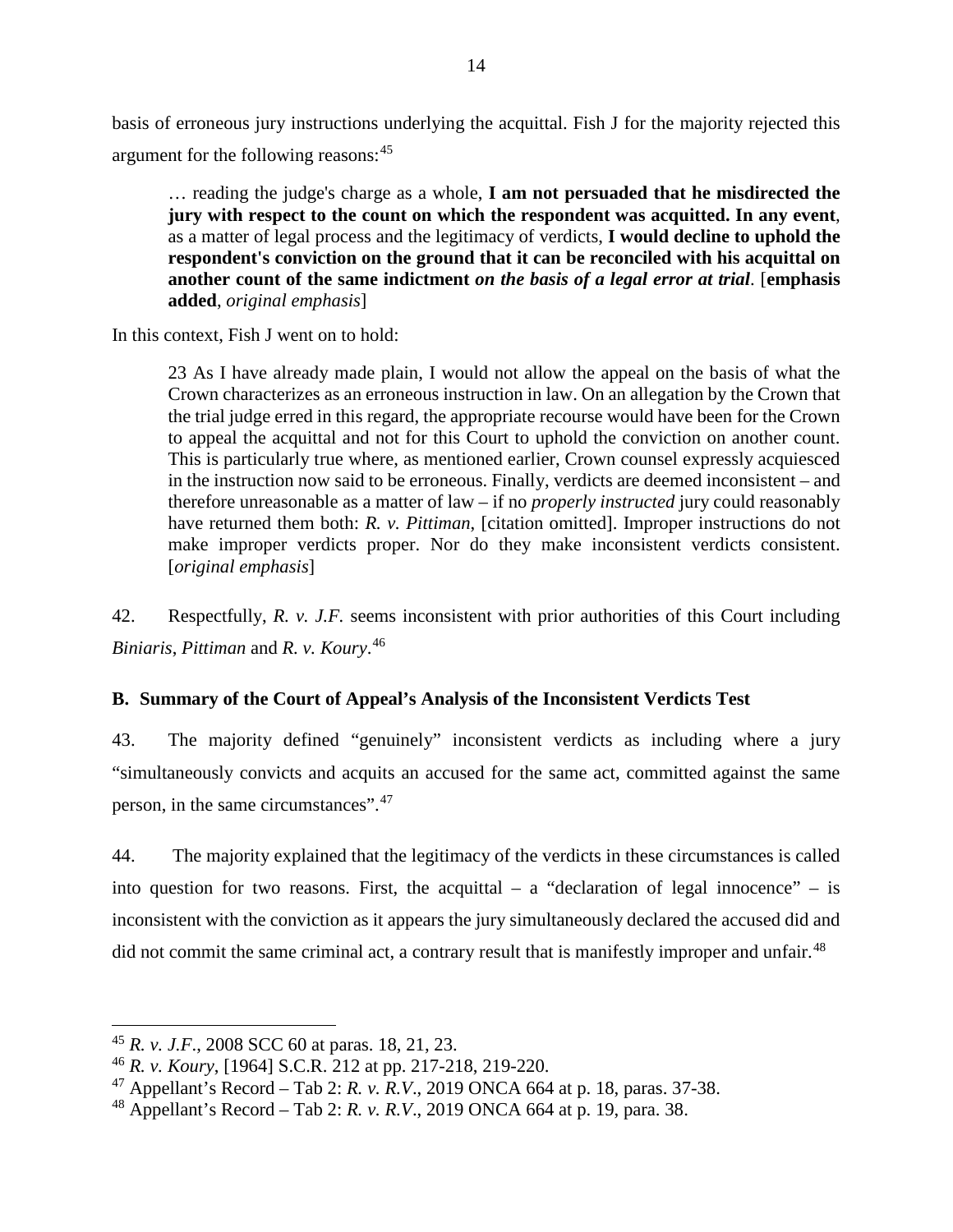45. Second, a jury that renders genuinely inconsistent verdicts "necessarily acts unreasonably", because "there are only a few ways in which a jury can reach genuinely inconsistent verdicts in the case of a single accused charged with multiple offences, and **"all of them entail a violation of the court's instructions**"" [emphasis added]. [49](#page-17-0) Three possible bases for inconsistent verdicts were identified: [50](#page-17-1)

- The jury misunderstood the evidence or the trial judge's instructions;
- The jury unjustifiably compromised, *i.e.* unable to achieve unanimity for either not guilty or guilty on each count, the jury splits the difference and obtains unanimous support for a negotiated mix of not guilty and guilty verdicts; or
- Nullification the "rare situation" where the jury chooses not to apply the law and acquits regardless of the strength of the evidence. This may produce inconsistent verdicts where the jury refuses to convict on another count because it believes an additional conviction would be excessive.

46. This discussion concluded as follows: "… A jury that renders genuinely inconsistent verdicts, **and thereby fails to follow its instructions**, acts unreasonably. Guilty verdicts produced by juries acting unreasonably are themselves unreasonable" [emphasis added]. However, the question arises – what if the jury didn't ignore the instructions, but the instructions were incorrect? In limiting the causes of inconsistent verdicts to only the above three possibilities, a more viable possibility is ignored – an acquittal attributable to misdirection.

47. Further, if the verdicts are reconciled based on erroneous instruction, it cannot be said that the jury "simultaneously convict[ed] and acquit[ed] an accused for the same act, committed against the same person, in the same circumstances".<sup>[51](#page-17-2)</sup> For example, if misdirection caused the jury to understand the elements of the two offences are different, then logically it cannot be said the acquittal on one charge was a "declaration of legal innocence" by the jury on the other.<sup>[52](#page-17-3)</sup> The actual record, as opposed to facial inconsistency, demonstrates otherwise.

<span id="page-17-0"></span><sup>49</sup> Appellant's Record – Tab 2: *R. v. R.V*., 2019 ONCA 664 at p. 19, para. 39.

<span id="page-17-1"></span><sup>50</sup> Appellant's Record – Tab 2: *R. v. R.V*., 2019 ONCA 664 at p. 19, paras. 40-42.

<span id="page-17-2"></span><sup>51</sup> Contrast Appellant's Record – Tab 2: *R. v. R.V*., 2019 ONCA 664 at p. 18, paras. 37-38.

<span id="page-17-3"></span><sup>52</sup> Contrast Appellant's Record – Tab 2: *R. v. R.V*., 2019 ONCA 664 at p. 18, paras. 37-38.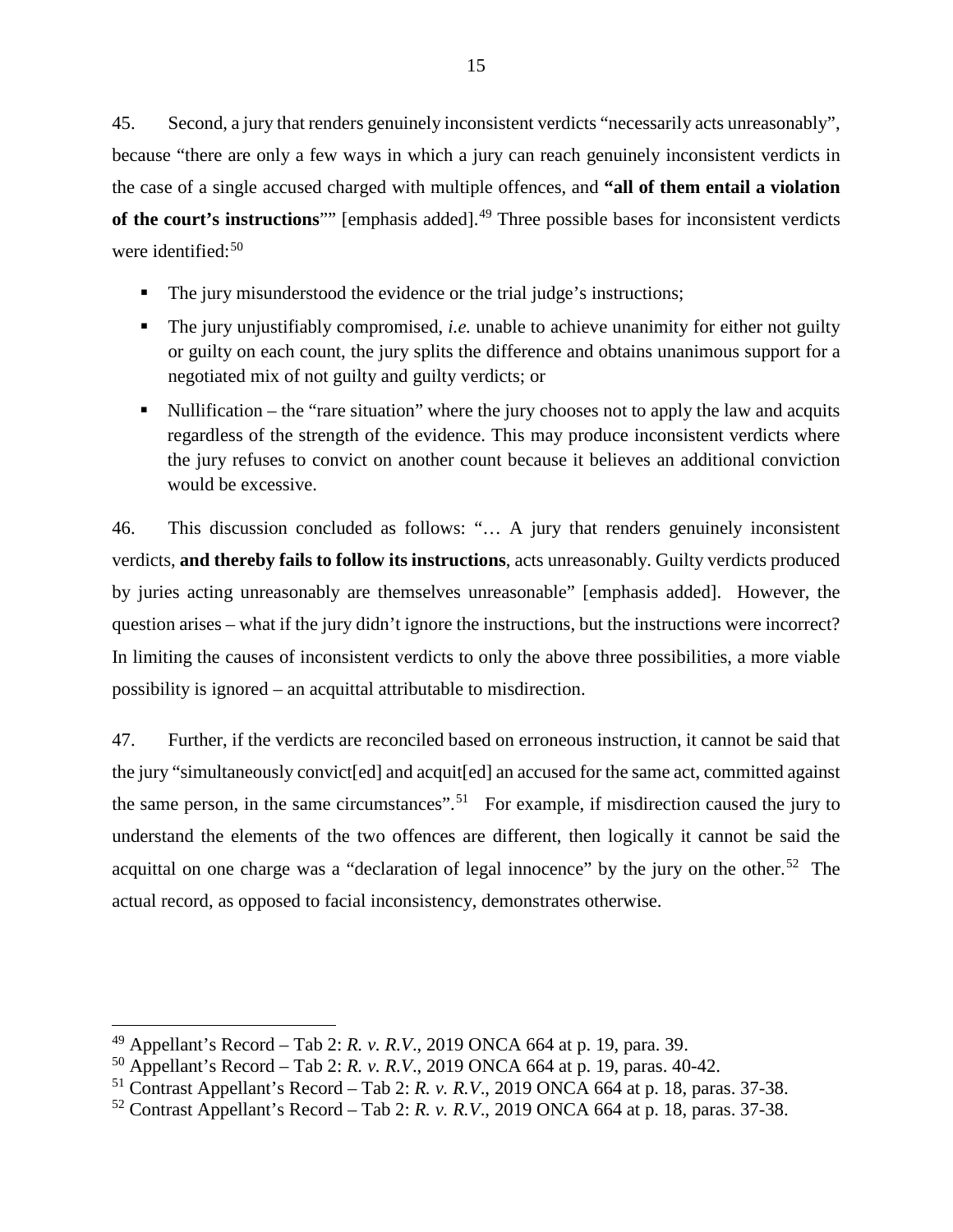48. Nevertheless the majority, applying this Court's authoritative *obiter* in *R. v. J.F.*, [53](#page-18-0) held that inconsistent verdicts cannot be rationally reconciled by the presence of misdirection in the context of a defence appeal against conviction. The following passage from *J.F.* was emphasized in the majority's reasons:<sup>[54](#page-18-1)</sup>

Finally, verdicts are deemed inconsistent – and therefore unreasonable as a matter of law – if no *properly instructed* jury could reasonably have returned them both: *R. v. Pittiman*, [2006] 1 S.C.R. 381, 2006 SCC 9. Improper instructions do not make improper verdicts proper. Nor do they make inconsistent verdicts consistent. [underline added (by Court of Appeal)]

49. The majority made clear that based on *J.F.*, the inconsistent verdict test in a conviction appeal is essentially objective, confined to an examination of the evidence and the elements of the offences: "The court does not ask whether the jury was properly instructed in fact. Rather, the question is whether a hypothetical, properly instructed jury could reasonably have returned the verdict(s) it did."<sup>[55](#page-18-2)</sup>

50. The majority went on to hold that on the authority of *J.F.*, it would be "procedurally improper" to permit the Crown to raise the issue of misdirection absent a Crown cross-appeal of the inconsistent acquittal. The majority reasoned that, as inconsistent verdict appeals are brought on the basis that the conviction is unreasonable, the question of whether the jury had been misdirected (*i.e.* whether the trial judge erred in law) is not in issue. The Crown must cross-appeal before that issue may be considered.<sup>[56](#page-18-3)</sup>

51. A compelling countervailing position is that where an appellant seeks to set aside a conviction due to inconsistency, the correctness of the jury instructions is necessarily placed in issue. This follows from the inconsistent verdict test: "Are the verdicts irreconcilable such that no reasonable jury, properly instructed, could possibly have rendered them on the evidence?" If the jury was not properly instructed in fact, then the inconsistent verdict test has no application to the appellant's case.

<span id="page-18-0"></span><sup>53</sup> *R. v. J.F.*, 2008 SCC 60 at paras. 21, 23, 39-41.

<span id="page-18-1"></span><sup>54</sup> Appellant's Record – Tab 2: *R. v. R.V*., 2019 ONCA 664 at p. 32, para. 74.

<span id="page-18-2"></span><sup>55</sup> Appellant's Record – Tab 2: *R. v. R.V*., 2019 ONCA 664 at p. 33, para. 77.

<span id="page-18-3"></span><sup>56</sup> Appellant's Record – Tab 2: *R. v. R.V*., 2019 ONCA 664 at p. 39, para. 95.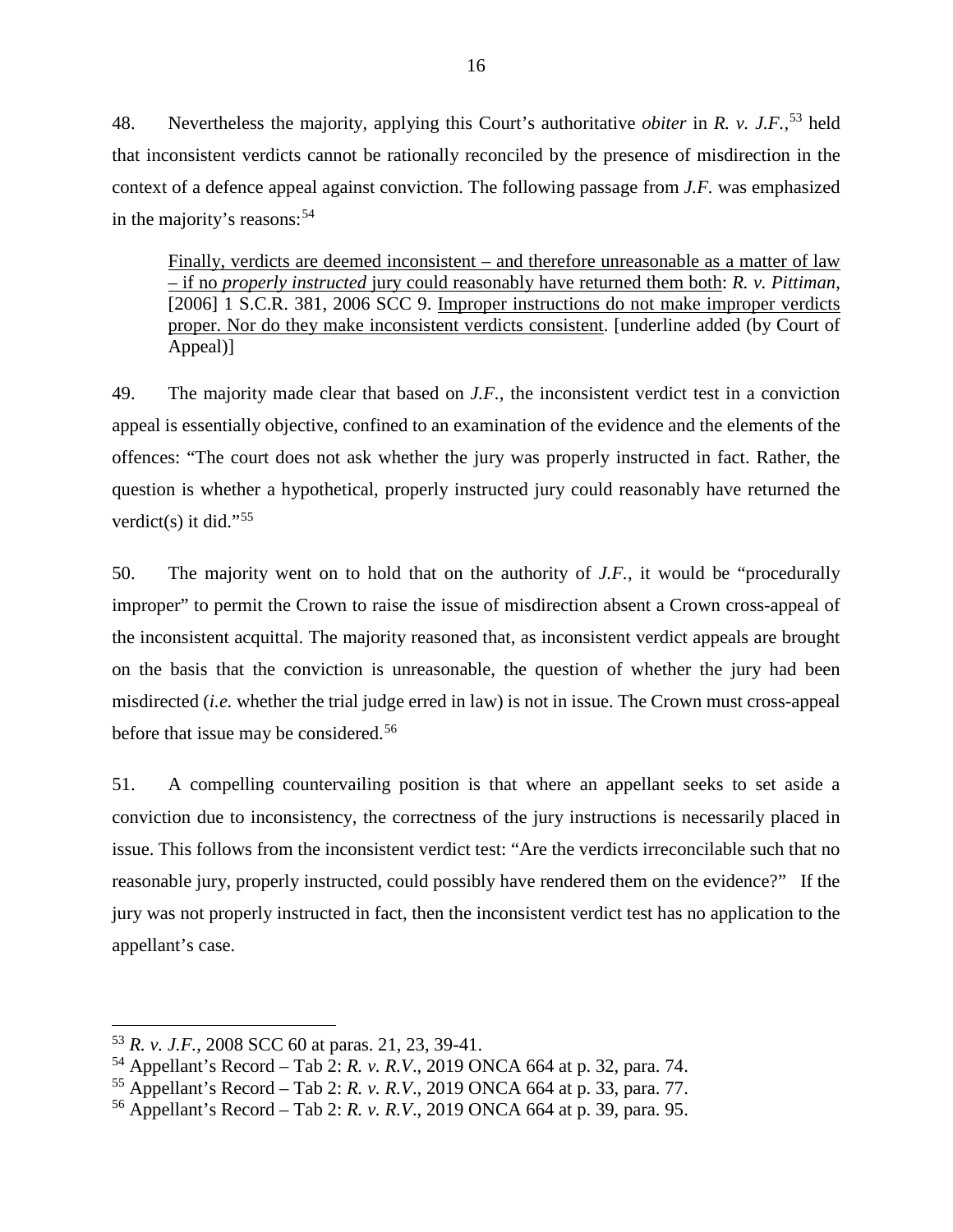52. It is noted that on the authority of *Biniaris*, when a conviction is alleged to be unreasonable, whether the jury was properly instructed in fact is squarely in issue.<sup>[57](#page-19-0)</sup> Further, when a conviction is said to be unreasonable by reason of inconsistent verdicts, on authority of *Pittiman* "[t]he question is whether the verdicts are supportable on any theory of the evidence consistent with the legal instructions given by the trial judge"<sup>[58](#page-19-1)</sup> – seemingly the actual trial judge, not a hypothetical one.

53. The Court of Appeal also endorsed the following statement of principle from its prior decision in *R. v. Walia*: "There is no benefit to speculating how the jury came to its inconsistent verdicts, whether by way of unprincipled compromise or in response to the flawed instructions".[59](#page-19-2)

54. Pursuant to *Biniaris* however, if the jury instructions were not error free, then that can explain the seemingly unreasonable result – no further speculation is required.<sup>[60](#page-19-3)</sup>

55. Nevertheless, the Court of Appeal was unanimous that an inconsistent verdict analysis proceeds on the hypothetical basis that the jury was properly instructed and the issue of misdirection can only be raised by the Crown by means of a cross-appeal – there was no dissent on this point. Consequently, it may be argued that the Crown does not have an appeal as of right on this issue and leave must be granted before the Crown may argue that no cross-appeal is required.

56. This may be an unduly narrow interpretation of the issues. It may be argued that whether a cross-appeal is necessary in the first place is "inextricably linked" with the matters this Court must resolve.<sup>[61](#page-19-4)</sup> However, the Crown has brought a separate application for leave to appeal on this preliminary issue to ensure it may be addressed should leave be granted.

<span id="page-19-0"></span><sup>57</sup> *R. v. Biniaris*, 2000 SCC 15 at p. 407, paras. 38-9.

<span id="page-19-1"></span><sup>58</sup> *R. v. Pittiman*, 2006 SCC 9 at para. 7.

<span id="page-19-2"></span><sup>59</sup> Appellant's Record – Tab 2: *R. v. R.V*., 2019 ONCA 664 at p.55, para. 134. See also *R. v. Walia*, 2018 ONCA 197 at para. 15.

<span id="page-19-3"></span><sup>60</sup> *R. v. Biniaris*, 2000 SCC 15 at p. 407, paras. 38-9.

<span id="page-19-4"></span><sup>61</sup> *R. v. Keegstra*, [1995] 2 S.C.R. 381 at paras. 24, 31.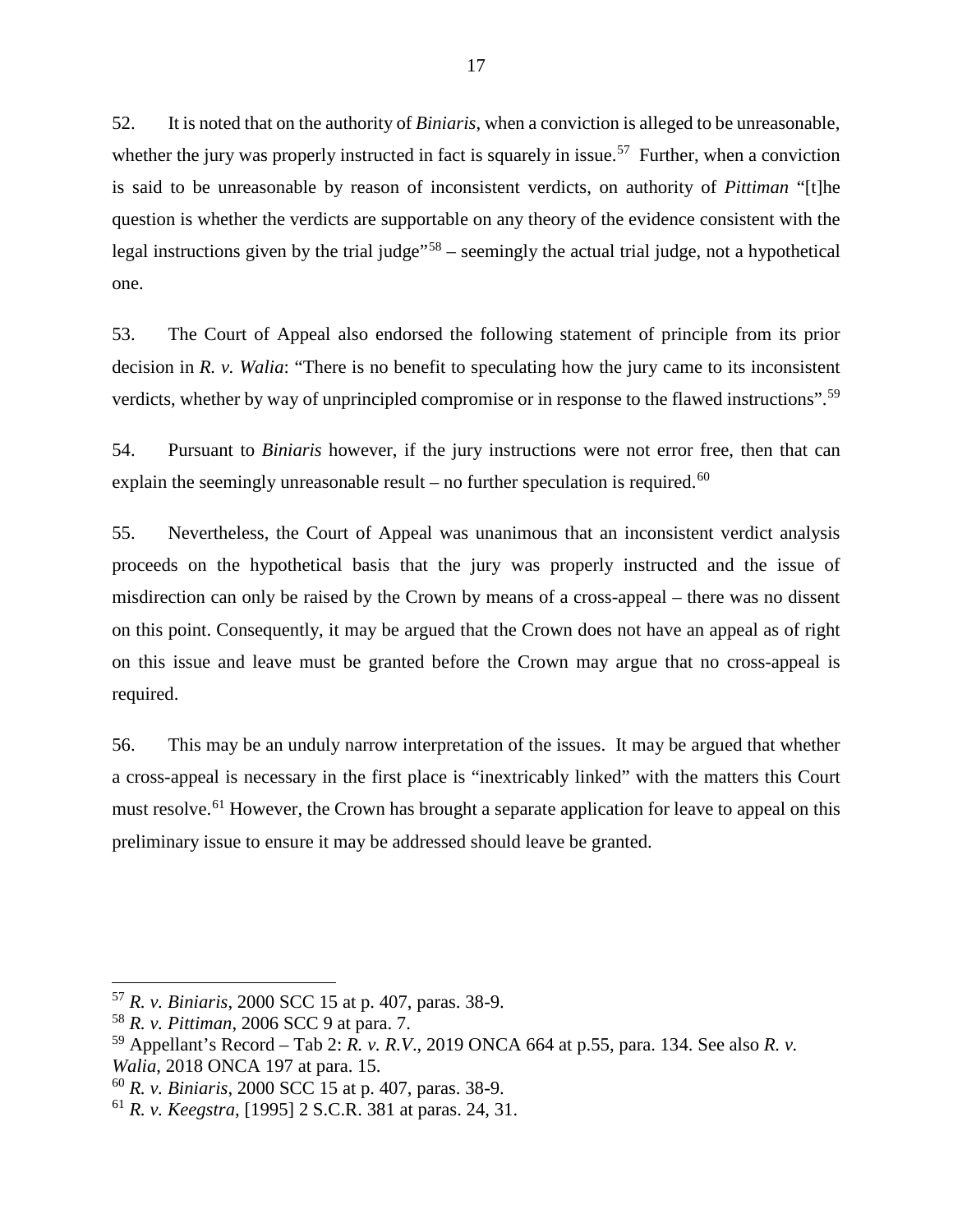57. Accordingly, the submissions in this factum proceed on the basis that pursuant to this Court's authoritative obiter in *J.F.*, a cross-appeal is required before the Crown may resist an inconsistent verdict allegation by demonstrating that the acquittal was the product of misdirection.

# <span id="page-20-0"></span>**C. The Court of Appeal Erred in Law in Allowing the Conviction Appeal, Dismissing the Crown Cross-Appeal and Substituting Acquittals**

58. Applying the hypothetical, properly instructed jury test within the context of the conviction appeal, the majority of the Court of Appeal concluded: "On the evidence presented to this jury, if the appellant was guilty of either sexual interference or invitation to sexual touching, he was necessarily guilty of sexual assault. No properly instructed jury could reasonably have reached a different conclusion".<sup>[62](#page-20-1)</sup> The majority went on to hold:<sup>[63](#page-20-2)</sup>

[134] In my view, the cause of the inconsistent verdicts in this case is a matter of pure speculation in light of the evidence, the positions of trial counsel and the trial judge's instructions. As this court said in *Walia*, "[t]here is no benefit to speculating about how the jury came to its inconsistent verdicts, whether by way of unprincipled compromise or in response to the flawed instructions": para. 15. Moreover, in the words of Fish J. in *J.F*., "[i]mproper instructions do not make improper verdicts proper": para. 23. The allegedly "confusing" instruction on sexual assault cannot reconcile the verdicts and, therefore, the convictions must be set aside.

59. Turning to the Crown cross-appeal, the majority found: "[A]n appeal of the acquittal of sexual assault cannot succeed. The trial judge gave a legally correct instruction. The jury was expressly told, twice, that any physical contact, even a gentle touch, could amount to the "force" necessary for sexual assault… Moreover, in her instruction on sexual assault, the trial judge repeatedly linked "force" with "touching"…"[64](#page-20-3) After providing examples of these 'links', the majority concluded that "the sexual assault instruction was not "so unnecessarily confusing that it constituted an error of law"",<sup>[65](#page-20-4)</sup> citing this Court's judgment in *R. v. Hebert*,<sup>[66](#page-20-5)</sup> and the Court's own judgment in *R. v. Pintar*. [67](#page-20-6) The majority also cited the trial Crown's non-objection to the content

<span id="page-20-1"></span><sup>62</sup> Appellant's Record – Tab 2: *R. v. R.V*., 2019 ONCA 664 at p.54, paras. 131-3.

<span id="page-20-2"></span><sup>63</sup> Appellant's Record – Tab 2: *R. v. R.V*., 2019 ONCA 664 at p.55, para. 134.

<span id="page-20-3"></span><sup>64</sup> Appellant's Record – Tab 2: *R. v. R.V*., 2019 ONCA 664 at p.55, para. 135 to p.56, para. 136.

<span id="page-20-4"></span><sup>65</sup> Appellant's Record – Tab 2: *R. v. R.V*., 2019 ONCA 664 at p.56, para. 137.

<span id="page-20-5"></span><sup>66</sup> *R. v. Hebert*, [1996] 2 S.C.R. 272 at para. 8.

<span id="page-20-6"></span><sup>67</sup> *R. v. Pintar* (1996), 30 O.R. (3d) 483 (C.A.) at p. 497.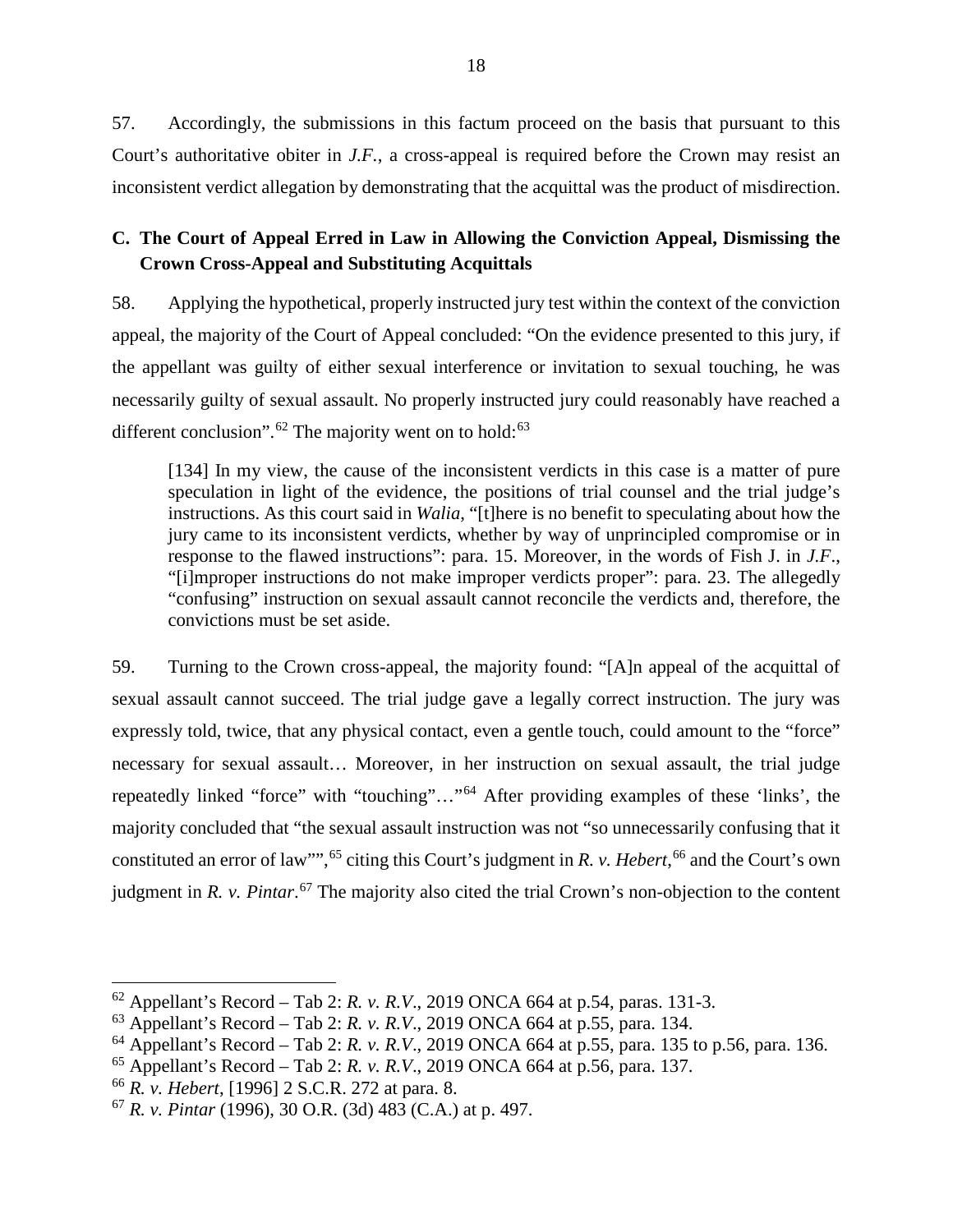of the jury charge, and opined that leaving simple assault as an available verdict did not taint the acquittal.[68](#page-21-0)

60. Finally, the majority held that because the acquittal on sexual assault must stand, acquittals must be entered on the other two counts. The majority reasoned that ordering a retrial on either of the other two counts would invite the new jury to return a verdict inconsistent with the appellant's acquittal and would give rise to a claim of issue estoppel.<sup>[69](#page-21-1)</sup>

61. The dissent agreed with the majority that the verdicts were inconsistent and on that basis the convictions could not stand. The dissent disagreed however, "on the appropriate disposition of the Crown cross-appeal of the acquittal on the charge of sexual assault and on the appropriate remedy of the appeal of the convictions".<sup>[70](#page-21-2)</sup> In the dissent's view, the jury charge, considered in the context of the decision trees, verdict sheet and answer to the jury's question, was so unnecessarily confusing as to amount to an error of law that had a material bearing on the acquittal, as the confusion in the charge was by far the most likely explanation for the inconsistent verdicts.<sup>[71](#page-21-3)</sup> The dissent would have allowed both the conviction appeal and the Crown's cross-appeal and ordered a new trial on all charges.[72](#page-21-4)

62. It is the Crown's position that, largely for reasons provided in the dissenting judgment, the majority of the Court of Appeal erred in law in allowing the conviction appeal, dismissing the Crown's cross-appeal and substituting acquittals for the convictions. The majority's errors flowed from their failure to recognize the following errors at trial:

(i) The trial judge erred in law by failing to give the jury an "all or nothing" instruction  $$ the jury ought to have been told that based on the evidence they heard and as a matter of logic, all counts in the indictment had to be decided in the same way.

<span id="page-21-0"></span><sup>68</sup> Appellant's Record – Tab 2: *R. v. R.V*., 2019 ONCA 664 at p. 57, paras. 138-9.

<span id="page-21-1"></span><sup>69</sup> Appellant's Record – Tab 2: *R. v. R.V*., 2019 ONCA 664 at p. 57, para. 140.

<span id="page-21-2"></span><sup>70</sup> Appellant's Record – Tab 2: *R. v. R.V*., 2019 ONCA 664 at p. 62, paras. 151-52.

<span id="page-21-3"></span><sup>&</sup>lt;sup>71</sup> Appellant's Record – Tab 2: *R. v. R.V.*, 2019 ONCA 664 at p. 64, paras. 158.

<span id="page-21-4"></span><sup>&</sup>lt;sup>72</sup> Appellant's Record – Tab 1: Formal Judgment of Court of Appeal for Ontario, C 61866 at p.

<sup>4;</sup> Tab 2: *R. v. R.V.*, 2019 ONCA 664 at p. 63, para. 154.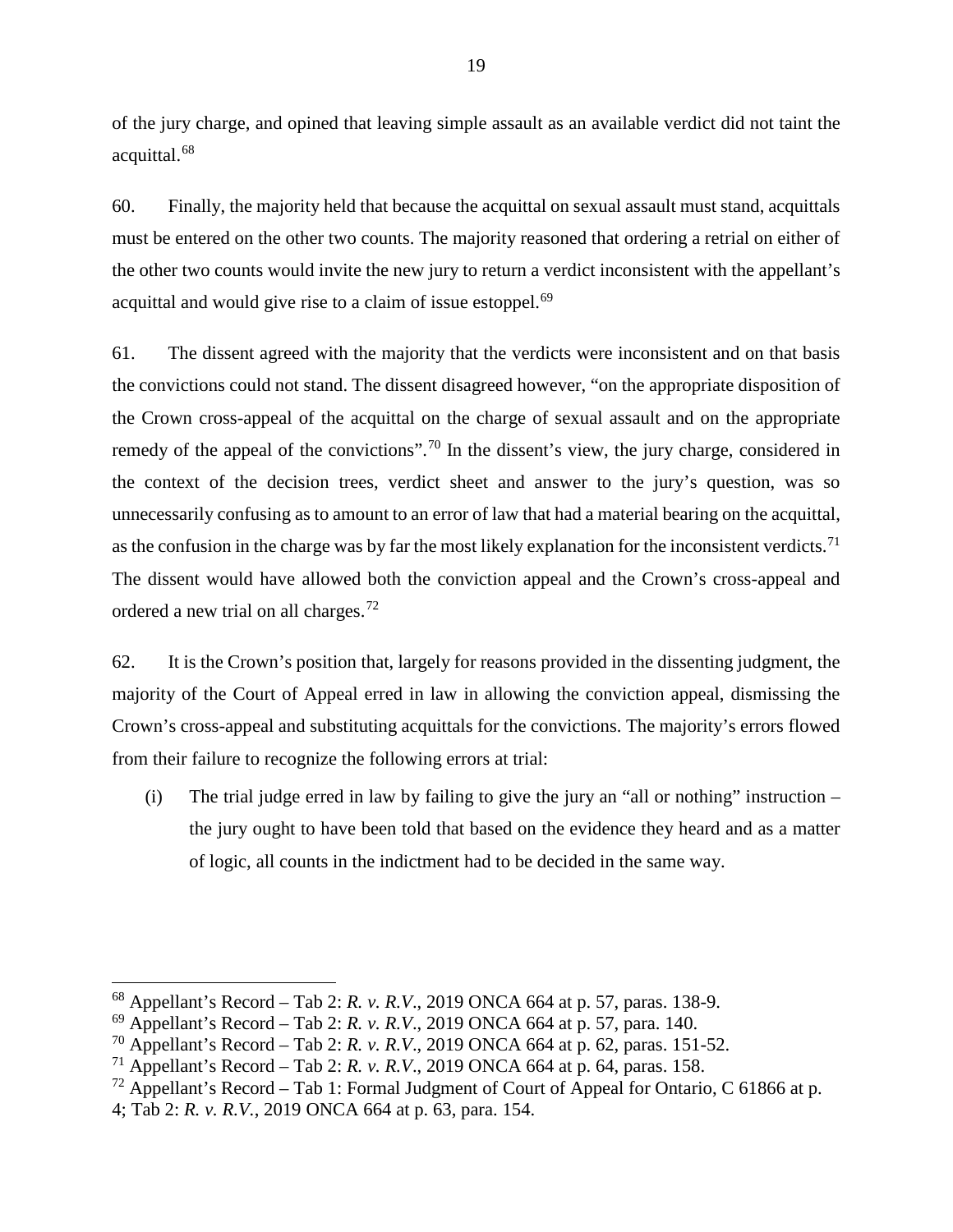(ii) The charge to the jury was so unnecessarily confusing as to amount to an error of law that had a material bearing on the acquittal. The confusion in the charge was by far the most likely explanation for the inconsistent verdicts.

63. Regarding the appropriate disposition of an inconsistent verdict appeal where the Crown cross-appeal is successful, the dissent would have allowed both the conviction appeal and the Crown's cross-appeal and order a new trial on all charges.<sup>[73](#page-22-1)</sup> While not entirely clear from the majority's reasons, presumably they would have done the same given that the conviction appeal was allowed and the convictions set aside before the majority considered the Crown's crossappeal.[74](#page-22-2)

64. It is the Crown's position that the above described disposition is legal error. The crossappeal is brought solely to resist the substance of the conviction appeal – the two appeals are inextricably linked. Once a Crown cross-appeal against acquittal is allowed, the appropriate disposition is to dismiss the conviction appeal, as the basis for a finding of unreasonableness – an inconsistent acquittal – no longer exists.

# <span id="page-22-0"></span>**i. The trial judge erred in law by failing to give the jury an "all or nothing" instruction**

65. It is implicit in the guilty verdicts on the charges of sexual interference and invitation to sexual touching that the jury found, as a fact, the Respondent did all or some of the things that the only witness in the trial said he did.[75](#page-22-3) The jury was told: "Your verdict must be based on the facts as you find them from all the evidence introduced at trial, and on the law that I have told you applies in this case".<sup>[76](#page-22-4)</sup>

66. In other words, the jury fulfilled their primary duty to decide what are the facts in this case. The charge contained a mandatory direction to the effect that the jury are the "masters of the facts and it is for them to make the factual determinations",  $^{77}$  $^{77}$  $^{77}$  and it is apparent from their guilty verdicts

<span id="page-22-1"></span><sup>&</sup>lt;sup>73</sup> Appellant's Record – Tab 1: Formal Judgment of Court of Appeal for Ontario, C 61866 at p.

<sup>4;</sup> Tab 2: *R. v. R.V.*, 2019 ONCA 664 at p. 63, para. 154.

<span id="page-22-2"></span><sup>74</sup> Appellant's Record – Tab 2: *R. v. R.V*., 2019 ONCA 664 at p. 54, paras. 131-35.

<span id="page-22-3"></span><sup>75</sup> *R. v. Daley*, 2007 SCC 53 at p. 545, para. 27; *R. v. W.H.*, 2013 SCC 22 at para.34 (p. 195).

<span id="page-22-4"></span><sup>&</sup>lt;sup>76</sup> Appellant's Record – Tab 4: Charge to the Jury at p. 94, 1.30.

<span id="page-22-5"></span><sup>77</sup> *R. v. Daley*, 2007 SCC 53 at p. 546, para. 29.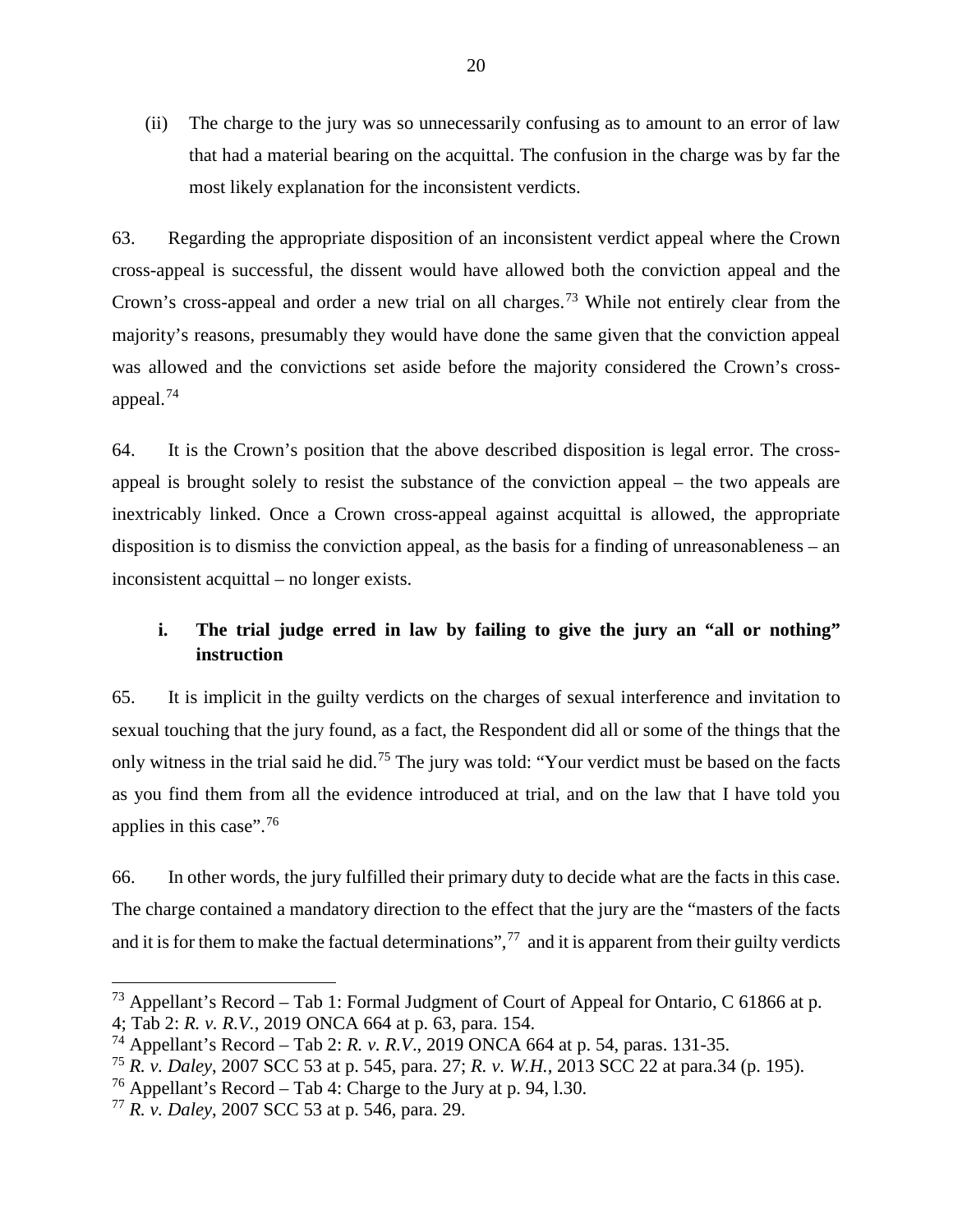that they did as instructed. The same can be said in any case where inconsistent verdicts are alleged involving a single accused charged with multiple counts on the same indictment.

67. The jury's verdicts of guilt here are impugned on the basis that they did not also return a finding of guilt on the sexual assault count. However, the jury was not told that they had to decide all the counts in the same way, nor did defence counsel ask for such an instruction. Instead, the jury was told that "[t]o prove [R.V.]'s guilt of the offences charged, Crown counsel must prove each and every essential element **of that offence** … beyond a reasonable doubt",[78](#page-23-0) and further that: $79$ 

If, at the end of the case, after considering all of the evidence, **you are sure that [R.V.] committed an offence**, you should find [R.V.] guilty of it, since you would have been satisfied of his guilt of that offence beyond a reasonable doubt.

If, at the end of the case, …, **you are not sure that [R.V.] committed the offence**, you should find him not guilty of it.

68. Stated differently, the jury was told to consider each offence ("the offence") separately – if they are sure the Respondent committed "an offence", to find him "guilty of it", and if they are not sure he committed "the offence", "find him not guilty of it". The jury was also told that their "verdict on any count must be unanimous", that they may be satisfied of guilt "on a count" although they have different views of the evidence, or have a reasonable doubt about guilt "on a count" although they do not agree why, and that, "It matters not as long as your verdict with respect to [R.V.] on that count is unanimous."[80](#page-23-2)

69. Consequently, it may be argued that rather than a reflection of unreasonableness, the verdicts in this case were open to the jury based on the instructions they received, notwithstanding the logical inconsistency of the result.

70. Guidance is found in the international jurisprudence on inconsistent verdicts. The leading case in the U.K. is *R. v. Fanning*, [81](#page-23-3) where the Court of Appeal (Criminal Division) heard four

<span id="page-23-1"></span><sup>79</sup> Appellant's Record – Tab 4: Charge to the Jury at pp. 143-44. See also D. Watt, *Watt's Manual of Criminal Jury Instructions*, 2nd ed. (Toronto: Carswell, 1995) at 261-63.

<span id="page-23-0"></span><sup>78</sup> Appellant's Record – Tab 4: Charge to the Jury at p. 142. See also D. Watt, *Watt's Manual of Criminal Jury Instructions*, 2nd ed. (Toronto: Carswell, 1995) at 259-60.

<span id="page-23-2"></span> $80$  Appellant's Record – Tab 4: Charge to the Jury, p. 178, 11.10-32.

<span id="page-23-3"></span><sup>81</sup> *R. v. Fanning* (David), [2016] EWCA Crim 550, 2016 WL 01659206.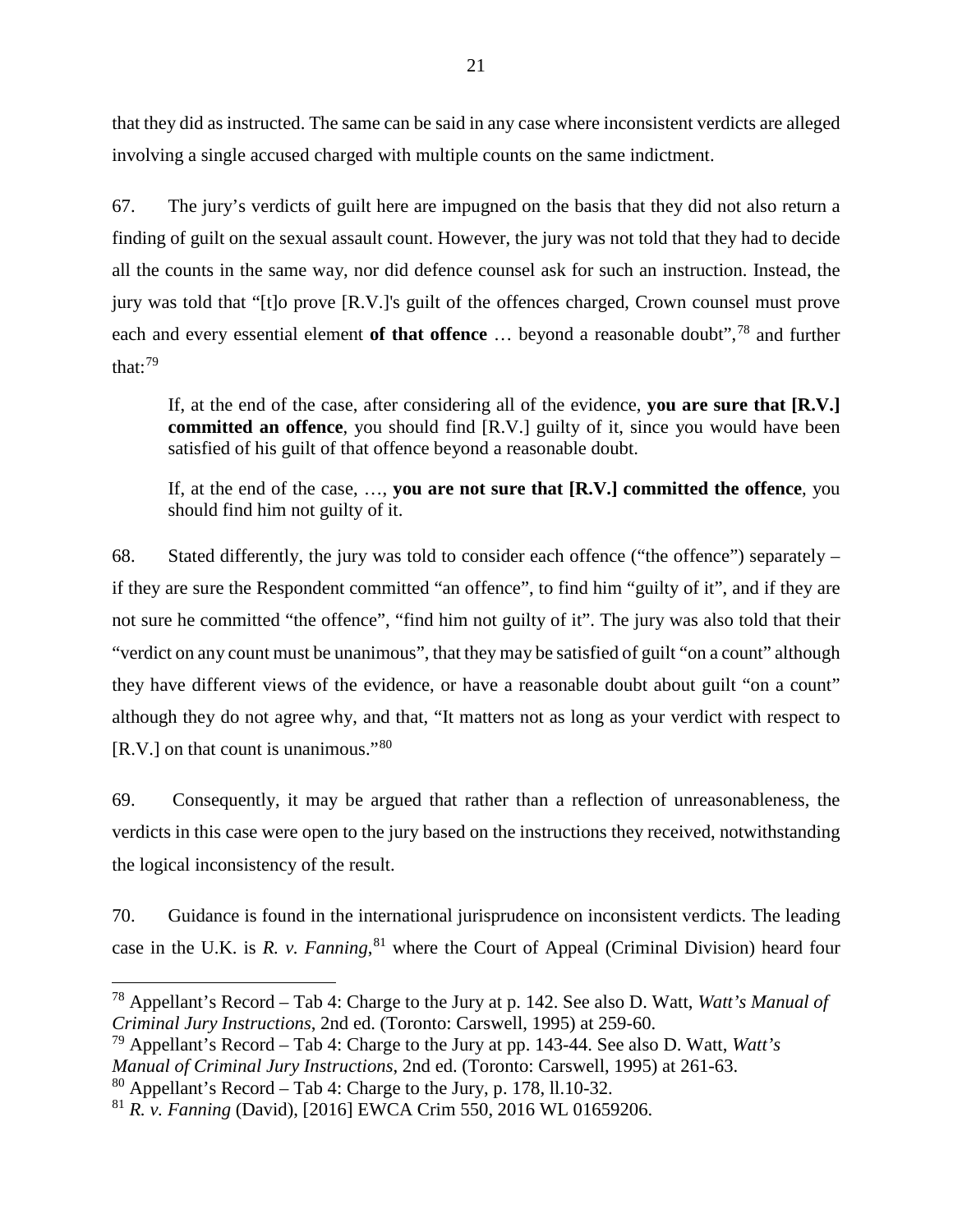inconsistent verdict appeals together and exhaustively reviewed the jurisprudence. The Court affirmed the test as set out in *R. v. Stone*, *R. v. Hunt* and *R. v. Durante*, [82](#page-24-0) which collectively state: (i) the question in every case is whether the inconsistency is such that it would not be safe to allow the verdict, which *prima facie* is entirely a proper verdict, to stand; and (ii) the burden is on the appellant to satisfy the court that the verdicts cannot stand together, meaning no reasonable jury who had applied their mind properly to the facts in the case could have arrived at the conclusion.<sup>[83](#page-24-1)</sup>

71. *R. v. Martyn W* is a case cited with approval in *Fanning* regarding the impact of jury directions in inconsistent verdict appeals. In *Martyn W*, the jury was directed to consider the evidence separately and give separate verdicts on each count. They were not told that as a matter of logic it was necessary to decide all counts in the same way, nor did the defence ask for such a direction. In this context it was observed:  $84$ 

As it is, it would be anomalous that a jury, directed that the facts were for them, that they should consider the charges separately without any obligation to decide all the counts in relation to each complainant the same way, and that they should not convict unless they were quite sure, should then be held to have returned irrational or logically inconsistent verdicts because they took the judge's direction at its face value and gave effect to it.

72. *R. v. Segal[85](#page-24-3)* was cited in *Fanning* as "a good example of the proper application" of the inconsistent verdict test. The accused was convicted of driving at a dangerous speed, but acquitted of driving in a dangerous manner. Although the verdicts were logically inconsistent (as the jury necessarily found the speed was dangerous), the conviction was upheld. It was plain from the guilty verdict that the jury accepted the prosecution evidence and found the speed was dangerous. Although a verdict of not guilty was returned on the other count, "[a]s a matter of common sense and justice" the jury might have reached "a very reasonable conclusion", as they might have felt "it was quite unnecessary, and perhaps indeed unfair" to return a verdict of guilty on the second count as it "added nothing" to the appellant's guilt. The court concluded: "Inconsistent? Yes, in law. Unsafe, unsatisfactory or lacking in common sense? No, a perfectly understandable approach,

<span id="page-24-0"></span><sup>82</sup> *R. v. Stone* (13 December 1954) (C.A.) [unreported]; *R. v. Hunt*, [1968] 2 QB 433, (1968) Cr App R 580; *R. v. Durante*, [1972] 1 WLR, (1972) 56 Cr App R 708, [1972] Crim LR 656.

<span id="page-24-2"></span><span id="page-24-1"></span><sup>83</sup> *R. v. Fanning (David)*, [2016] EWCA Crim 550, 2016 WL 01659206 at pp. 3-4, 12-13 (WL). <sup>84</sup> *R. v. Martyn W*, (transcript 30 March 1999), reproduced in *R. v. Fanning (David)*, [2016]

EWCA Crim 550, 2016 WL 01659206 at pp. 15-16 (WL). See also *R v. S.L*., 2013 ONCA 176 paras.32, 35-36, 42-47.

<span id="page-24-3"></span><sup>85</sup> *R. v. Segal*, [1976] Crim LR 324.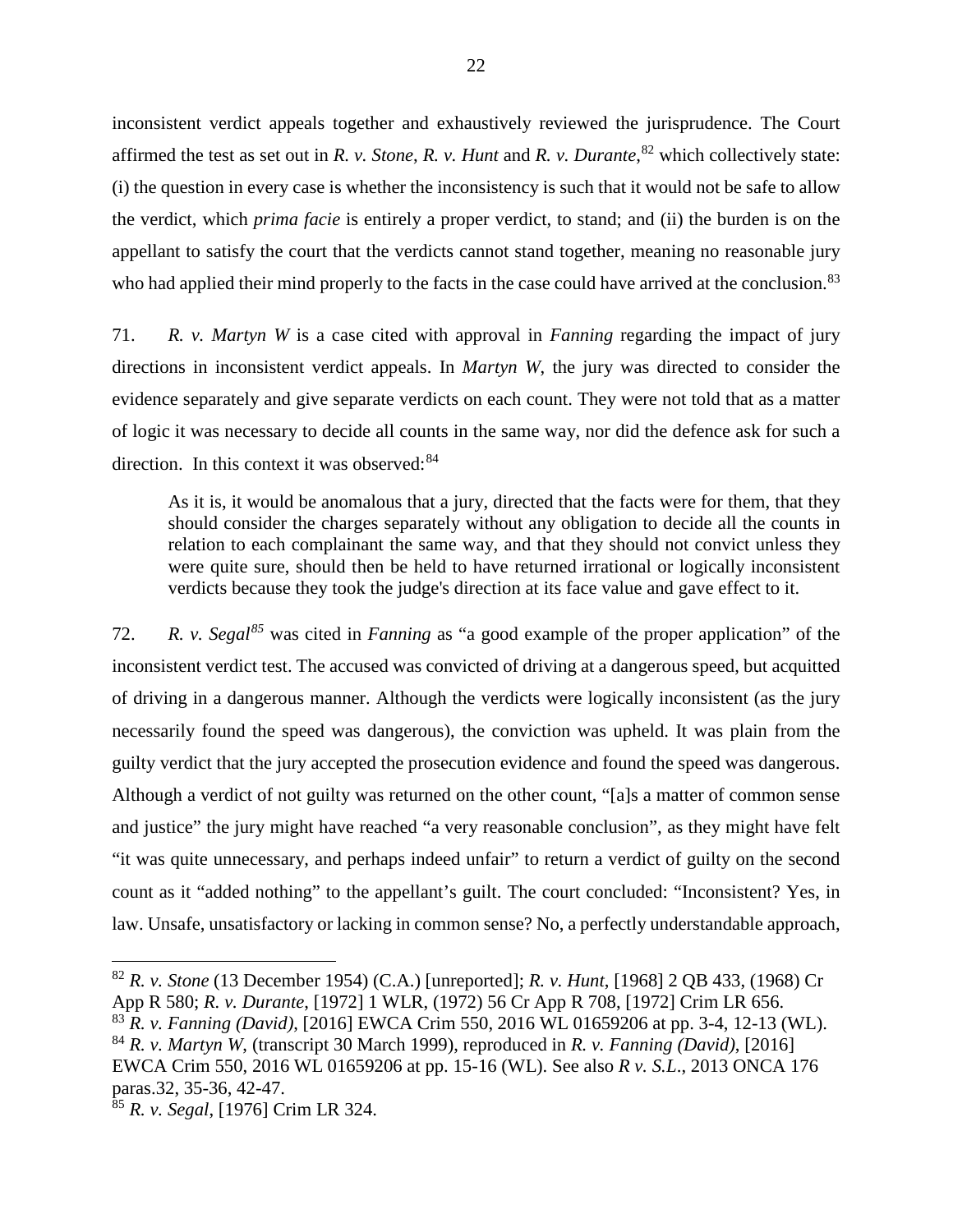in the view of this court. This is not a puzzling case… [T]he existence of a formal logical inconsistency does not lead us to doubt the safety of the verdict on speed".<sup>[86](#page-25-0)</sup>

73. The leading authority in Australia is *MacKenzie v. R*, which adopts and applies the U.K. test. $87$  The High Court noted that caution is called for when overturning convictions for inconsistency out of respect for the function of juries. The court further stated that the inconsistency may be explained by a judge's instructions to consider each count separately.<sup>[88](#page-25-2)</sup> Finally, inconsistent acquittals may be the product of the jury's "innate sense of fairness and justice" whereby it appears that despite multiple counts having been technically proved against an accused, the jury concludes justice is sufficiently done by convicting him of only some charges. While this "may not be logically justifiable in the eyes of a judge it would be idle to close our eyes to the fact that it is part and parcel" of the jury system.<sup>[89](#page-25-3)</sup>

74. The preceding comments regarding the nature of the jury system echo the following observations of Lord Bingham CJ in *Martyn W*: [90](#page-25-4)

"… the jury is not a precision instrument. It delivers its decision ordinarily in one or two words; it gives no reasons; it provides no explanation. While jurors ordinarily listen with obvious attentiveness to judicial directions, no one can be sure what they make of those directions in the course of their deliberations. It may be that if their thought processes were subjected to logical analysis, flaws would be found. If, however, a flawless process of reasoning were required, a jury would be a strange body from which to require it. As Evans LJ pointed out in *R v Van Der Molen* [1997] Crim LR 604, 605, the court must be very careful not to usurp the role of the jury."

75. The leading authority in New Zealand is *B. v. R.*, where it was held: "We agree with the Supreme Court of Canada in *Pittiman* that the decisive question in a case such as the present is not whether the acquittal was reasonable but whether the conviction was unreasonable."<sup>[91](#page-25-5)</sup> In applying the test, an appellate court is entitled to consider whether the jury may have departed from its instructions in giving a not guilty verdict out of an innate sense of justice. This explanation should

<span id="page-25-0"></span><sup>86</sup> *R. v. Fanning (David)*, [2016] EWCA Crim 550, 2016 WL 01659206 at p. 5 (WL)

<span id="page-25-1"></span><sup>87</sup> *MacKenzie v. R*, (1996) 141 ALR 70 (HC) at p.83.

<span id="page-25-2"></span><sup>88</sup> *MacKenzie v. R*, (1996) 141 ALR 70 (HC) at p.83.

<span id="page-25-3"></span><sup>89</sup> *MacKenzie v. R*, at pp.83-84, citing *R. v. Kirkman*, (1987) 44 SASR 591 at 593."

<span id="page-25-4"></span><sup>90</sup> *R. v. Martyn W* (transcript 30 March 1999) reproduced in *R. v. Fanning*, [2016] EWCA Crim 550, 2016 WL 01659206 at pp. 2-3 (WL)

<span id="page-25-5"></span><sup>91</sup> *B. v. R.*, [2014] 1 NZLR 261 at para. 105.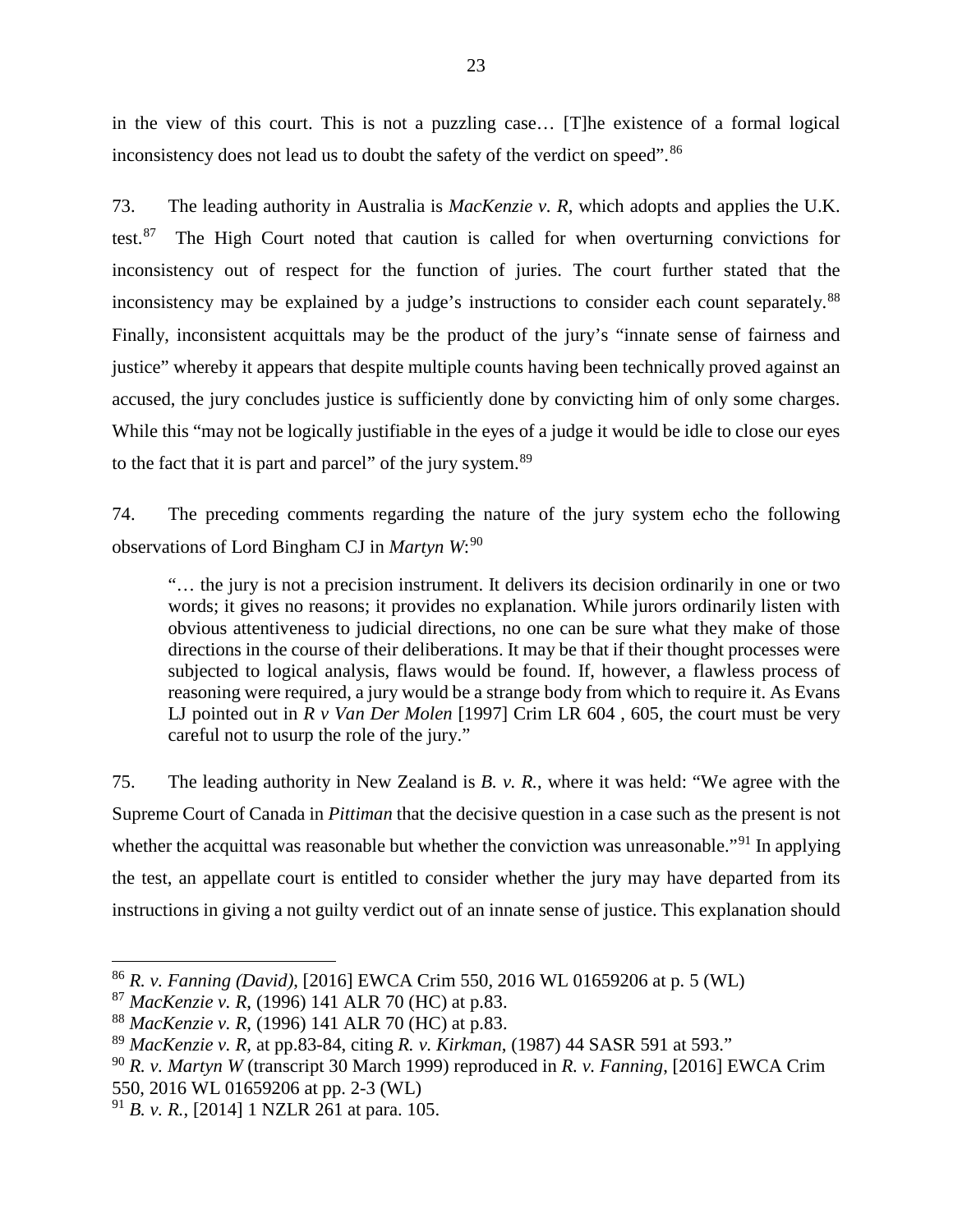only be accepted rarely however, and likely only in cases of factual inconsistency arising on a multiple count indictment involving both acquittal(s) and conviction(s) regarding a single defendant – a case like this one.<sup>[92](#page-26-0)</sup>

76. The international jurisprudence recognizes that appellate review of inconsistent verdict allegations should take into account the realities of the jury system. If however a jury's verdicts may be impugned as unreasonable based solely on a facial demonstration of inconsistency – if an objectively "flawless process of reasoning" is required – then it is submitted that it is legal error for a trial judge to fail to give an "all or nothing" instruction.

77. Pursuant to *R. v. Daley*, the elements that should be covered in a jury charge include "the possible verdicts open to the jury".<sup>[93](#page-26-1)</sup> If, based on the evidence the jury heard and elements of the offences charged, the jury should return the same verdict of guilty or not guilty on all counts, the jury should be told so.

78. This would not be violative of *R. v. Krieger*, where it was held that the trial judge usurped the function of the jury and violated the accused's right to trial by jury, by directing the jury to convict on the sole count on the indictment and saying they were bound "to abide by [that] direction".<sup>[94](#page-26-2)</sup> In contrast, an "all or nothing" instruction does not direct a particular outcome. Rather, such an instruction helps the jury to understand that if, after fulfilling their primary duty as "master of the facts" they conclude the accused did the things alleged against him, as a matter of logic they should find him guilty of all charges; conversely, if they have a reasonable doubt that he did the things alleged he should be found not guilty of all charges. Such an instruction would go a long way towards addressing concerns underlying the inconsistent verdict test.

79. In making this submission, the Crown recognizes that it can be argued that an "all or nothing" instruction in multi-count cases against a single accused would, if followed, deprive the jury of the power of nullification in such cases, and thereby violate the accused's right to trial by jury.<sup>[95](#page-26-3)</sup>

<span id="page-26-0"></span><sup>92</sup> *B. v. R*., [2014] 1 NZLR 261 at para. 105-106.

<span id="page-26-1"></span><sup>93</sup> *R. v. Daley*, 2007 SCC 53 at p. 546, para. 29.

<span id="page-26-2"></span><sup>94</sup> *R. v. Krieger*, 2006 SCC 47 at p. 503, paras. 1-2, p. 509, paras. 17-8.

<span id="page-26-3"></span><sup>95</sup> *R. v. Krieger*, 2006 SCC 47 at p. 511, paras. 27-9.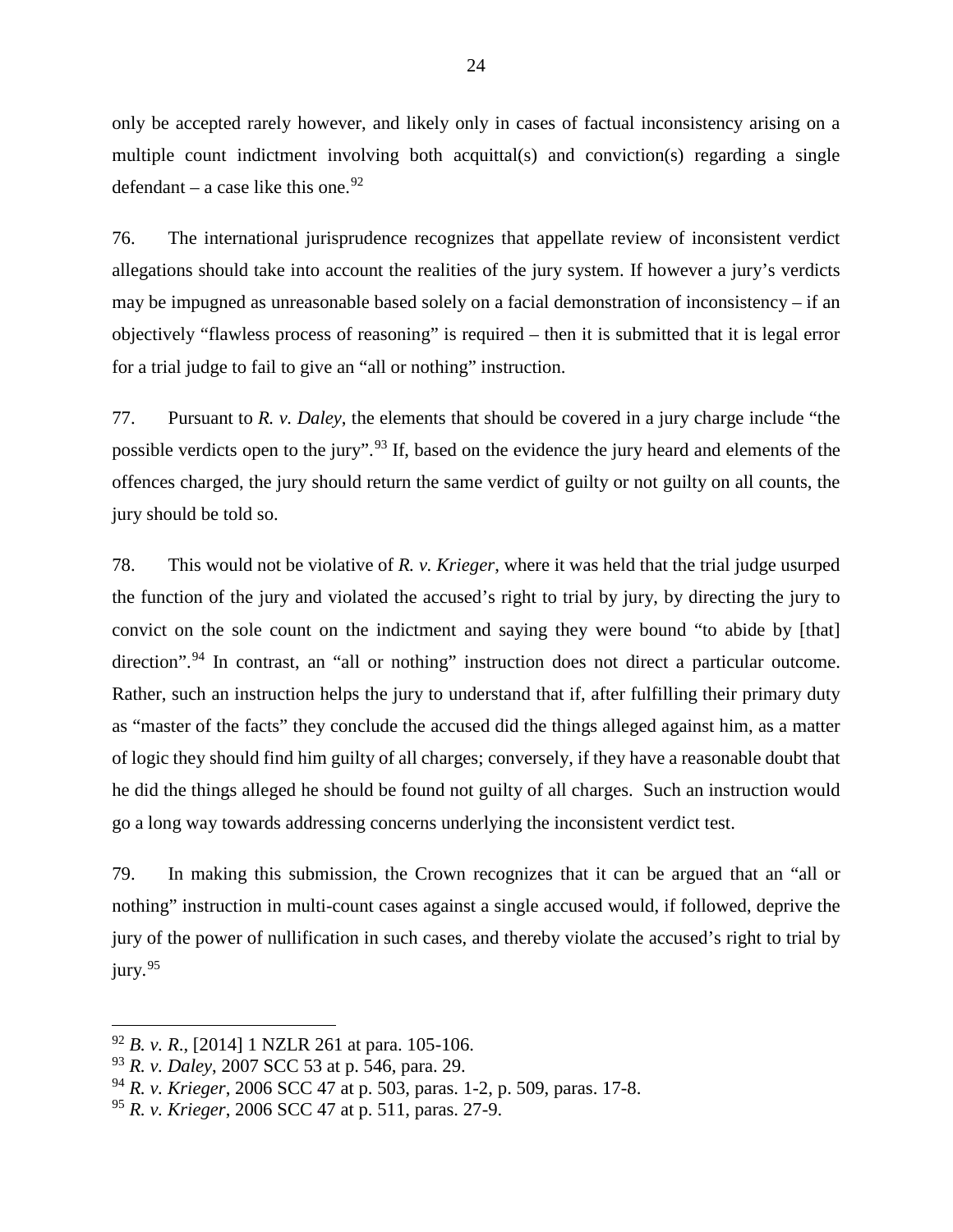80. Similarly, the power of an appellate court to set aside a jury's guilty verdict on the basis that it is logically inconsistent with an acquittal returned by the same jury is violative of the jury's inherent power of nullification – the power to disregard the law – which is part and parcel of an accused's right to trial by jury.

81. In *R. v. Morgentaler*, this Court recognized that while the jury has no right to nullification, it has a *de facto* power to do so and that in limited circumstances such a decision would "constitute … the citizen's ultimate protection against oppressive laws and the oppressive enforcement of the law" and operate as a "safety valve".<sup>[96](#page-27-0)</sup> In *R. v. Latimer*, it was also observed that "when [jury nullification] occurs, it may be appropriate to acknowledge that occurrence".<sup>[97](#page-27-1)</sup>

82. By way of contrast, it is helpful to note the following observations in the Court of Appeal's dissent: [98](#page-27-2)

[173] Where, as here, the Crown elected to proceed with counts that are, in effect, duplicative, the trial judge might also consider advising the jury that it need not turn its mind to why there is more than one charge arising from the same allegations. The jury could be informed that it is the trial judge's role to sort out issues of duplication after the verdict is delivered.

83. This is a reference to the *Kienapple* principle, [99](#page-27-3) which has been described in the following terms:  $100$ 

… This appeal engages the *Kienapple* principle, which provides that where the same transaction gives rise to two or more convictions on offences with substantially the same elements, the accused should be convicted only of the most serious offence... The *Kienapple* principle is designed to protect against undue exercise by the Crown of its power to prosecute and punish: ... It applies where there is both a factual and legal nexus between the offences: ... The requisite factual nexus between the offences is established if the charges arise out of the same transaction, whereas the legal nexus is established if the offences constitute a single criminal wrong: ...

<span id="page-27-0"></span><sup>96</sup> *R. v. Morgentaler*, [1988] 1 SCR 30 at pp. 78-9.

<span id="page-27-1"></span><sup>97</sup> *R. v. Latimer*, 2001 SCC 1 at paras. 58, 61.

<span id="page-27-2"></span><sup>98</sup> Appellant's Record – Tab 2: *R. v. R.V*., 2019 ONCA 664 at p. 72, para. 173.

<span id="page-27-3"></span><sup>99</sup> *Kienapple v. R*., [1975] 1 S.C.R. 729.

<span id="page-27-4"></span><sup>100</sup> *R. v. Rocheleau*, 2013 ONCA 679 at para. 24.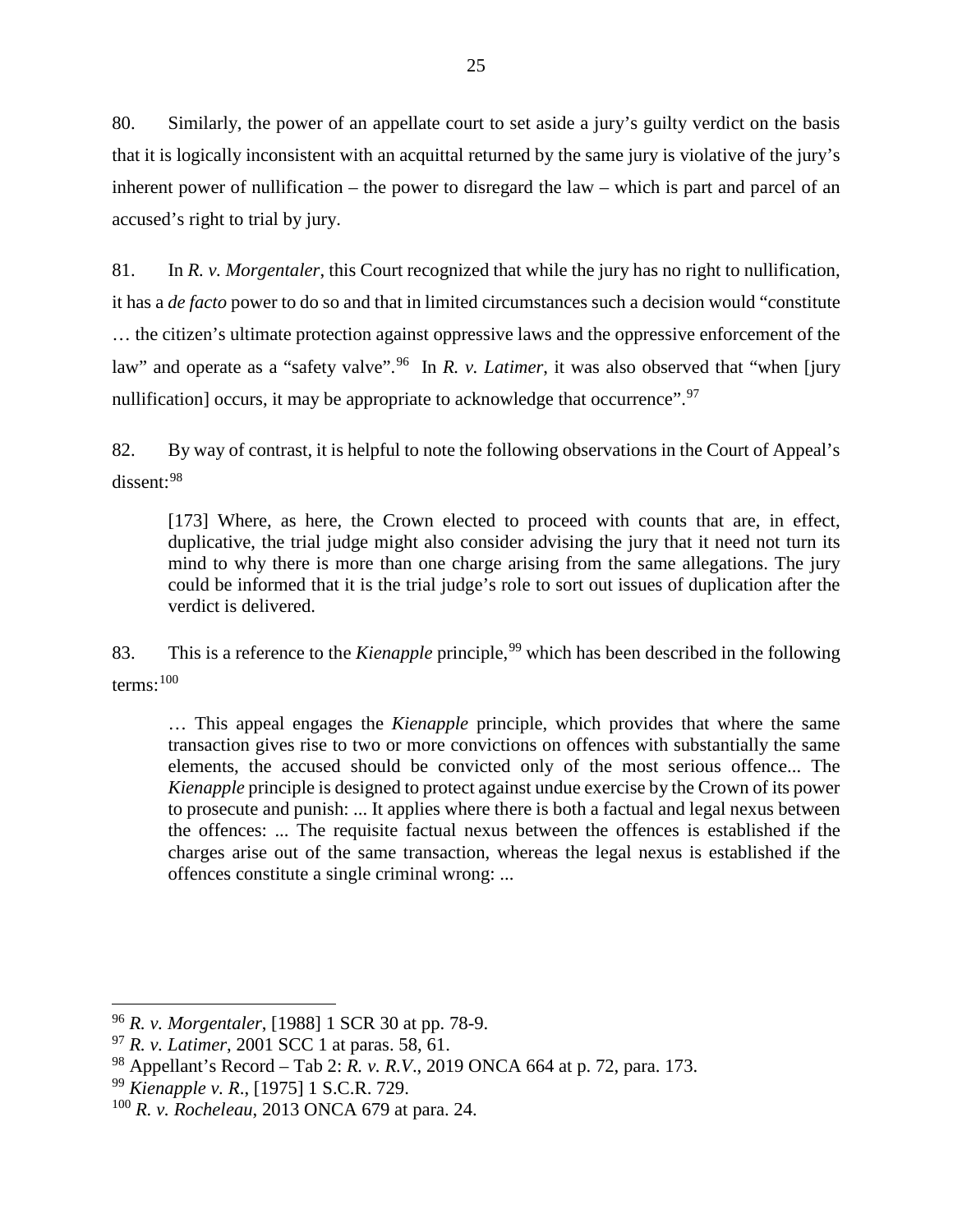84. In some cases jury nullification operates as a "safety valve" and "the citizen's ultimate protection against oppressive laws and the oppressive enforcement of the law".<sup>[101](#page-28-0)</sup> This is the same rationale underlying the *Kienapple* principle – to protect against undue exercise by the Crown of its power to prosecute and punish. Further, in inconsistent verdict cases that involve a "genuinely" inconsistent acquittal, the complaint relates to a charge that was going to be stayed by the court in any event.

85. It would be contrary to the interests of justice and the remedial powers in s.  $686(1)(a)(i)$  to set aside a sound conviction on the basis that the jury engaged in nullification – leniency – regarding another count on the same indictment.

86. What then is the miscarriage of justice remedied by the inconsistent verdict test? Inconsistent verdicts are a "sub-species" of unreasonable verdicts.<sup>[102](#page-28-1)</sup> An unreasonable conviction within the meaning of s.  $686(1)(a)(i)$  is "the most obvious example of a miscarriage of justice".<sup>[103](#page-28-2)</sup>

87. In addition to nullification, the majority of the Court of Appeal identified two other possible causes of "genuinely" inconsistent verdicts: (a) jury confusion as to the evidence or the trial judge's instructions, or (b) unjustifiable compromise – a negotiated mix of guilty and not guilty verdicts.<sup>[104](#page-28-3)</sup>

88. With respect to the former possibility – an inconsistent acquittal attributable to the jury having misunderstood the evidence or instructions – it is difficult to understand how an accused is prejudiced in such circumstances.

89. Regarding the possibility of the jury having negotiated a mix of guilty and not guilty verdicts, it is not unreasonable to expect that many accused might find compromise verdicts preferable to across-the-board convictions. Proceeding on the basis that compromise verdicts nevertheless occasion a miscarriage of justice, it is arguable that the existence of this speculative possibility alone should not justify setting aside a conviction which, viewed in isolation through the lense of judicial experience, is reasonable and supported by the evidence.

<span id="page-28-0"></span><sup>101</sup> *R. v. Morgentaler*, [1988] 1 SCR 30 at pp. 78-9.

<span id="page-28-1"></span><sup>102</sup> *R. v. Pittiman*, 2006 SCC 9 at para. 6; *R. v. Catton*, 2015 ONCA 13 at paras. 21-2.

<span id="page-28-2"></span><sup>103</sup> *R. v. Morrissey* (1995), 97 C.C.C. (3d) 193 (Ont. C.A.), at p. 219.

<span id="page-28-3"></span><sup>104</sup> Appellant's Record – Tab 2: *R. v. R.V*., 2019 ONCA 664 at p. 19, paras. 40-42.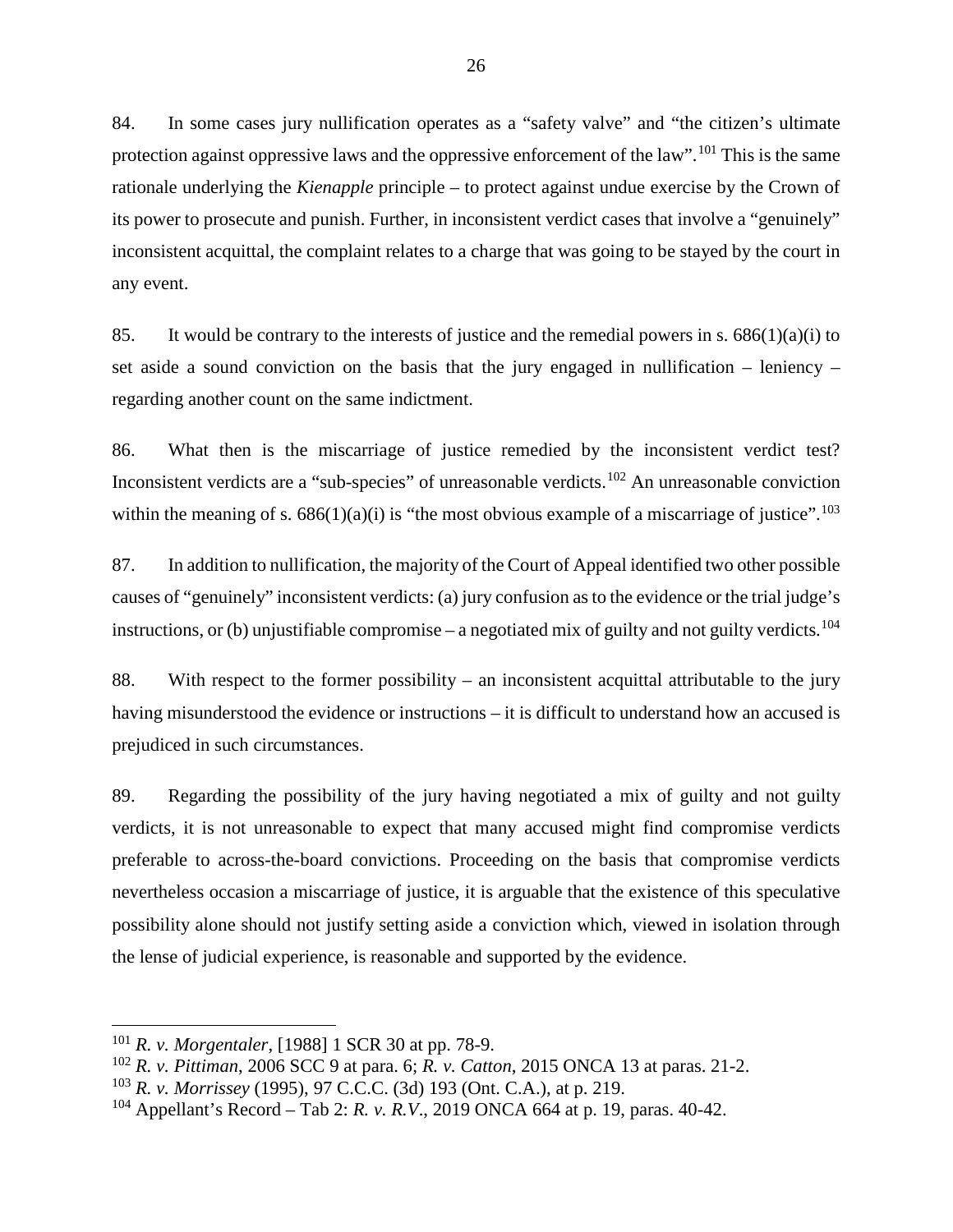90. In *Biniaris*, this Court held that a "lurking doubt" is not a sufficient basis for an appellate court to find a conviction unreasonable. Further, where a conviction is overturned for unreasonableness, the reviewing court must "articulate as explicitly and as precisely as possible the grounds for its intervention", as the reasons are necessary for subsequent appellate review of that decision.[105](#page-29-0)

91. This obligation cannot be met in the inconsistent verdict context. Following an error-free trial, the precise reason why a jury returned inconsistent verdicts cannot be identified; the cause is a matter of speculation. At most, a reviewing court can speculate that the inconsistent verdict was the product of one of three possibilities, one of which, nullification, is an unreviewable power held by the jury and another, an acquittal due to jury confusion, does not prejudice the accused.

92. It is noteworthy that the United States Supreme Court has held convictions cannot be challenged based on inconsistent verdicts.[106](#page-29-1) The Court reasons that inconsistent verdicts should not necessarily be interpreted as a "windfall" to the Government at the accused's expense. It is equally possible that the jury, convinced of guilt, properly convicted on one charge and then through mistake, compromise or leniency returned an inconsistent acquittal on the other charge. This, coupled with the Government's inability to appeal acquittals in the U.S., weighs against ordering a new trial on the conviction "as a matter of course".<sup>[107](#page-29-2)</sup>

93. Further, inconsistent verdicts are often the product of leniency, an outgrowth of "the jury's historic function, in criminal trials, as a check against arbitrary or oppressive exercises of power" by the state. The fact that this may be an "assumption of a power which [the jury has] no right to exercise... does not mean that such a collective judgment should be subject to review".<sup>[108](#page-29-3)</sup> To permit a criminal defendant to challenge inconsistent verdicts on the basis that the verdict was not the product of leniency, but some other error that worked against them, would involve either pure speculation or an inquiry into jury deliberations which is undesirable.<sup>[109](#page-29-4)</sup>

<span id="page-29-0"></span><sup>105</sup> *R. v. Biniaris*, 2000 SCC 15 at p. 407, paras. 38-9, p. 411, para. 42.

<span id="page-29-1"></span><sup>106</sup> *Dunn v. United States*, 284 U.S. 390; *United States v. Powell*, 469 U.S. 57.

<span id="page-29-2"></span><sup>107</sup> *United States v. Powell*, 469 U.S. 57 at p.65.

<span id="page-29-3"></span><sup>108</sup> *United States v. Powell*, 469 U.S. 57 at pp.65-66.

<span id="page-29-4"></span><sup>109</sup> *United States v. Powell*, 469 U.S. 57 at pp.65-66.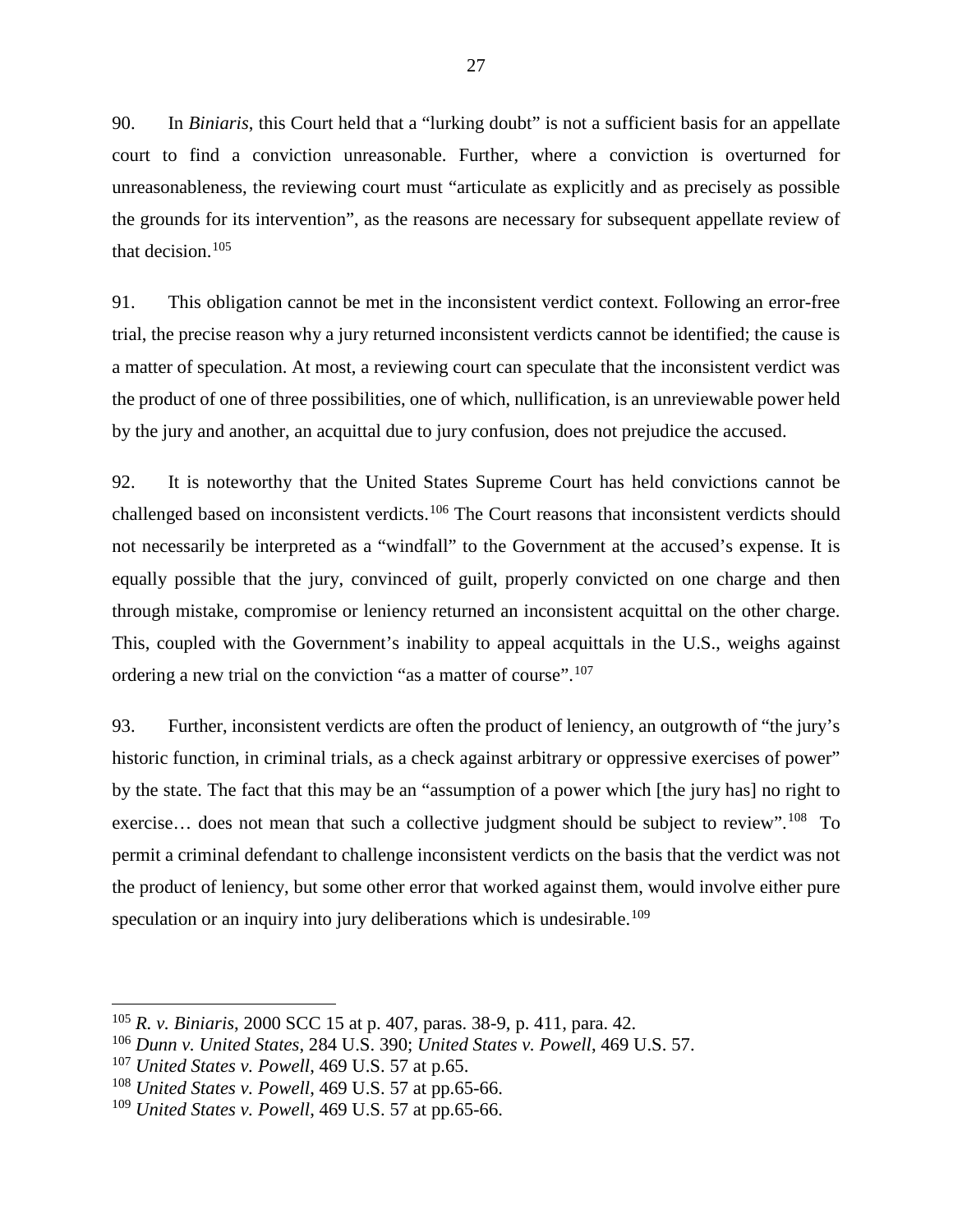94. Finally, criminal defendants in the United States are protected from jury irrationality or error by the independent sufficiency-review of the evidence by trial and appellate courts, to ensure the evidence at trial could support a rational determination of guilt beyond a reasonable doubt.<sup>[110](#page-30-0)</sup>

95. In *Pittiman*, this Court observed that "the decisive question is not whether the acquittals were reasonable, but whether the conviction was not".<sup>[111](#page-30-1)</sup> There are parallels between this statement of principle and the approach taken by the United States Supreme Court in *R. v. Powell*, and this Court in *R. v. Koury*: [112](#page-30-2)

There are, however, broader implications in the argument submitted in this case. The argument is that once it is shown on the face of the record that there is an inconsistency then the quashing of the conviction must follow automatically citing *Regina v. Sweetland* [(1957), 42 Cr. App. R. 62.]. That theory of inconsistent verdicts grew up at common law. I can well understand its application before the constitution of a Court of Criminal Appeal when the only mode of review, apart from the Court of Crown Cases Reserved, was the Writ of Error, which brought before the reviewing tribunal only the indictment, the plea and the verdict. With a vitiating inconsistency appearing on the face of this limited record, all that the Court of Queen's Bench could do was to quash the conviction.

But a case does not now come before a provincial Court of Appeal on this limited record. We have, in addition, the Judge's charge to the jury and the whole of the evidence on which it is based. We can also see in a limited way from the objections made to the charge, how defence counsel wishes to have his defence put to the jury… To the extent indicated in these cases, the Court of Appeal then can sort out the inconsistency.

And later:

To give effect to this submission would be to ignore the common sense of the trial. Courts of Appeal do not now operate under 19th century procedural limitations. On the evidence that we can now examine, the error, if any, is in the acquittal on the charge of conspiracy and not in the conviction on the substantive offence. We can say with assurance that on this record, which includes the whole of the evidence, the judge's charge and the objections of defence counsel to the charge, that this man was properly convicted and that his acquittal on conspiracy does not vitiate this conviction or give rise to any substantial wrong or

219-220.

<span id="page-30-0"></span><sup>110</sup> *United States v. Powell*, 469 U.S. 57 at p.67. There are parallels between the reasoning of the

USSC and the approach taken by this Court in *R. v. Koury*, [1964] S.C.R. 212 at pp. 217-218,

<span id="page-30-1"></span><sup>111</sup> *R. v. Pittiman*, 2006 SCC 9 at para. 13. See also *B. v. R*., [2014] 1 NZLR 261 at paras. 105- 106.

<span id="page-30-2"></span><sup>112</sup> *R. v. Koury*, [1964] S.C.R. 212 at pp. 217-218, 219-220. See also *R. v. Ertel*, 1987 CanLII 183 (ON CA); *R. v. Dhanda*, 2005 BCCA 295 at paras. 21-22; *R. v. Plein*, 2018 ONCA 748 at paras. 23, 32-37, 43-47, 51; *R. v. Horner*, 2018 ONCA 971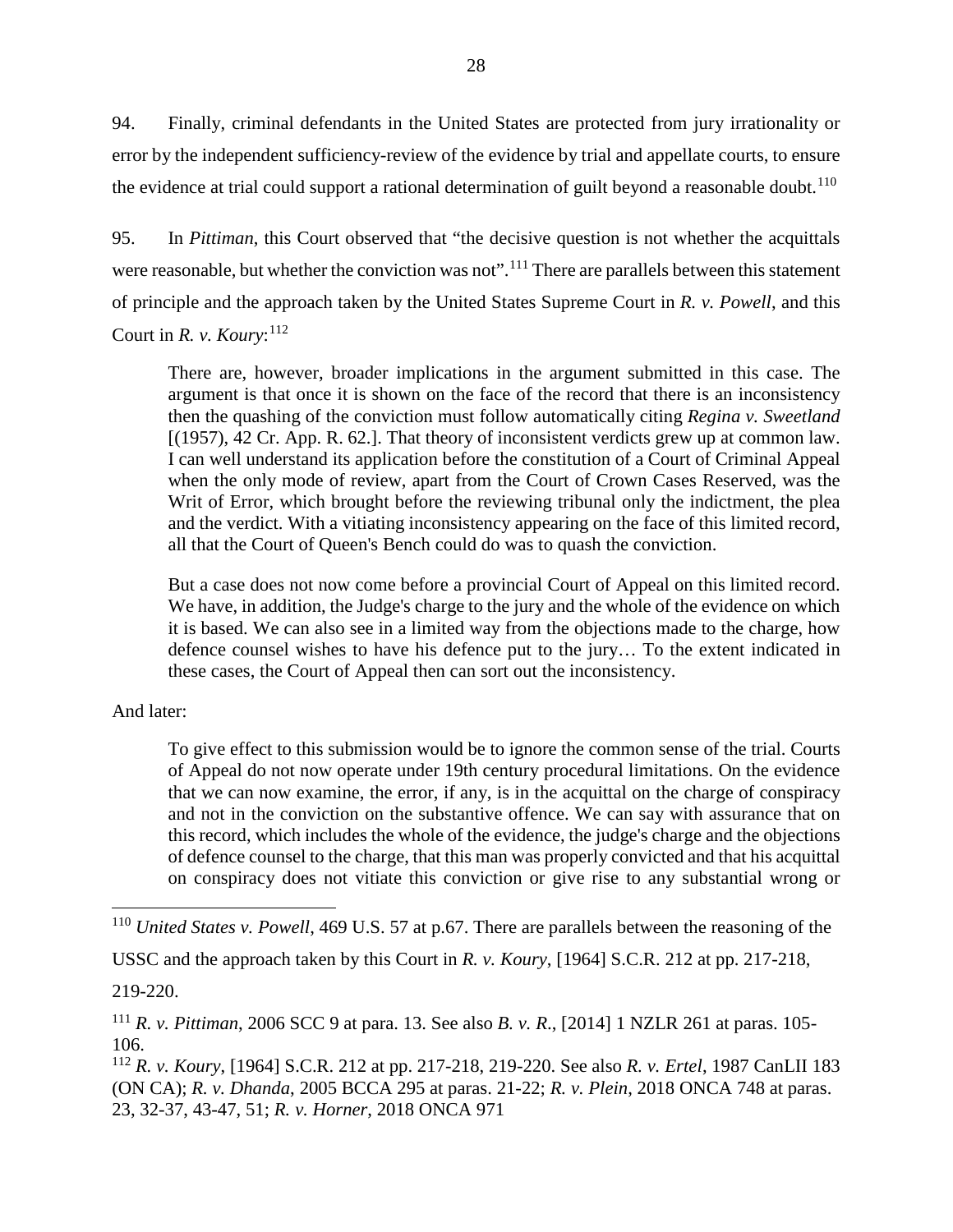miscarriage of justice. We are not compelled to defer to this acquittal for the purpose of quashing the conviction on fraud. We are not engaged in a process of logic chopping and we are entitled to look at the facts behind the record of the acquittal.

96. Despite the foregoing, it may be argued that continued recognition and application of the inconsistent verdict test is necessary to address the speculative possibility of jury compromise. If so, then this further supports recognition of an obligation to provide an "all or nothing" instruction to juries where the need arises. If inconsistent verdicts are returned despite clear instruction that all counts must be decided in the same way as a matter of law, then an appellate court would be positioned to identify with confidence the cause of purported unreasonableness – nullification, or the jury's unreviewable power to ignore the law – rather than speculation about a negotiated outcome.

97. In conclusion, the Court of Appeal held that in unreasonable verdict appeals, including where inconsistent verdicts are alleged, the test is as follows: "The court does not ask whether the jury was properly instructed in fact. Rather, the question is whether a hypothetical, properly instructed jury could reasonably have returned the verdict(s) it did".<sup>[113](#page-31-0)</sup> Applying this test, the Court held that as a matter of logic: "On the evidence presented to this jury, if the appellant was guilty of either sexual interference or invitation to sexual touching, he was necessarily guilty of sexual assault. No properly instructed jury could reasonably have reached a different conclusion".[114](#page-31-1) Due to the "patent inconsistency" between the Respondent's convictions and the acquittal on the sexual assault count, the Court set aside the convictions, without regard to the actual instructions given to the actual jury.

98. If the Court of Appeal was correct in both its description and application of the inconsistent verdicts test, then the trial judge erred in law in failing to give the jury an "all or nothing" instruction – the jury ought to have been told that based on the evidence they heard and the elements of the offences, all counts in the indictment had to be decided in the same way as a matter of law. Further, the Court of Appeal erred in failing to recognize this legal error, and that the inconsistent verdicts in this case can be attributed to the absence of such instruction. Finally, an

<span id="page-31-0"></span><sup>113</sup> Appellant's Record – Tab 2: *R. v. R.V*., 2019 ONCA 664 at p. 33, para. 77.

<span id="page-31-1"></span><sup>114</sup> Appellant's Record – Tab 2: *R. v. R.V*., 2019 ONCA 664 at p. 54, para. 131.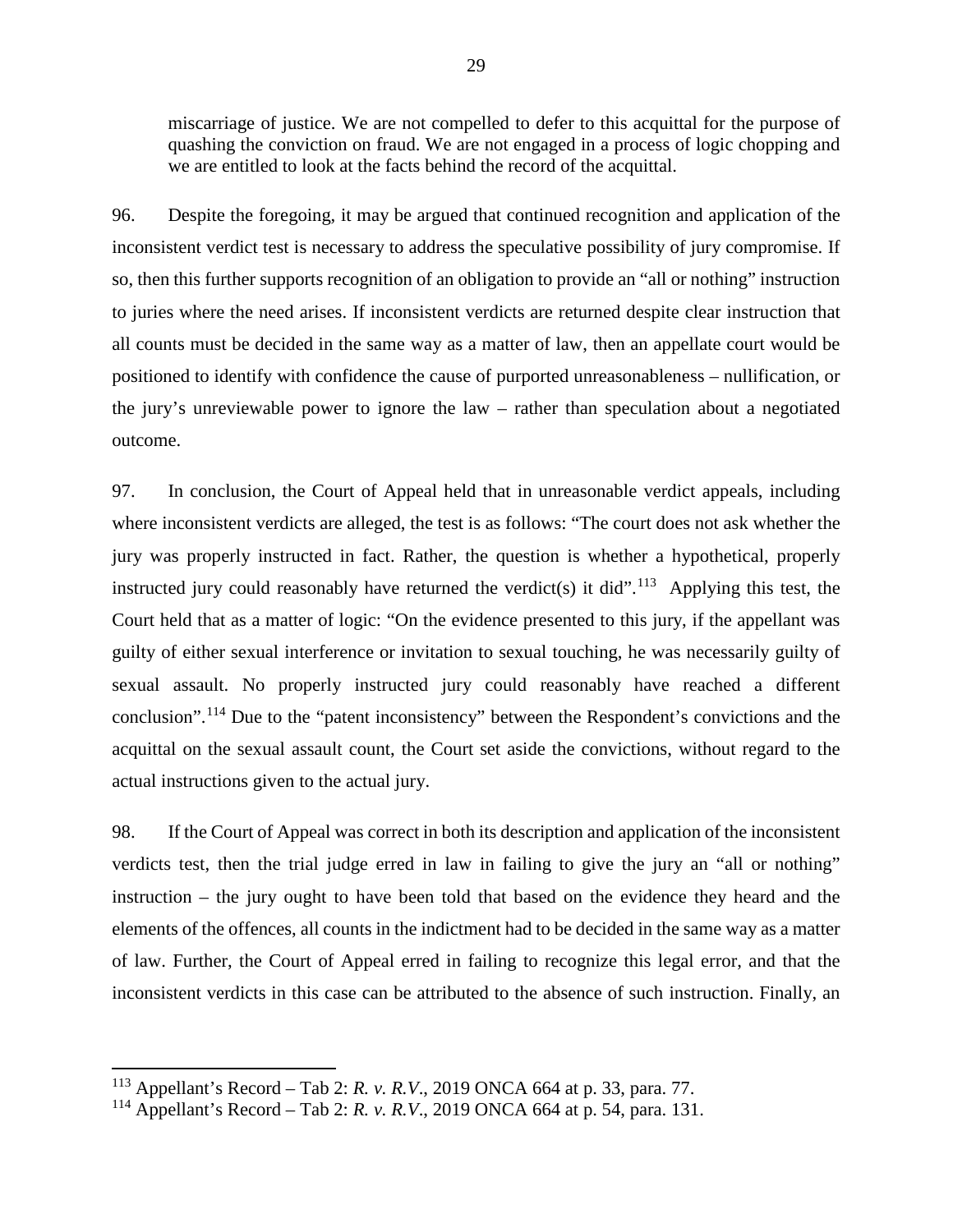"all or nothing" instruction would promote focused – rather than speculative – appellate review of inconsistent verdict allegations.

# **ii. The erroneous and confusing jury instructions as to the meaning of "force" and "touching" reconcile the inconsistent verdicts**

<span id="page-32-0"></span>99. The Crown cross-appealed the inconsistent acquittal. The Crown argued that the facial inconsistency in the verdicts is explained by confusing jury instructions, which led the jury to erroneously believe that the "force" required for proof of sexual assault was different than the "touching" required for sexual interference and invitation to sexual touching.

100. The majority of the Court of Appeal dismissed the cross-appeal, primarily on the basis that the jury was given a "legally correct instruction" and was "expressly told, twice, that any physical contact, even a gentle touch, could amount to the "force" necessary for sexual assault".<sup>[115](#page-32-1)</sup> Further, the sexual assault instruction was not "so unnecessarily confusing that it constituted an error of  $law$ ".  $116$ 

101. There are multiple prior appellate decisions where a conviction for sexual interference has been reconciled with an inconsistent acquittal for sexual assault in the same trial based in part on findings that the instructions caused the jury to understand that "force" necessary for sexual assault is something different than the "touching" requirement for sexual interference, including where the instructions regarding each offence, viewed in isolation, were correct.<sup>[117](#page-32-3)</sup>

102. *R. v. S.L.* is illustrative of the reasoning in this line of authority. In *S.L.*, the instructions to the jury were legally correct but potentially confusing because they stated force is an element of sexual assault,<sup>[118](#page-32-4)</sup> that touching is an element of sexual interference but force is not required, and did not specify that force and touching were functionally the same thing – "The reasonable

<span id="page-32-1"></span><sup>115</sup> Appellant's Record – Tab 2: *R. v. R.V*., 2019 ONCA 664 at p. 55, para. 135.

<span id="page-32-2"></span><sup>116</sup> Appellant's Record – Tab 2: *R. v. R.V*., 2019 ONCA 664 at p. 36, para. 137.

<span id="page-32-3"></span><sup>117</sup> *R v. S.L.*, 2013 ONCA 176 at paras. 32, 35-36, 42-47; *R. v. Tyler*, 2015 ONCA 599 at paras. 8-13; *R. v K.D.M.*, 2017 ONCA 510 at paras. 30-39; *R. v. J.D.C.*, 2018 NSCA 5 at paras. 48-51, 53-55. *R. v. Tremblay*, 2016 ABCA 30 at paras. 24-25; leave to appeal refused, [2016] S.C.C.A. No. 200; *R. v. R.T.K.*, 2014 ABCA 167 at paras. 8-15.

<span id="page-32-4"></span><sup>&</sup>lt;sup>118</sup> The jury in *S.L.* was told that the force applied could be "gentle" and that "the application of force included intentional touching": *R. v. S.L.*, 2013 ONCA 176 at paras. 39-40.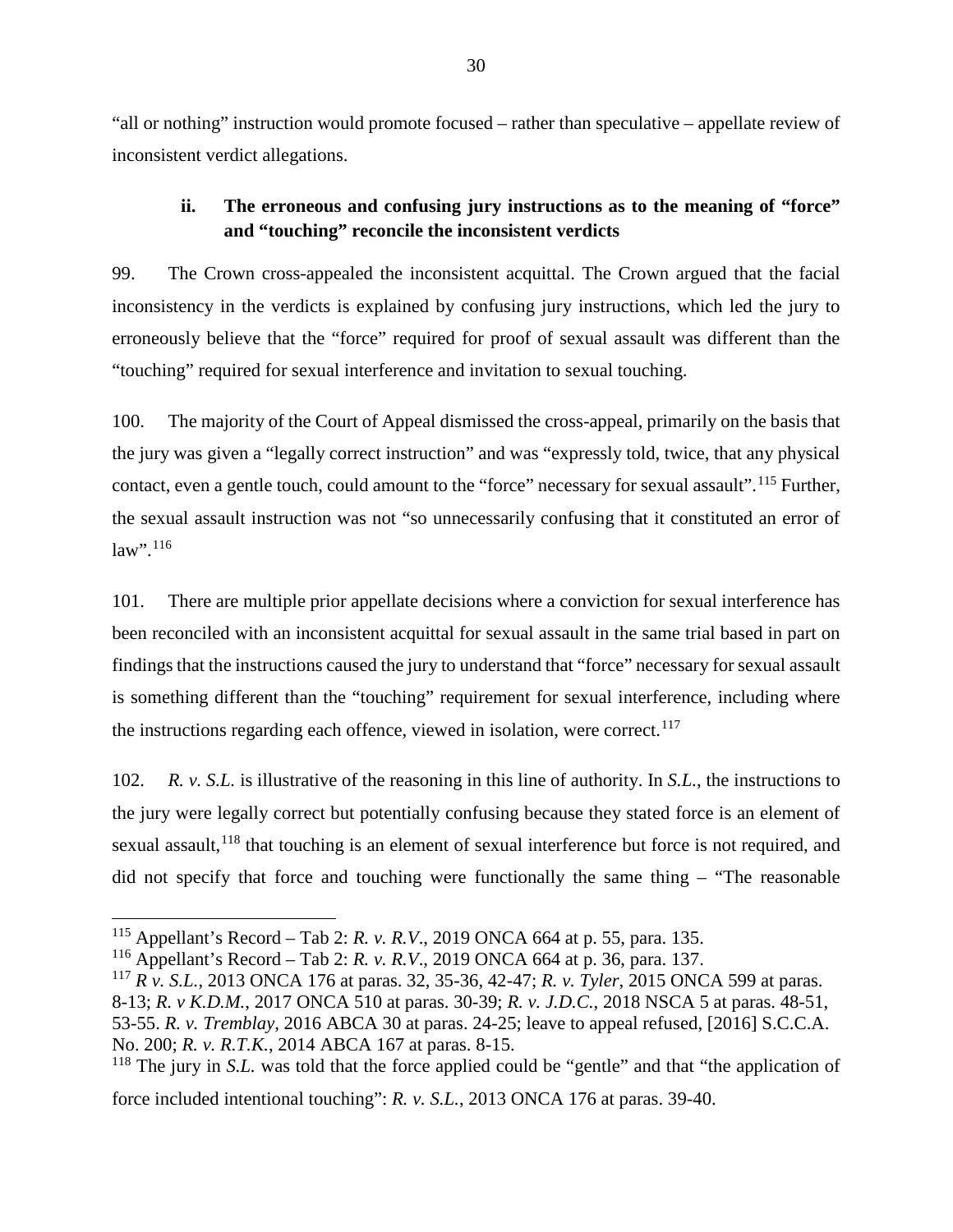inference from these instructions is that the jury thought that application of force was required to convict on sexual assault but not required on sexual interference".<sup>[119](#page-33-0)</sup> Further, the jury was not instructed to take an "all or nothing approach", but rather should consider each count separately.<sup>[120](#page-33-1)</sup> Finally, it was noted that the conviction itself was not unreasonable and was supported by the evidence.[121](#page-33-2)

103. It is the Crown's position that the majority of the Court of Appeal erred in failing to recognize that the inconsistent verdicts in this case were the product of the confusing instructions given to the jury. The jury charge, considered in the context of the decision trees, verdict sheet and answer to the jury's question, was so unnecessarily confusing as to amount to an error of law that had a material bearing on the acquittal. The confusion in the charge was by far the most likely explanation for the inconsistent verdicts.<sup>[122](#page-33-3)</sup>

104. It is difficult to improve on the reasons in the dissenting judgment as to why the confusing instructions explain the inconsistent verdicts.<sup>[123](#page-33-4)</sup> The Crown relies on those reasons and emphasizes and adds the following.

105. A jury charge may be so unnecessarily confusing as to constitute an error of law that might reasonably be thought to have had a material bearing on the acquittal.<sup>[124](#page-33-5)</sup> In a case like this one that involves an assessment of the reasonableness of inconsistent verdicts returned by the jury in relation to multiple differently worded offences which are functionally the same, a reviewing court should focus on the overall effect the charge would have had on the minds of the jury and the ultimate understanding it conveyed.<sup>[125](#page-33-6)</sup>

<span id="page-33-4"></span><sup>123</sup> Appellant's Record – Tab 2: *R. v. R.V*., 2019 ONCA 664 at p. 63, para. 155 to p. 73, para. 176.

<span id="page-33-0"></span><sup>119</sup> *R. v. S.L.*, 2013 ONCA 176 at para. 45.

<span id="page-33-1"></span><sup>120</sup> *R. v. S.L.*, 2013 ONCA 176 at para. 32, 42.

<span id="page-33-2"></span><sup>121</sup> *R. v. S.L.*, 2013 ONCA 176 at para. 47.

<span id="page-33-3"></span><sup>122</sup> Appellant's Record – Tab 2: *R. v. R.V*., 2019 ONCA 664 at p. 64, paras. 158, 175-76.

<span id="page-33-6"></span><span id="page-33-5"></span><sup>124</sup> *R. v. Hebert*, [1996] 2 S.C.R. 272 at paras. 8, 13; *R. v. Youvarahah*, 2013 SCC 41 at para. 32. <sup>125</sup> *R. v. Rodgerson*, 2015 SCC 38 at para. 51; *R. v. Daley*, 2007 SCC 53 at paras. 30-31; *R. v. Elkins* (1995), 26 O.R. (3d) 161 (C.A.) at pp. 169-70, leave refused [1996] S.C.C.A. No. 62; *R. v. Rowe*, 2011 ONCA 753 at paras. 54, 58.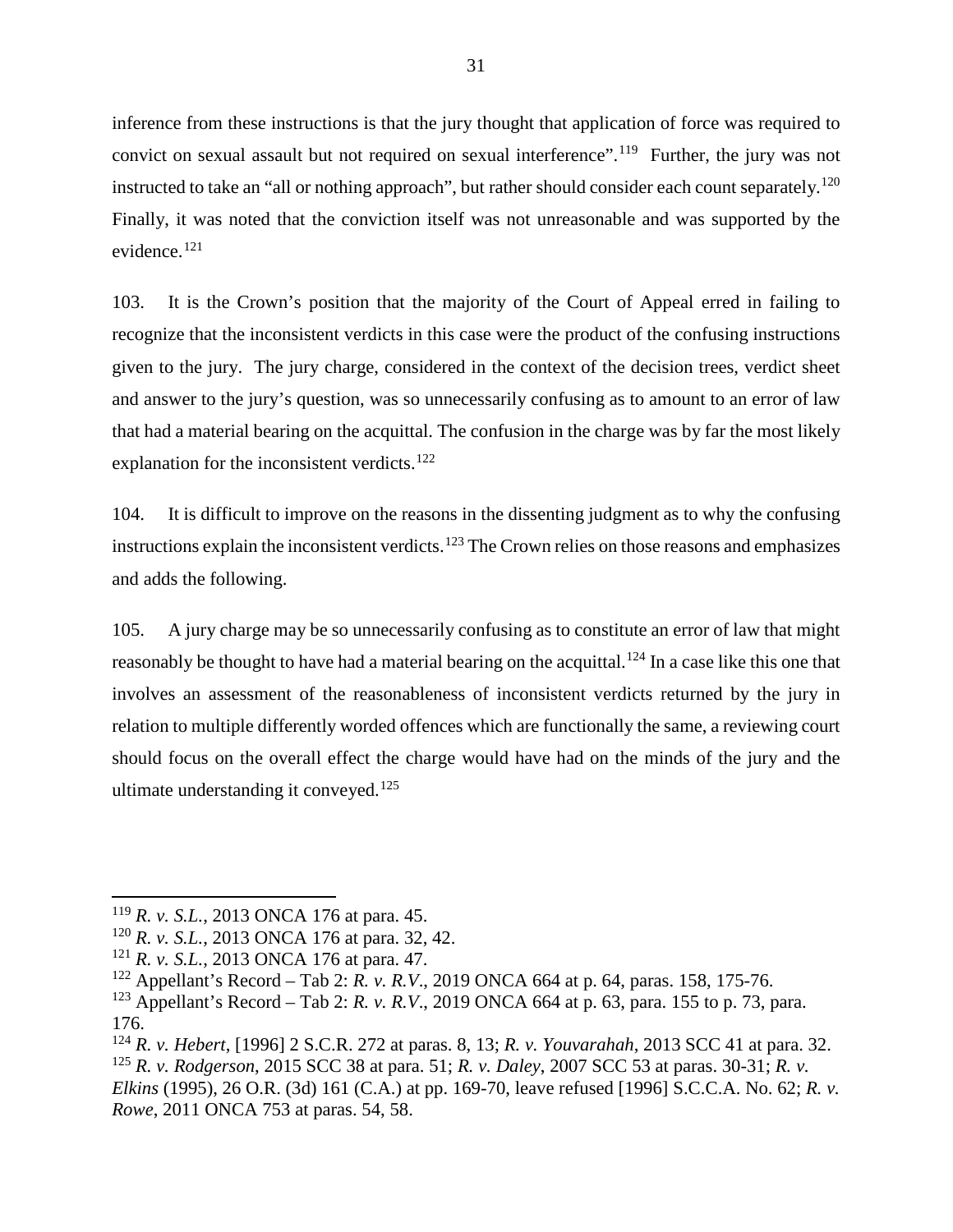106. The basic problem in cases like this, which involve charges of sexual interference and sexual assault against the same accused on the same indictment, is that it is not obvious and indeed counterintuitive to jurors that "touching" and "force" are the same thing. "Touching" requires no special explanation. However, jury charges regarding sexual assault often include careful instructions regarding the meaning of "force" because it is not readily apparent to the lay person that an assault can be something other than an overtly violent act. As observed in *R. v. Barton*: [126](#page-34-0)

"Force" is an easily misunderstood term. As a legal term of art...it includes touching. However, while lawyers and judges appreciate the nuances in this term, the word "force" confounds juries. And understandably so. Force in the colloquial sense is understood to mean using physical strength or power to compel a complainant to engage in sexual activity: *R v Tremblay*, 2016 ABCA 30 at para 15. Not only does "force" have this connotation, that connotation also happens to be consistent with the literal definition of "force" as a noun (and as a verb) in the dictionary. In this regard, "force" is typically defined as meaning "violence, compulsion or constraint exerted upon or against a person ..."

107. It is true that the instructions regarding the sexual assault count, on the one hand, and the sexual interference and invitation to sexual touching counts on the other, were correct *viewed in isolation*. However, the fundamental flaw in the instructions and the decision trees is that the jury was not clearly told that the differently worded offences were functionally the same on the evidence they heard and that "force" and "touching" were interchangeable terms.<sup>[127](#page-34-1)</sup> This is not an idle concern given the multiple prior cases in which inconsistent verdicts have been rendered in cases with the same charges.

108. Unfortunately, the danger that the jury may not have appreciated the functional equivalence of the charges before them was exacerbated by errors made by the trial judge and less than fulsome instruction provided to the jury. The following passage from the dissent aptly summarizes the problems in the instructions and the effect they would have had on the jury:<sup>[128](#page-34-2)</sup>

[169] I am satisfied that, when viewed in context, the jury would not have understood that mere touching constituted the force necessary to make out the offence of sexual assault. I reach this conclusion based on several points, as follows:

<span id="page-34-0"></span><sup>126</sup> *R. v. Barton*, 2017 ABCA 216 at para. 202. See also Appellant's Record – Tab 2: *R. v. R.V*., 2019 ONCA 664 at p. 67, para. 167.

<span id="page-34-1"></span><sup>127</sup> Appellant's Record – Tab 2: *R. v. R.V*., 2019 ONCA 664 at p. 72, para. 172.

<span id="page-34-2"></span><sup>128</sup> Appellant's Record – Tab 2: *R. v. R.V*., 2019 ONCA 664 at p. 68, para. 169.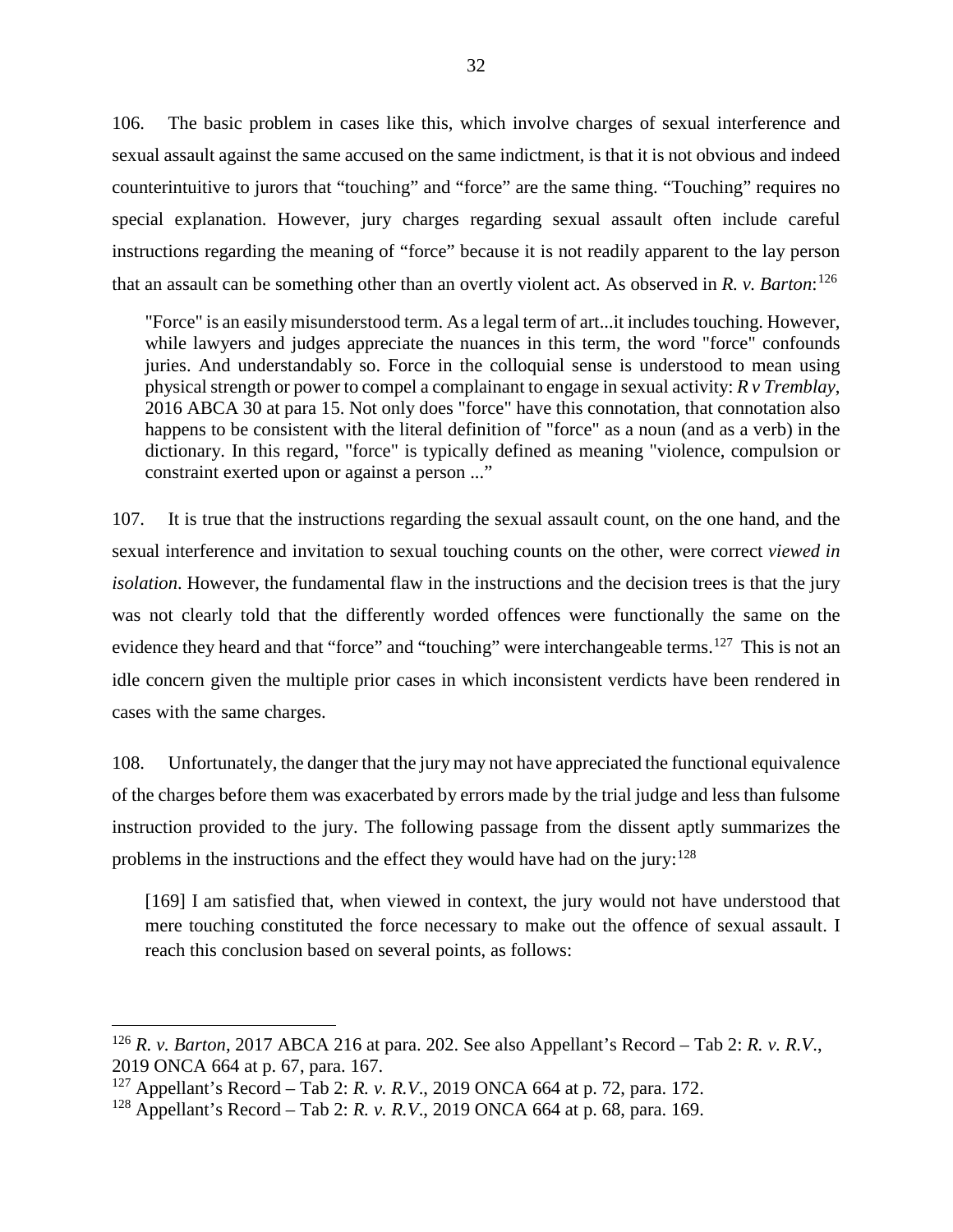1) As is clear from the following chart, the trial judge used the need for the use of "force" in describing the offence of sexual assault and only the need for "touching" in her description of sexual interference and invitation to sexual touching.

|                 | <b>Sexual assault</b>                                                                                                   | <b>Sexual interference</b>                                                                                       | <b>Invitation to</b>                                                                                                                                       |
|-----------------|-------------------------------------------------------------------------------------------------------------------------|------------------------------------------------------------------------------------------------------------------|------------------------------------------------------------------------------------------------------------------------------------------------------------|
|                 |                                                                                                                         |                                                                                                                  | sexual touching                                                                                                                                            |
| <b>Elements</b> | i. That $[R.V.]$                                                                                                        | i. That $[T.S.]$ was                                                                                             | i. That $[T.S.]$ was                                                                                                                                       |
| of the          | intentionally applied                                                                                                   | under sixteen $(16)$                                                                                             | under sixteen $(16)$                                                                                                                                       |
| offence         | <b>force</b> to [T.S.];                                                                                                 | years old at the time;                                                                                           | years old at the time;                                                                                                                                     |
|                 | ii. That the <b>force</b> that<br>[R.V.] intentionally<br>applied took place in<br>circumstances of a<br>sexual nature. | ii. That $[R.V.]$<br><b>touched</b> [T.S.]; and<br>iii. That the <b>touching</b><br>was for a sexual<br>purpose. | ii. That [R.V.] invited<br>[T.S.] to <b>touch</b> his<br>body; and<br>iii. That the <b>touching</b><br>that [R.V.] invited<br>was for a sexual<br>purpose. |
| <b>Summary</b>  | If you are satisfied                                                                                                    | If you are satisfied                                                                                             | If you are satisfied                                                                                                                                       |
| at the end      | beyond a reasonable                                                                                                     | beyond a reasonable                                                                                              | beyond a reasonable                                                                                                                                        |
| of each         | doubt that [R.V.]                                                                                                       | doubt that $[R.V.]$                                                                                              | doubt that the                                                                                                                                             |
| count           | intentionally applied                                                                                                   | <b>touched</b> [T.S.] for a                                                                                      | <b>touching</b> that [R.V.]                                                                                                                                |
|                 | force to [T.S.] in                                                                                                      | sexual purpose, you                                                                                              | invited $[T.S.]$ to do                                                                                                                                     |
|                 | circumstances of a                                                                                                      | must find [R.V.]                                                                                                 | was for a sexual                                                                                                                                           |
|                 | sexual nature, you                                                                                                      | guilty of sexual                                                                                                 | purpose, you must                                                                                                                                          |
|                 | must find $[R.V.]$                                                                                                      | interference.                                                                                                    | find $[R.V.]$ guilty of                                                                                                                                    |
|                 | guilty of sexual                                                                                                        |                                                                                                                  | invitation to sexual                                                                                                                                       |
|                 | assault.                                                                                                                |                                                                                                                  | touching.                                                                                                                                                  |

2) After her instructions relating to sexual assault, the trial judge gave instructions on sexual interference and on invitation to sexual touching. In her explanations of these counts, she defined "touching" in this context and stated that "[f]orce is not required" in order to constitute touching.[129](#page-35-0) This remark effectively contradicted her earlier comment, made in the course of her instructions on sexual assault, that a gentle touch could constitute force.

3) Although the trial judge originally intended that the jury would have a copy of the charge in the jury room, the plan was changed just before final submissions and the jury

<span id="page-35-0"></span><sup>&</sup>lt;sup>129</sup> Appellant's Record – Tab 4: Charge to the Jury at p. 164, ll.2 to 22; p. 167, 1.25 to p. 168, l.32.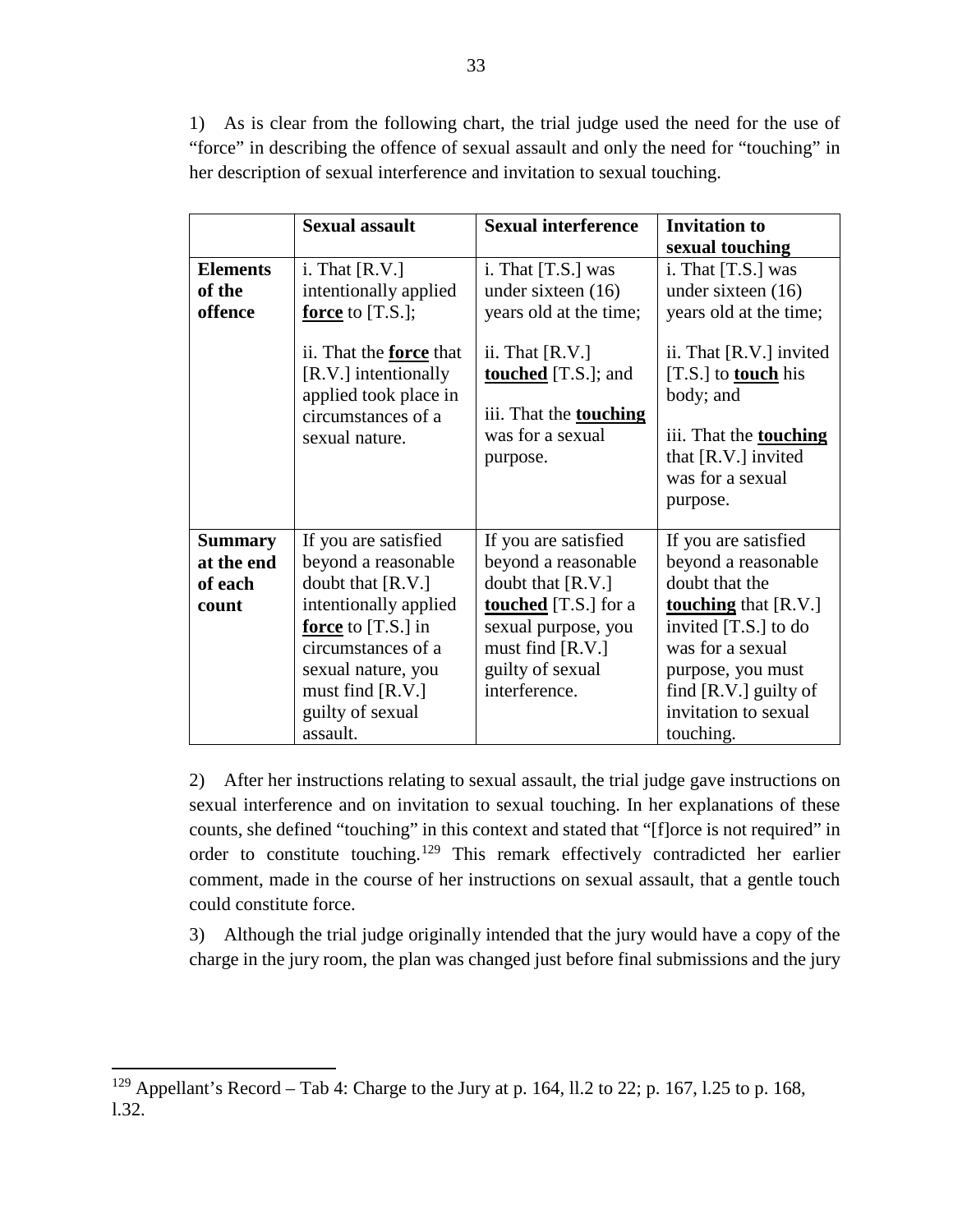did not have a copy of the instructions during its deliberations.<sup>[130](#page-36-0)</sup> The trial judge's instruction that force includes "a gentle touch" was made relatively early in the charge that was read out in court. That qualification to the word "force" may well have been forgotten or lost by the jurors by the time the charge was completed and they retired to the jury room.

4) In the jury room, the jury had a decision tree for each of the three offences. The decision tree for sexual assault referred only to the need for the use of "force", while the decision tree for both sexual interference and invitation to sexual touching referred only to the need for "touching".<sup>[131](#page-36-1)</sup>

5) The decision tree for sexual assault provided for the possibility of a conviction for simple assault, if the force used was not of a sexual nature.<sup>[132](#page-36-2)</sup> It was unnecessary to provide for this possibility, as on the facts of this case, it was not open to the jury. It could only serve to confuse the jury and reinforce the perception that "force" was distinct from "touching", since it could result in a conviction for assault.

6) The jury clearly focused on the possibility of an assault. It pointed out, in a jury question, that the decision tree it was provided indicated that a conviction for assault was possible, but that this option was not available on the verdict sheet it was given.<sup>[133](#page-36-3)</sup> Rather than explain to the jury that simple assault was not an option on the facts of the case, and deleting it from the decision tree, the trial judge added it as a possible outcome on the verdict sheet.<sup>[134](#page-36-4)</sup> Simple assault was, of course, not an option in the decision trees for sexual interference and invitation to sexual touching. The inclusion of this offence in the decision tree for sexual assault further highlighted the difference between the use of "force" and "touching".

109. Based on the foregoing, the jury in this case was not "properly instructed". In addition to the preceding summary and the absence of a clear instruction to the jury that the differently worded offences were functionally the same, <sup>[135](#page-36-5)</sup> an error in the context of this case, the Crown adds the following.

<span id="page-36-0"></span><sup>&</sup>lt;sup>130</sup> The jury was not provided with a hardcopy of the charge at defence counsel's request:

Appellant's Record – Tab 4: Charge to the Jury at p. 100, l.20 to p. 102, l.25.

<span id="page-36-1"></span> $131$  Appellant's Record – Tab 9: Ex. A-1, Decision Tree and Original Verdict Sheet.

<span id="page-36-2"></span><sup>132</sup> Appellant's Record – Tab 9: Ex. A-1, Decision Tree and Original Verdict Sheet.

<span id="page-36-3"></span><sup>&</sup>lt;sup>133</sup> Appellant's Record – Tab 4: Charge to the Jury at p. 184, 11.5-22; Tab 10: Ex. C, Question

<span id="page-36-4"></span>from the Jury, pp.227-28; Tab 9: Ex. A1, Decision Tree and Original Verdict Sheet at p. 222.  $134$  Appellant's Record – Tab 4: Charge to the Jury at p. 185, 1.8 to p. 192, 1.23; Tab 12: Ex. F, New Verdict Sheet, pp. 231-32.

<span id="page-36-5"></span><sup>135</sup> Appellant's Record – Tab 2: *R. v. R.V*., 2019 ONCA 664 at p. 72, para. 172.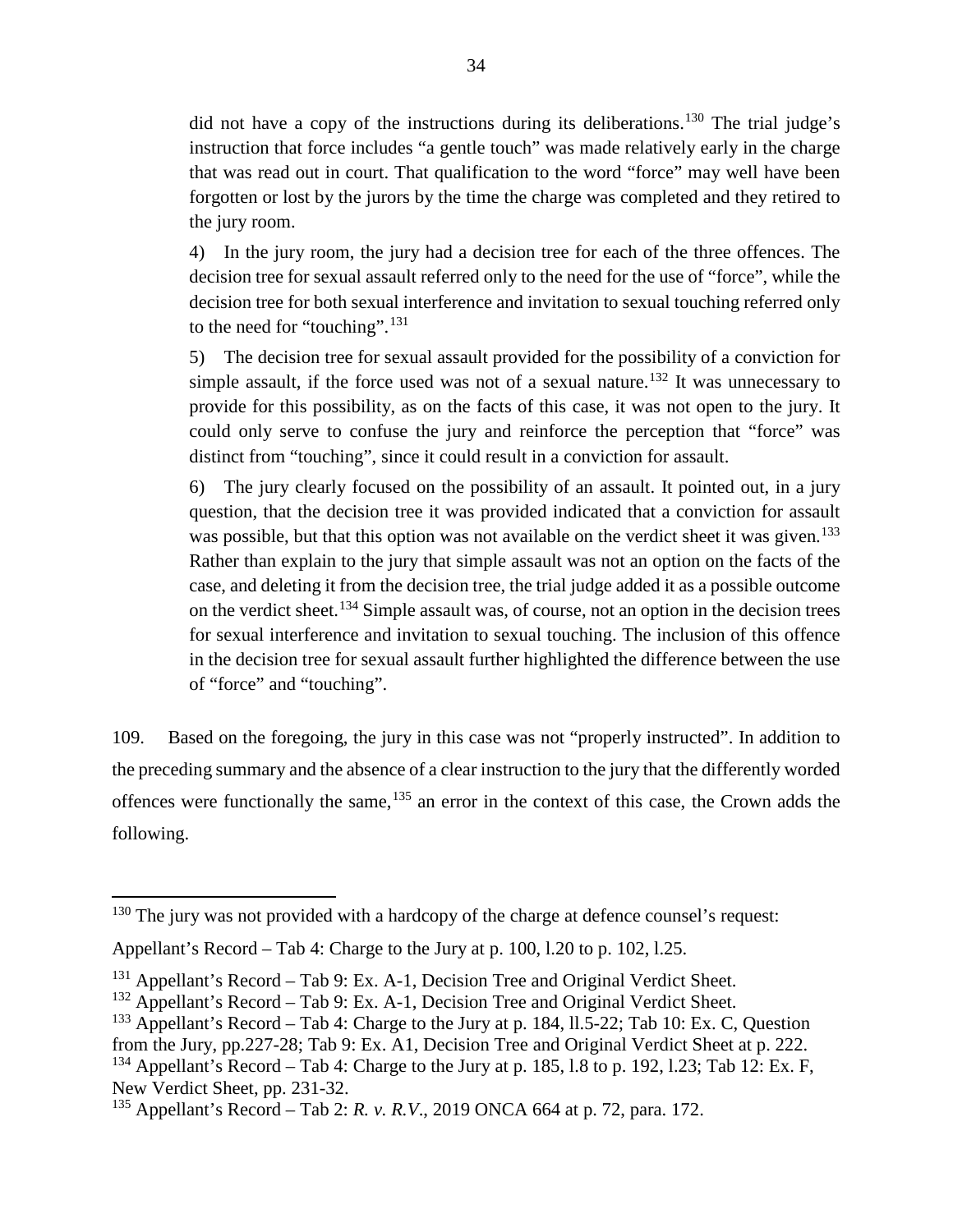110. First, the trial judge erred in leaving the included offence of simple assault with the jury as it was not an available verdict on the evidence. Doing so breached the trial judge's duty to set out the possible verdicts open to the jury.<sup>[136](#page-37-1)</sup>

111. Second, the trial judge erred in providing no instructions to the jury as to how they could return a verdict of guilty of simple assault based on the evidence before them. This breached the duty to provide instructions regarding the relevant legal issues, including the charges against the accused, and the duty to review the evidence relating to the law.<sup>[137](#page-37-2)</sup>

112. The trial judge repeated this error when, in response to the jury's question, she simply told them assault was now an available verdict without explaining how.<sup>[138](#page-37-3)</sup> The last instruction they received is that they could now find the Respondent guilty of assault regarding the sexual assault charge. They were left to their own devices to figure out why. This increased the danger that the jury would resort to colloquial meanings of "assault" and "force" for guidance.

113. Based on the foregoing, the Court of Appeal erred in law in dismissing the Crown's crossappeal against the sexual assault acquittal.

# <span id="page-37-0"></span>**iii. What effect does a successful Crown cross-appeal of the acquittal have on the conviction appeal and appropriate disposition?**

114. The dissent in the Court of Appeal observed that this appeal "raises important issues: first, how to address a Crown cross-appeal of the acquittal in a case involving inconsistent verdicts, and second, the appropriate disposition of the appeal should the Crown succeed on its cross-appeal."<sup>[139](#page-37-4)</sup>

115. The dissent agreed with the majority that the verdicts were inconsistent and on that basis the convictions could not stand. The dissent however would also have allowed the Crown's cross-appeal and ordered a new trial on all charges.<sup>[140](#page-37-5)</sup> While not entirely clear from the majority's reasons, had they allowed the cross-appeal presumably they would have done the same given that

<span id="page-37-1"></span><sup>136</sup> *R. v. Daley*, 2007 SCC 53 at p. 546, para. 39.

<span id="page-37-2"></span><sup>137</sup> *R. v. Daley*, 2007 SCC 53 at p. 546, para. 39.

<span id="page-37-3"></span><sup>138</sup> Appellant's Record – Tab 4: Charge to the Jury at p. 192, ll.14-23.

<span id="page-37-4"></span><sup>139</sup> Appellant's Record – Tab 2: *R. v. R.V*., 2019 ONCA 664 at p. 62, paras. 152-53.

<span id="page-37-5"></span><sup>&</sup>lt;sup>140</sup> Appellant's Record – Tab 1: Formal Judgment of Court of Appeal for Ontario, C 61866 at p.

<sup>4;</sup> Appellant's Record – Tab 2: *R. v. R.V*., 2019 ONCA 664 at p. 63, para. 154.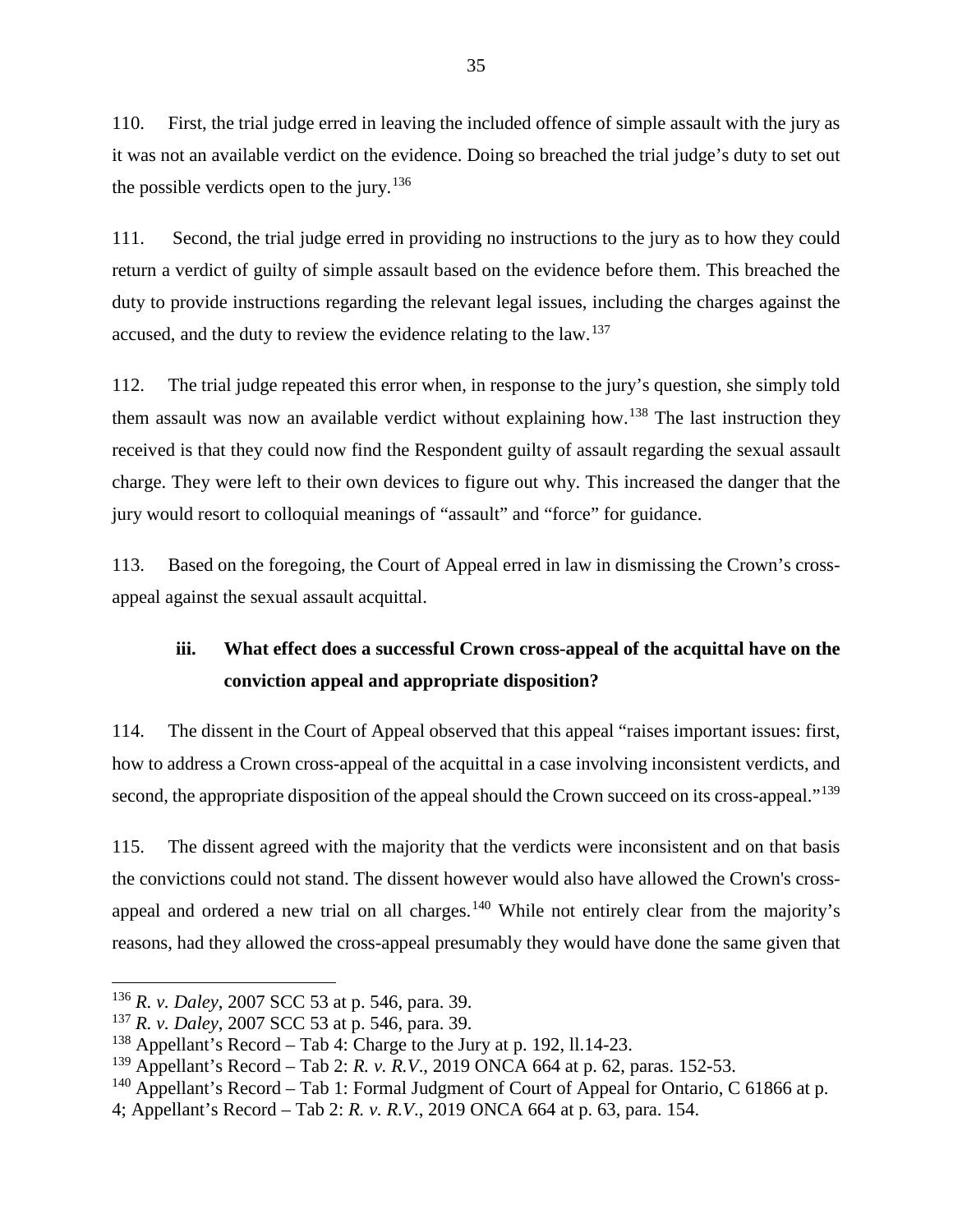the conviction appeal was allowed and the convictions set aside before the Crown's cross-appeal was considered.<sup>[141](#page-38-0)</sup>

116. The disposition of the appeals in the Court of Appeal reflects the bifurcated procedure established in *J.F.* for the resolution of inconsistent verdict appeals where misdirection is the cause and the consequent restriction of remedial powers pursuant to s. 686 of the *Criminal Code*.

117. It is counter-intuitive and contrary to the interests of justice to order a new trial on all counts once the premise of the conviction appeal – purported inconsistency – has been solved in the Crown's cross-appeal. If the verdicts have been reconciled by the outcome of the cross-appeal, then there should be no basis to set aside the conviction for unreasonableness.

118. It is submitted that it is error of law to order a new trial on all counts in these circumstances. Rather, the conviction appeal should simply be dismissed. The import of a successful Crown crossappeal against a facially inconsistent acquittal is that it eliminates the acquittal; there is no longer any inconsistency. This approach is not violative of *J.F*. because examination of the jury instructions plays no direct role in the resolution of the defence appeal. Instead, it is the success of the Crown appeal, which is based on scrutiny of the jury instructions, that resolves the inconsistency by removing the source of it. The outcome should be that the defence appeal is dismissed, not allowed, and the convictions left to stand.

119. Support for this position is found in the Court of Appeal's prior decision *R. v. Plein*, where a purportedly inconsistent acquittal in a judge alone trial was attributable to clear legal error in the reasons for judgment. Justice Paciocco for the court stated: "In my view, the law does not require an otherwise unassailable conviction to be set aside in a judge alone trial because an inconsistent, demonstrably unsound acquittal has been entered on a functionally identical charge in the same

<span id="page-38-0"></span><sup>141</sup> Appellant's Record – Tab 2: *R. v. R.V*., 2019 ONCA 664 at p. 54, paras. 131-35.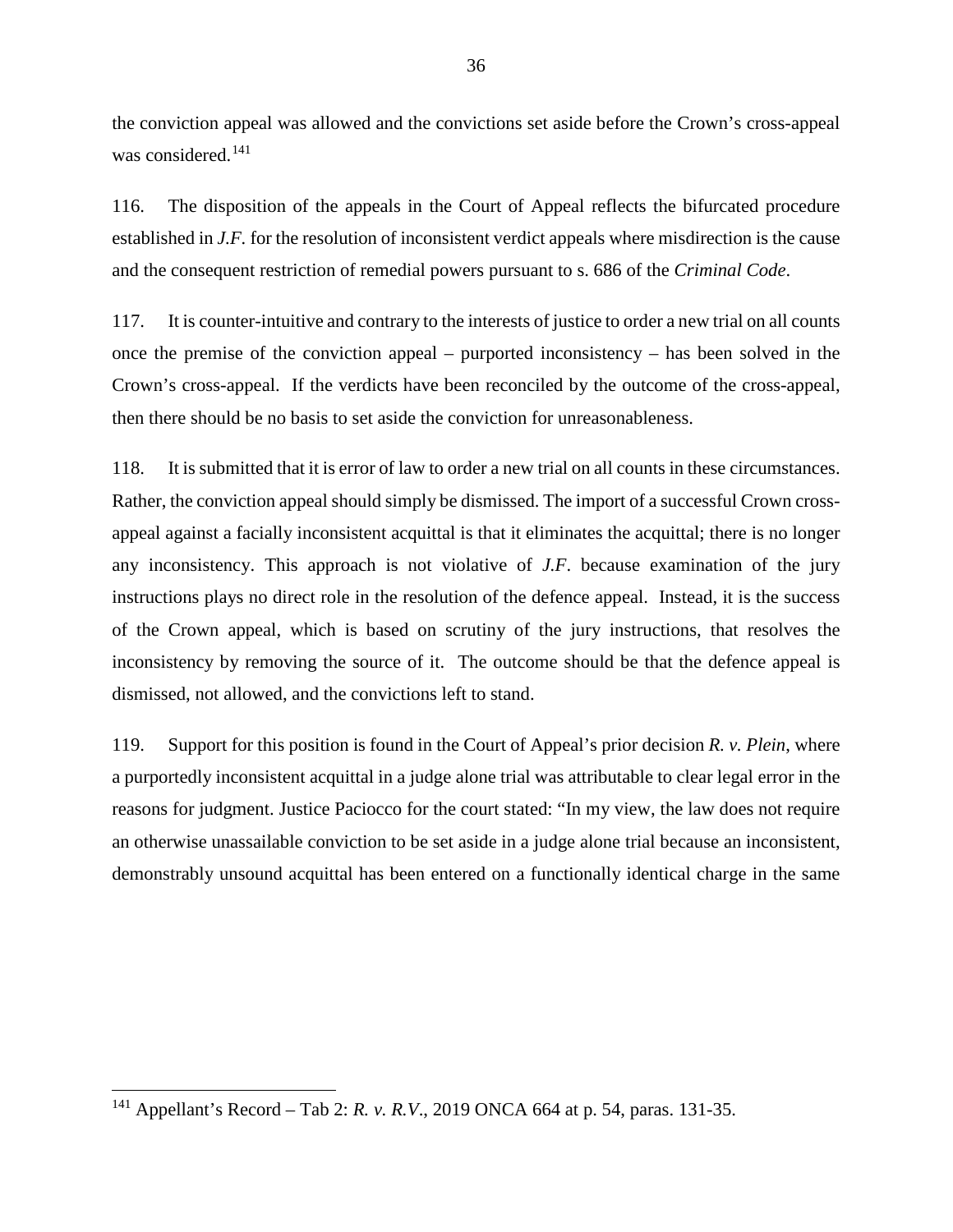proceedings."[142](#page-39-0) Later, after noting that "things would have been cleaner in this case had the acquittal been appealed and set aside", Paciocco J.A. observed: $143$ 

In my view, however, the Crown does not have to appeal and set aside the acquittal in order to resist Mr. Plein's challenge to the reasonableness of his criminal negligence conviction. When an accused person asks to have an inconsistent conviction set aside, the reasons for that inconsistency are put in issue. As I see it, where, on an examination of those reasons, the acquittal shows itself to be defective, an appeal court must take the fact the acquittal is wrongful into account in deciding whether to grant the relief the appellant requests.

Justice Paciocco later concluded: [144](#page-39-2)

Ultimately, it is not illogical or contrary to the interests of justice to uphold a demonstrably valid criminal negligence causing death conviction where there is a final but demonstrably wrongful acquittal registered after the same trial on a manslaughter charge that alleges the same essential offence. It would, however, be illogical, contrary to the interests of justice, and contrary to the appeal powers conferred by s.  $686(1)(a)(i)$  to strike down that reasonable conviction because the trial judge happened to enter a wrongful manslaughter acquittal that was grounded on factual findings that are not inconsistent with the criminal negligence causing death conviction that Mr. Plein seeks to attack.<sup>[145](#page-39-3)</sup>

120. It was noted in *Plein* that "things would have been cleaner if the acquittal had been appealed and set aside".[146](#page-39-4) This alludes to the awkwardness of permitting a facially inconsistent acquittal to stand.[147](#page-39-5) This should not be a true concern. Analysis of the *actual* record by the court in *Plein* demonstrated the facial inconsistency of the verdicts was the product of legal error underlying the acquittal. The trial judge's reasons demonstrated that he thought the elements of the two offences were different although they were functionally identical.<sup>[148](#page-39-6)</sup> In these circumstances, the acquittal

<span id="page-39-0"></span><sup>&</sup>lt;sup>142</sup> *R. v. Plein*, 2018 ONCA 748 at para. 23. The court below held: "For the purposes of this appeal, it is unnecessary to determine whether *Plein*, and the decision of this court in *R. v.* 

*Horner*, 2018 ONCA 971, which followed *Plein*, should not be followed." See Appellant's

Record – Tab 2: *R. v. R.V*., 2019 ONCA 664 at p. 58, para. 144.

<span id="page-39-1"></span><sup>143</sup> *R. v. Plein*, 2018 ONCA 748 at para. 47.

<span id="page-39-2"></span><sup>144</sup> *R. v. Plein*, 2018 ONCA 748 at para. 51.

<span id="page-39-3"></span><sup>145</sup> See also *R. v. Koury*, [1964] S.C.R. 212 at pp. 217-218, 219-220.

<span id="page-39-4"></span><sup>146</sup> *R. v. Plein*, 2018 ONCA 748 at para. 47.

<span id="page-39-5"></span><sup>147</sup> *R. v. Plein*, 2018 ONCA 748 at paras. 43-46.

<span id="page-39-6"></span><sup>148</sup> *R. v. Plein*, 2018 ONCA 748 at paras. 32-37.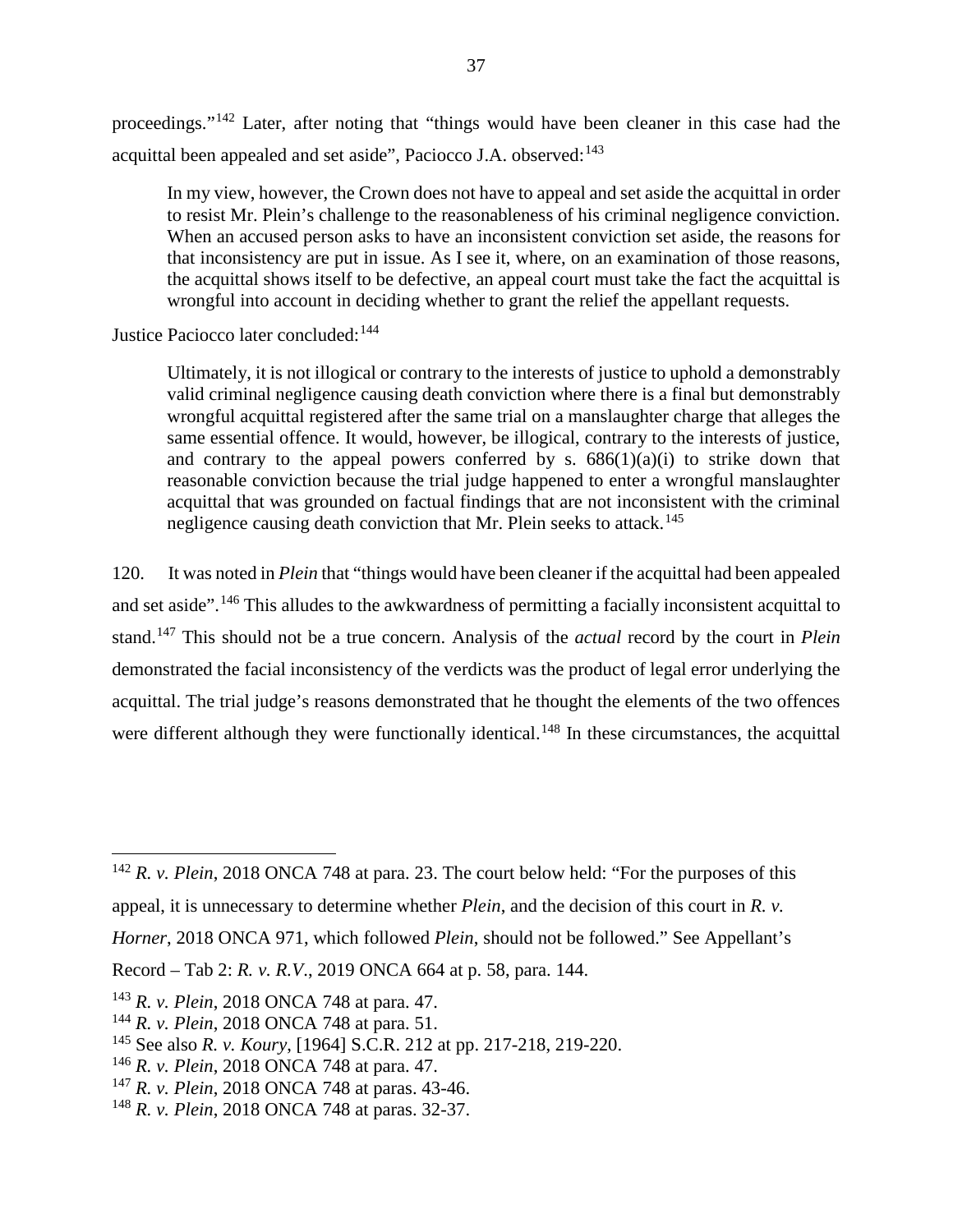was inconsistent with the conviction "in name only".<sup>[149](#page-40-0)</sup> Thus, the acquittal on one count cannot be interpreted as a "declaration of legal innocence" on the other.<sup>[150](#page-40-1)</sup>

121. When it comes to the disposition of inconsistent verdict appeals, there should be no distinction between the impact of erroneous self-instruction versus erroneous jury instruction. Juries are told they must apply the law as instructed and are presumed to do so.<sup>[151](#page-40-2)</sup> If inconsistent verdicts are reconciled based on misdirection, this is the most obvious explanation rather than speculation that facial inconsistency means the jury must have been confused about the evidence or reached an unjustifiable compromise.

122. Further, the Crown does not launch a cross-appeal out of desire to set aside the acquittal and have a new trial ordered regarding a charge that was inevitably going to be stayed pursuant to *Kienapple*. The only reason the cross-appeal exists is because the authoritative obiter in *J.F.* directs that it is necessary before the reviewing court may consider an argument that is directly responsive to and potentially resolves the issue raised in the defence inconsistent verdict appeal. Consequently, disposition of the two appeals is inextricably linked. In these circumstances, success of the Crown's cross-appeal should lead to dismissal of the conviction appeal.

123. Where an appeal is allowed from a jury's verdict of acquittal, the only explicit remedy is to set aside the acquittal and to order a new trial; a conviction cannot be substituted for the acquittal [s. 686(4)(b)]. While a facially inconsistent acquittal no longer exists in such circumstances, concerns may be raised regarding a 'final' disposition of the charge underlying the acquittal. If so, an appellate court can exercise its power to make any order "that justice" requires pursuant to s. 686(8) to enter a stay of proceedings rather than ordering a new trial after allowing the Crown's appeal;<sup>[152](#page-40-3)</sup> the Crown would not proceed with the charge, in any event.

<span id="page-40-0"></span><sup>149</sup> *R. v. Plein*, 2018 ONCA 748 at para. 45.

<span id="page-40-1"></span><sup>150</sup> *R. v. Plein*, 2018 ONCA 748 at para. 45. *Contra* Appellant's Record – Tab 2: *R. v. R.V*., 2019 ONCA 664 at p. 18, paras. 37-38.

<span id="page-40-2"></span><sup>151</sup> *R. v. Corbett*, [1988] 1 S.C.R. 670, at pp. 692-693, 695; *R. v. Barton,* 2019 SCC 33, at para. 177.

<span id="page-40-3"></span><sup>152</sup> *R. v. Hinse*, 1995 CanLII 54 (SCC) at p. 30, para. 30.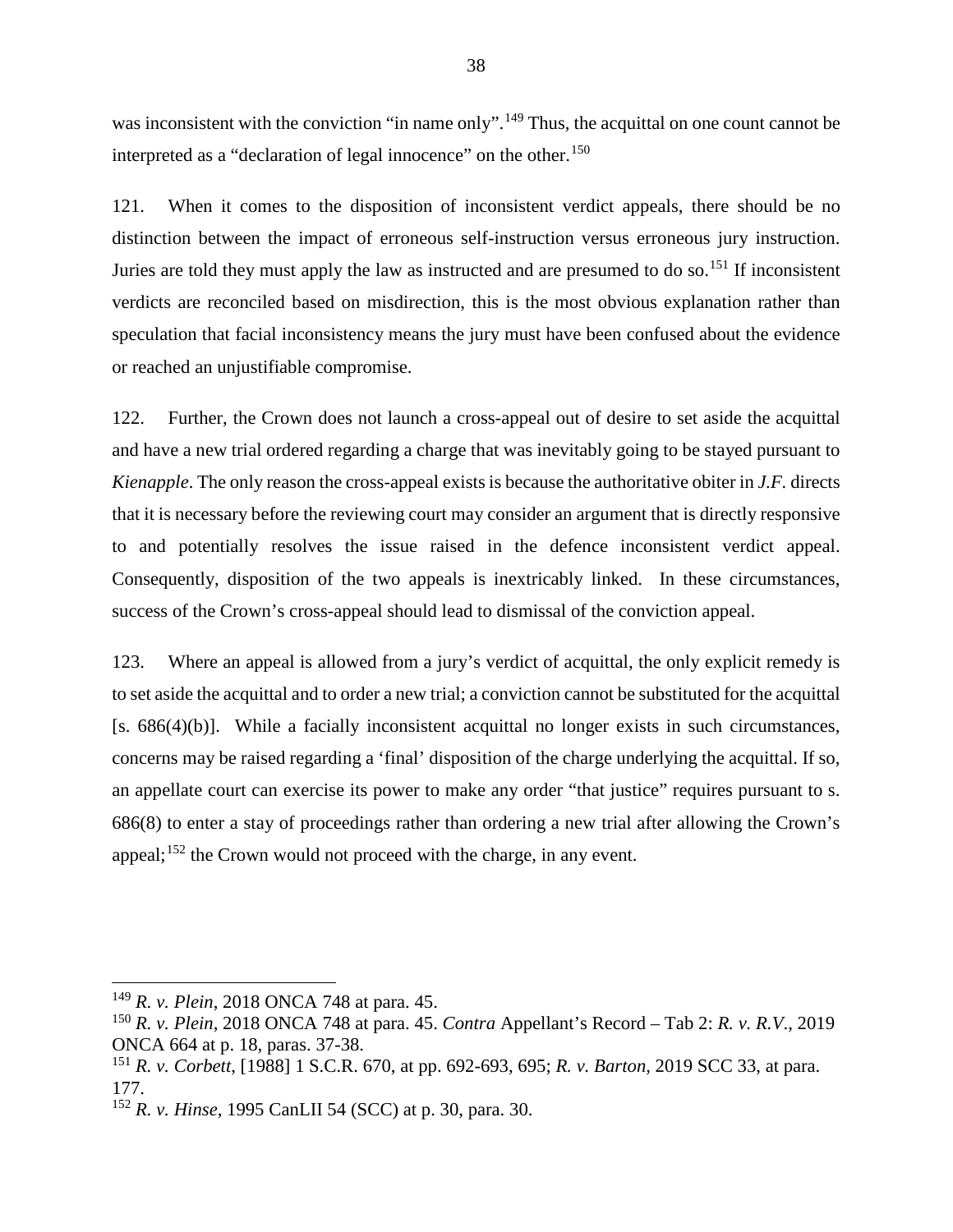#### **PART IV - SUBMISSIONS REGARDING COSTS**

<span id="page-41-0"></span>124. The Crown does not seek any order regarding costs.

#### **PARTV-ORDERSOUGHT**

<span id="page-41-1"></span>125. It is respectfully requested that the appeal be allowed, the formal judgment of the Court of Appeal be set aside, and the Respondent's convictions be restored.

# **PART VI - SUBMISSIONS ON CASE SENSITIVITY**

<span id="page-41-2"></span>126. There i[s a](#page-41-3)n order restricting publication in this proceeding under ss. 486.4(1) of the *Criminal Code.*<sup>153</sup> It [is](#page-41-4) submitted that any judgment issued by this Court should not include any information capable of disclosing the identity of the complainant. <sup>154</sup>

ALL OF WHICH is respectfully submitted this  $12<sup>th</sup>$  day December, 2019 by:

 $\overline{\text{deg}}$ 

**Christopher Webb** Counsel for the Appellant

<span id="page-41-4"></span><span id="page-41-3"></span><sup>153</sup> Appellant's Record – Tab 1: Formal Judgment of Court of Appeal for Ontario, C 61866, p. 1; Tab 3: Indictment, p. 79.<br><sup>154</sup> Appellant's Record – Tab 1: Formal Judgment of Court of Appeal for Ontario, C 61866, p. 1.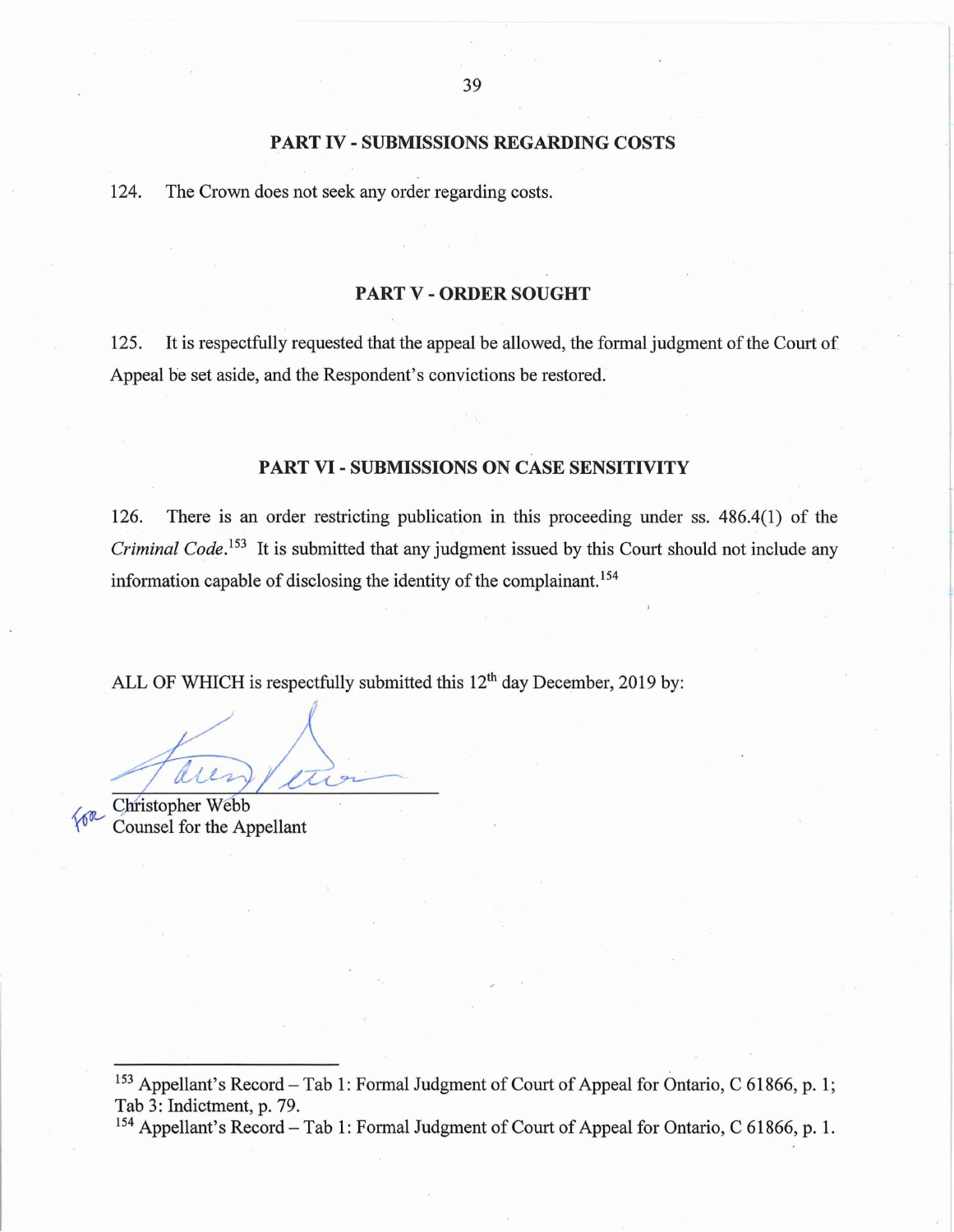<span id="page-42-0"></span>

|                  | <b>Cases</b>                                                                          | Para(s).                        |
|------------------|---------------------------------------------------------------------------------------|---------------------------------|
| 1.               | B. v. R., [2014] 1 NZLR 261                                                           | 75,95                           |
| 2.               | Dunn v. United States, 284 U.S. 390                                                   | 92                              |
| 3.               | Kienapple v. R., [1975] 1 S.C.R. 729                                                  | 83                              |
| $\overline{4}$ . | <i>MacKenzie v. R, (1996) 141 ALR 70 (HC)</i>                                         | 73                              |
| 5.               | R. v. Barton, 2017 ABCA 216                                                           | 106                             |
| 6.               | R. v. Barton, 2019 SCC 33                                                             | 121                             |
| 7.               | R. v. Biniaris, 2000 SCC 15                                                           | 35-37, 52,<br>54, 90            |
| 8.               | R. v. Bromley, 2004 NLCA 30                                                           | 37                              |
| 9.               | R. v. Catton, 2015 ONCA 13                                                            | 33, 38, 39,<br>86               |
| 10.              | R. v. Corbett, [1988] 1 S.C.R. 670                                                    | 121                             |
| 11.              | R. v. Daley, 2007 SCC 53                                                              | 65, 66, 77,<br>104, 110,<br>111 |
| 12.              | R. v. Dhanda, 2005 BCCA 295                                                           | 39, 95                          |
| 13.              | R. v. Durante, [1972] 1 WLR 1612, (1972) 56 Cr App R 708, [1972]<br>Crim LR 656       | 70                              |
| 14.              | R. v. Elkins (1995), 26 O.R. (3d) 161 (C.A.), leave refused [1996]<br>S.C.C.A. No. 62 | 104                             |
| 15.              | R. v. Ertel, 1987 CanLII 183 (ON CA)                                                  | 39, 95                          |
| 16.              | R. v. Fanning (David), [2016] EWCA Crim 550                                           | 70, 72                          |
| 17.              | R. v. Hebert, [1996] 2 S.C.R. 272                                                     | 59, 104                         |
| 18.              | R. v. Hinse, 1995 CanLII 54 (SCC)                                                     | 123                             |
| 19.              | R. v. Horner, 2018 ONCA 971                                                           | 95, 119                         |
| 20.              | R. v. Hunt, [1968] 2 QB 433, (1968) Cr App R 580                                      | 70                              |
| 21.              | R. v. J.D.C., 2018 NSCA 5                                                             | 101                             |
| 22.              | R. v. J.F., 2008 SCC 60                                                               | 24, 41, 48                      |
| 23.              | R. v. J.S.R., 2012 ONCA 568                                                           | 37                              |
| 24.              | R. v K.D.M., 2017 ONCA 510                                                            | 101                             |
| 25.              | R. v. Keegstra, [1995] 2 S.C.R. 381                                                   | 56                              |

**PART VII - TABLE OF AUTHORITIES**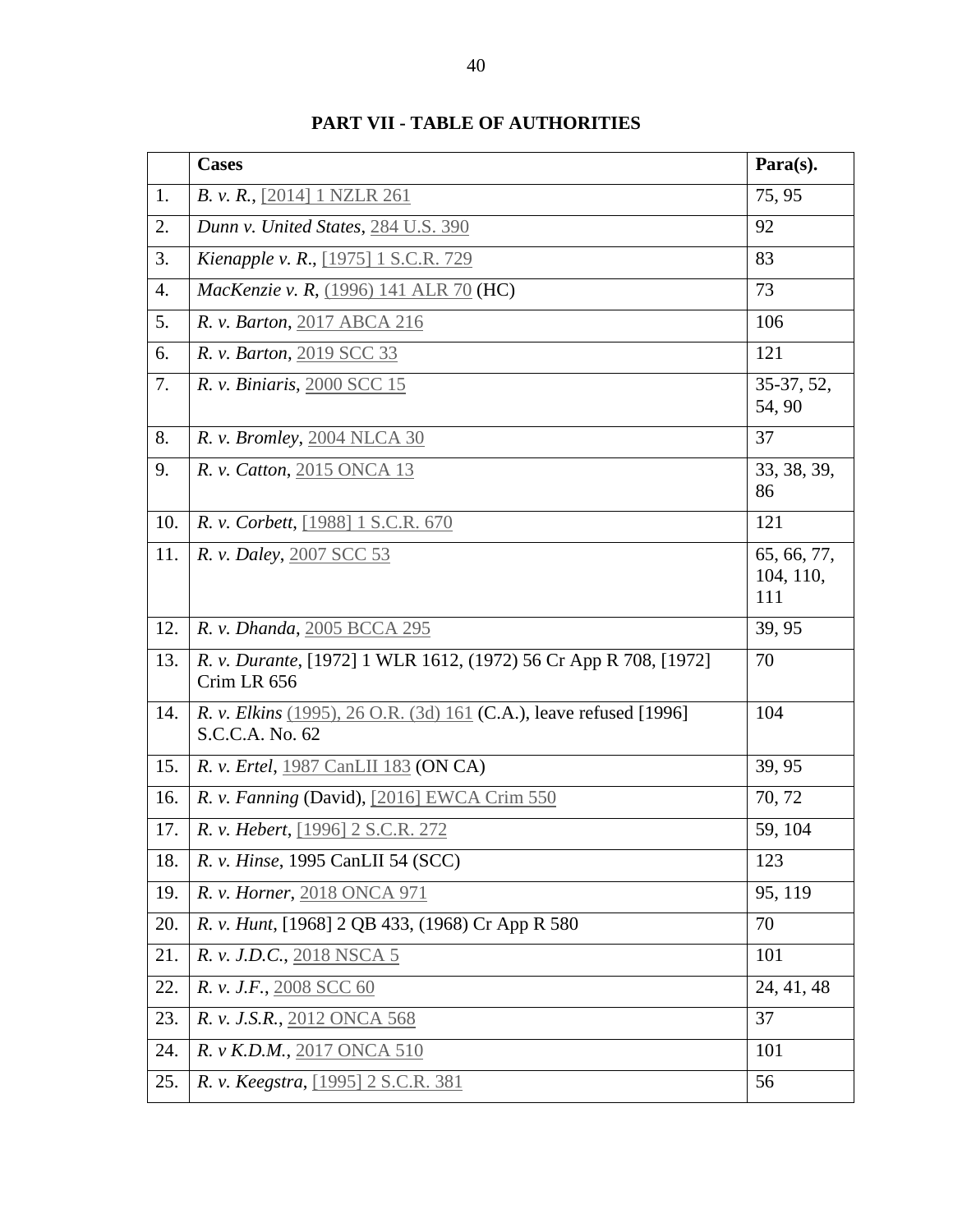| 26. | R. v. Koury, [1964] S.C.R. 212                                                                           | 39, 42, 94,<br>95, 119    |
|-----|----------------------------------------------------------------------------------------------------------|---------------------------|
| 27. | R. v. Krieger, 2006 SCC 47                                                                               | 78, 79,                   |
| 28. | R. v. Latimer, 2001 SCC 1                                                                                | 81                        |
| 29. | R. v. Martyn W, (transcript 30 March 1999), reproduced in R. v.<br>Fanning (David), [2016] EWCA Crim 550 | 71, 74                    |
| 30. | R. v. Monteleone, [1987] 2 S.C.R. 154                                                                    | 37                        |
| 31. | R. v. Morgentaler, [1988] 1 SCR 30                                                                       | 81, 84                    |
| 32. | R. v. Morrissey (1995), 97 C.C.C. (3d) 193 (Ont. C.A.)                                                   | 86                        |
| 33. | R. v. Pintar (1996), 30 O.R. (3d) 483 (C.A.)                                                             | 59                        |
| 34. | R. v. Pittiman, 2006 SCC 9                                                                               | 33, 38, 39,<br>52, 86, 95 |
| 35. | R. v. Plein, 2018 ONCA 748                                                                               | 39, 95, 119,<br>120       |
| 36. | R. v. R.J.M., 2019 ABCA 386                                                                              | 37                        |
| 37. | R. v. R.T.K., 2014 ABCA 167                                                                              | 39, 101                   |
| 38. | R. v. Rocheleau, 2013 ONCA 679                                                                           | 83                        |
| 39. | R. v. Rodgerson, 2015 SCC 38                                                                             | 104                       |
| 40. | R. v. Rowe, 2011 ONCA 753                                                                                | 104                       |
| 41. | R. v. S.L., 2013 ONCA 176                                                                                | 24, 101,<br>102           |
| 42. | R. v. Segal, [1976] Crim LR 324                                                                          | 72                        |
| 43. | R. v. Stone (13 December 1954) (C.A.) [unreported]                                                       | 70                        |
| 44. | R. v. Thomas, 2003 CanLII 20606 (ON CA)                                                                  | 39                        |
| 45. | R. v. Tremblay, 2016 ABCA 30; leave to appeal refused, [2016]<br>S.C.C.A. No. 200                        | 101                       |
| 46. | R. v. Turningrobe, 2007 ABCA 236                                                                         | 40                        |
| 47. | R. v. Tyler, 2015 ONCA 599                                                                               | 39, 101                   |
| 48. | R. v. W.H., 2013 SCC 22                                                                                  | 36, 37, 65                |
| 49. | R. v. Yebes, [1987] 2 S.C.R. 168                                                                         | 36                        |
| 50. | United States v. Powell, 469 U.S. 57                                                                     | 92-94                     |
|     | <b>Legislative Provisions</b>                                                                            |                           |
| 51. | Criminal Code, R.S.C., 1985, c. C-46, s. 150.1(1)                                                        | 9, 12                     |